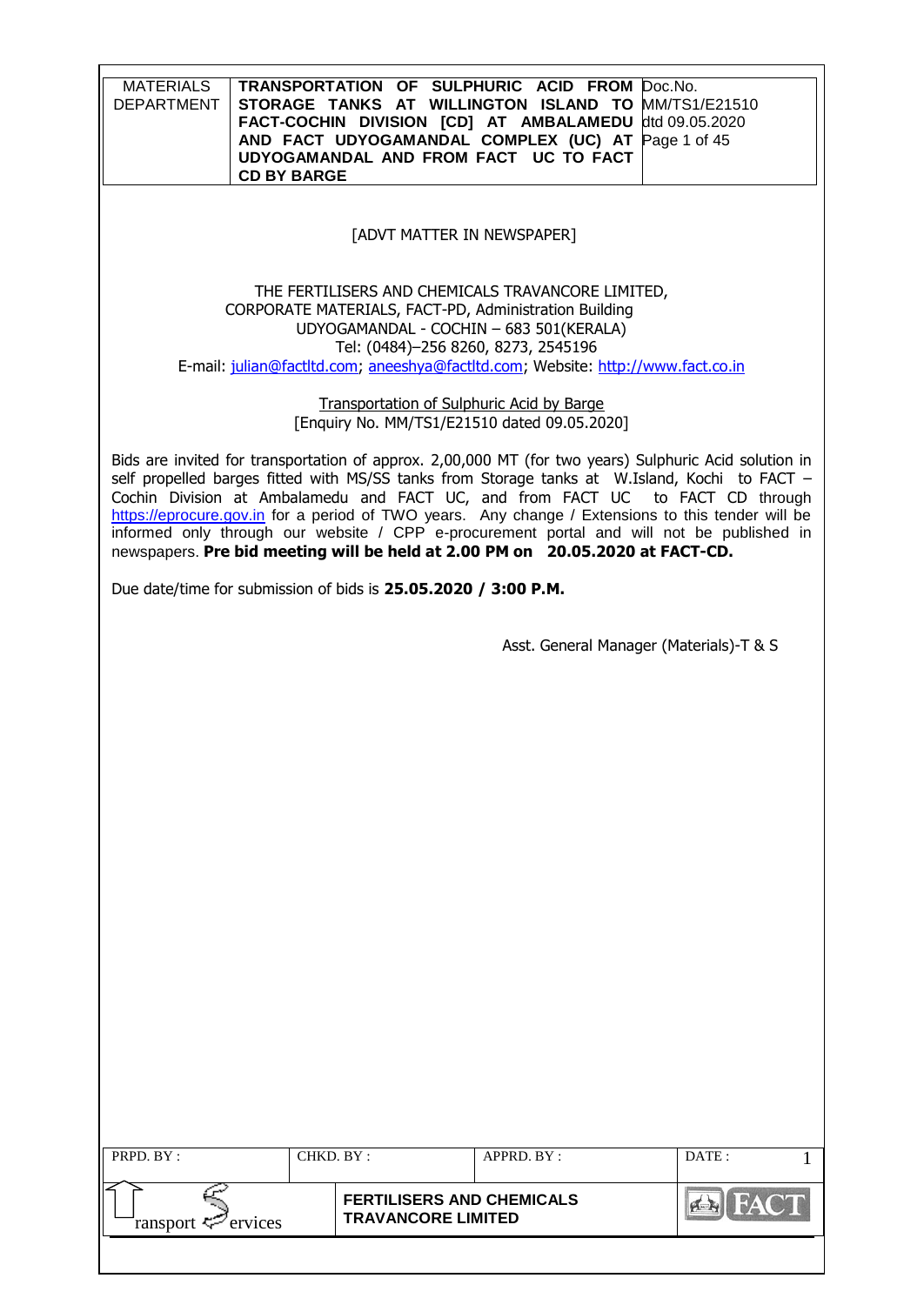| MATERIALS   TRANSPORTATION OF SULPHURIC ACID FROM Doc.No.        |  |
|------------------------------------------------------------------|--|
| DEPARTMENT   STORAGE TANKS AT WILLINGTON ISLAND TO MM/TS1/E21510 |  |
| FACT-COCHIN DIVISION [CD] AT AMBALAMEDU dtd 09.05.2020           |  |
| AND FACT UDYOGAMANDAL COMPLEX (UC) AT Page 2 of 45               |  |
| UDYOGAMANDAL AND FROM FACT UC TO FACT                            |  |
| <b>CD BY BARGE</b>                                               |  |

# **THE FERTILISERS AND CHEMICALS TRAVANCORE LTD**

**(**A Government of India Enterprise**) NOTICE INVITING e-TENDERS**

Bids are invited from experienced and financially sound Barge Transport Contractors meeting the qualifications specified below for undertaking the work of transportation of Sulphuric Acid solution from Storage tank at W/Island (Cochin Port) to FACT-Cochin Division at Ambalamedu and FACT Udyogamandal Complex at Udyogamandal and from FACT UC to FACT CD in suitable self propelled barges fitted with MS / SS tanks and with suitable pumping facility, for a period of two years from the date of issue of Letter of Intent/Work Order, whichever is earlier through [https://e-procure.gov.in](https://e-procure.gov.in/) portal. The bidders may refer the Instructions to Bidders (Annexure-I), Special Terms & Conditions (Annexure-IV) and Standard Terms and Conditions (Annexure-V) applicable for the proposed contract.

#### **PLEASE NOTE THAT ONLY ONLINE BIDS WILL BE CONSIDERED AGAINST THIS TENDER Visit [https://eprocure.gov.in](https://eprocure.gov.in/) for online bid submission**

| v<br><b>OCHCIAI IIIIUI IIIAUUII</b>              |                                                                                                                                                                                                                                                                                                                                                                     |  |  |  |
|--------------------------------------------------|---------------------------------------------------------------------------------------------------------------------------------------------------------------------------------------------------------------------------------------------------------------------------------------------------------------------------------------------------------------------|--|--|--|
| Enquiry No.                                      | MM/TS1/E21510 dated 09.05.2020                                                                                                                                                                                                                                                                                                                                      |  |  |  |
|                                                  | <b>TWO COVER SYSTEM</b>                                                                                                                                                                                                                                                                                                                                             |  |  |  |
| Mode of Tendering                                | Part A: Pre-Qualification cum Techno-Commercial Bid                                                                                                                                                                                                                                                                                                                 |  |  |  |
|                                                  | Part B: Price Bid (BOQ)                                                                                                                                                                                                                                                                                                                                             |  |  |  |
| Due date & time                                  | 25.05.2020 / 03.00 P.M.                                                                                                                                                                                                                                                                                                                                             |  |  |  |
| Date & Time for opening of<br>Part A of the Bid. | 26.05.2020 / 03.30 P.M.                                                                                                                                                                                                                                                                                                                                             |  |  |  |
| Pre Bid Meeting                                  | The pre bid meeting will be held at 2.00 P.M on 20.05.2020 at<br>FACT-CD. Interested bidders may submit the Pre bid queries in<br>advance and at least 3 days prior to Pre Bid Meeting. Bidders are<br>requested to attend the Pre bid meeting to clear/discuss the<br>technical points and collecting the technical data if required                               |  |  |  |
| Name of Work/Description                         | Transportation of Sulphuric Acid solution from Storage tank at<br>W/Island (Cochin Port) to FACT-Cochin Division (CD) at Ambalamedu<br>and FACT Udyogamandal complex (UC) at Udyogamandal and from<br>FACT UC to FACT CD. Approx. Quantity 2,00,000 MT for Two years.                                                                                               |  |  |  |
| <b>EMD</b>                                       | Rs. 1,00,000/- by NEFT/RTGS                                                                                                                                                                                                                                                                                                                                         |  |  |  |
| <b>Security Deposit</b>                          | 5% of the total contract value                                                                                                                                                                                                                                                                                                                                      |  |  |  |
| Period of contract                               | Two years starting from the date of commencement of work as per letter<br>of intent /work order.                                                                                                                                                                                                                                                                    |  |  |  |
| Contacts                                         | 1) e-Tender Helpline: Mr. AjinoAnandh, Tel: +91 0484 256 8374,<br>9497334230, email: ajinoanandh@gmail.com (for e tender<br>submission)<br>2) Mr. Julian Vijayakumar.R, Tel: +91 484 256 8260, 2545196<br>e-mail: julian@factltd.com (for tender details)<br>3) Mrs.Aneeshya Venugopal, Tel: +91 484 256 8273,<br>e-mail: aneeshya@factltd.com (for tender details) |  |  |  |
| 2.0<br><b>TENDER DOCUMENTS (e-TENDER)</b>        |                                                                                                                                                                                                                                                                                                                                                                     |  |  |  |
| PRPD. BY:                                        | CHKD. BY:<br>APPRD. BY:<br>DATE:<br>$\overline{2}$                                                                                                                                                                                                                                                                                                                  |  |  |  |
|                                                  | $\sqrt{15}$ EAC<br><b>FERTILISERS AND CHEMICALS</b>                                                                                                                                                                                                                                                                                                                 |  |  |  |

**TRAVANCORE LIMITED**

**ERITACT** 

## **1.0 General Information**

ransport  $\ll$  ervices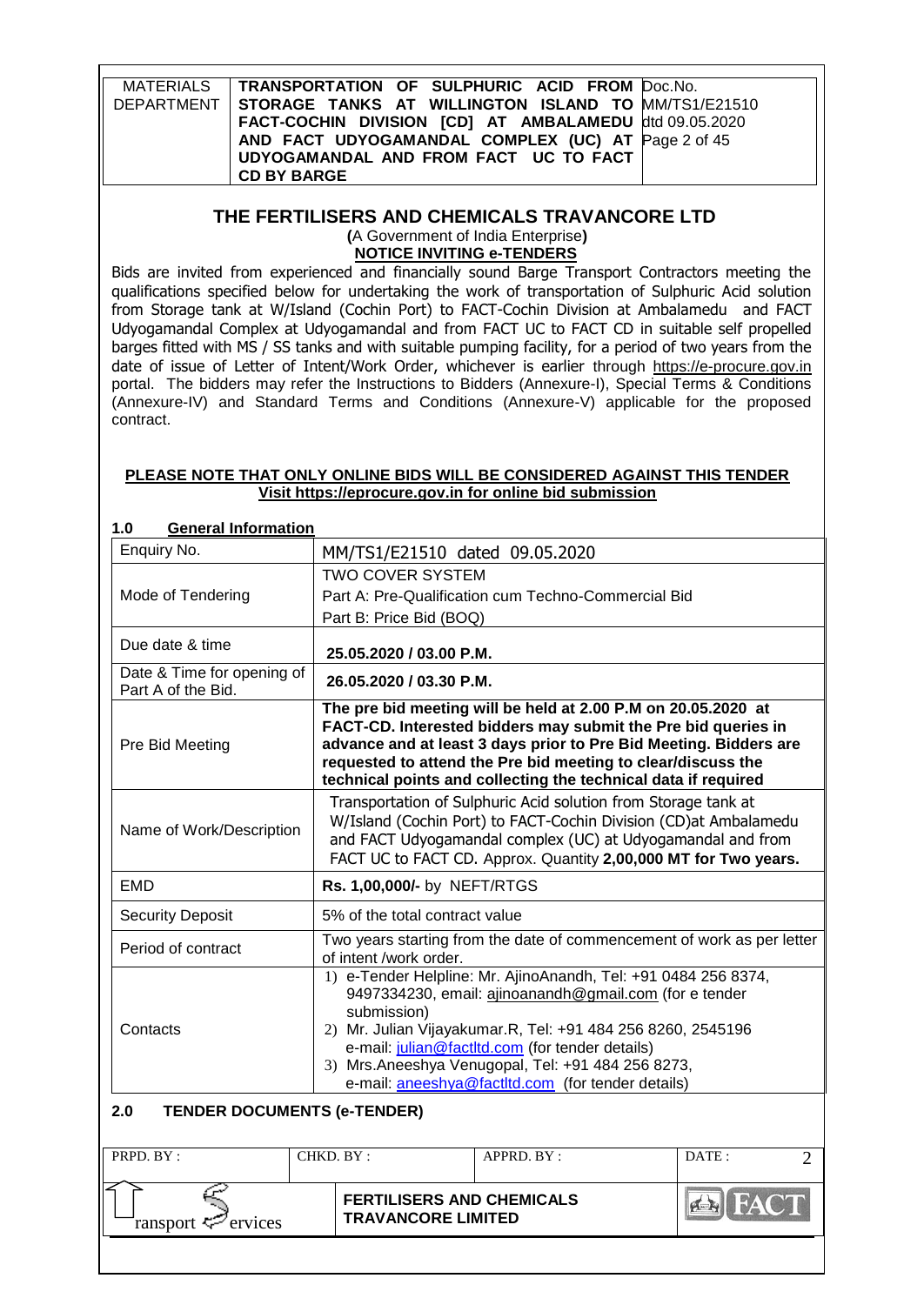| <b>MATERIALS</b><br>TRANSPORTATION OF SULPHURIC ACID FROM<br>Doc.No.<br><b>DEPARTMENT</b><br>STORAGE TANKS AT WILLINGTON ISLAND TO<br>MM/TS1/E21510<br>FACT-COCHIN DIVISION [CD] AT AMBALAMEDU<br>dtd 09.05.2020<br>AND FACT UDYOGAMANDAL COMPLEX (UC) AT<br>Page 3 of 45<br>UDYOGAMANDAL AND FROM FACT UC TO FACT<br><b>CD BY BARGE</b>                                                                                                                                                                                                                                                                                                                                                                                                                                                                                                              |                                                                                                                                                                                                                                                                                                                                                                                                                                                                                                                                                                                                                                                                                                                                                                                                                                                                                                                                                                                  |                                                               |                                                                                                                                                                                                                                  |                 |  |
|-------------------------------------------------------------------------------------------------------------------------------------------------------------------------------------------------------------------------------------------------------------------------------------------------------------------------------------------------------------------------------------------------------------------------------------------------------------------------------------------------------------------------------------------------------------------------------------------------------------------------------------------------------------------------------------------------------------------------------------------------------------------------------------------------------------------------------------------------------|----------------------------------------------------------------------------------------------------------------------------------------------------------------------------------------------------------------------------------------------------------------------------------------------------------------------------------------------------------------------------------------------------------------------------------------------------------------------------------------------------------------------------------------------------------------------------------------------------------------------------------------------------------------------------------------------------------------------------------------------------------------------------------------------------------------------------------------------------------------------------------------------------------------------------------------------------------------------------------|---------------------------------------------------------------|----------------------------------------------------------------------------------------------------------------------------------------------------------------------------------------------------------------------------------|-----------------|--|
|                                                                                                                                                                                                                                                                                                                                                                                                                                                                                                                                                                                                                                                                                                                                                                                                                                                       | for<br>tender<br>documents.                                                                                                                                                                                                                                                                                                                                                                                                                                                                                                                                                                                                                                                                                                                                                                                                                                                                                                                                                      | submission<br><b>Bid</b>                                      | Visit our website www.fact.co.in or Central Public Procurement Portal https://eprocure.gov.in<br>shall<br>be<br>electronic<br>in<br>https://eprocure.gov.in only. See Annexure I 'Instructions to Bidders (open e-procurement)'. | form<br>through |  |
| 3.0                                                                                                                                                                                                                                                                                                                                                                                                                                                                                                                                                                                                                                                                                                                                                                                                                                                   | <b>Background:</b>                                                                                                                                                                                                                                                                                                                                                                                                                                                                                                                                                                                                                                                                                                                                                                                                                                                                                                                                                               |                                                               |                                                                                                                                                                                                                                  |                 |  |
|                                                                                                                                                                                                                                                                                                                                                                                                                                                                                                                                                                                                                                                                                                                                                                                                                                                       | For the manufacture of Fertilizers, FACT uses Sulphuric Acid sourced from external sources, for<br>manufacturing captive phosphoric acid. FACT has constructed a barge loading facility at<br>W.Island and an unloading facility at FACT CD. It is planned to construct similar facility at FACT-<br>UC also so that despatch and receipt of Sulphuric acid by barge can be handled at FACT UC.<br>The Sulphuric Acid, which is received at FACT's storage tanks at Willington Island (Cochin Port)<br>is transported to FACT Cochin Division (CD) at Ambalamedu and FACT Udyogamandal complex<br>(UC) at Udyogamandal. When Caprolactam plant is productive, excess sulphuric acid available<br>at FACT UC has to be transported regularly to FACT CD. At present Sulphuric Acid is<br>transported by road. Barge transport is also required for the evacuation of the storage tank at a<br>faster rate so that the tank is ready to accommodate subsequent shipments promptly. |                                                               |                                                                                                                                                                                                                                  |                 |  |
| 3.1                                                                                                                                                                                                                                                                                                                                                                                                                                                                                                                                                                                                                                                                                                                                                                                                                                                   | <b>Scope of Work:</b> Pl. see Special Terms and conditions.                                                                                                                                                                                                                                                                                                                                                                                                                                                                                                                                                                                                                                                                                                                                                                                                                                                                                                                      |                                                               |                                                                                                                                                                                                                                  |                 |  |
| 3.2                                                                                                                                                                                                                                                                                                                                                                                                                                                                                                                                                                                                                                                                                                                                                                                                                                                   |                                                                                                                                                                                                                                                                                                                                                                                                                                                                                                                                                                                                                                                                                                                                                                                                                                                                                                                                                                                  |                                                               | Details of Pumping facility to be provided by the bidder in the Barge:                                                                                                                                                           |                 |  |
|                                                                                                                                                                                                                                                                                                                                                                                                                                                                                                                                                                                                                                                                                                                                                                                                                                                       | 1. Pumping rate required                                                                                                                                                                                                                                                                                                                                                                                                                                                                                                                                                                                                                                                                                                                                                                                                                                                                                                                                                         |                                                               | : 50 Cu M per Hour(minimum).                                                                                                                                                                                                     |                 |  |
|                                                                                                                                                                                                                                                                                                                                                                                                                                                                                                                                                                                                                                                                                                                                                                                                                                                       | 2. Liquid handled                                                                                                                                                                                                                                                                                                                                                                                                                                                                                                                                                                                                                                                                                                                                                                                                                                                                                                                                                                |                                                               | : Sulphuric Acid with 98 % concentration                                                                                                                                                                                         |                 |  |
|                                                                                                                                                                                                                                                                                                                                                                                                                                                                                                                                                                                                                                                                                                                                                                                                                                                       | 3. Density of liquid handled                                                                                                                                                                                                                                                                                                                                                                                                                                                                                                                                                                                                                                                                                                                                                                                                                                                                                                                                                     | : $1.85$ g/cc                                                 |                                                                                                                                                                                                                                  |                 |  |
|                                                                                                                                                                                                                                                                                                                                                                                                                                                                                                                                                                                                                                                                                                                                                                                                                                                       | 4. Pump discharge pressure requirement: 7 Kg per Sq. Cm gauge                                                                                                                                                                                                                                                                                                                                                                                                                                                                                                                                                                                                                                                                                                                                                                                                                                                                                                                    |                                                               |                                                                                                                                                                                                                                  |                 |  |
|                                                                                                                                                                                                                                                                                                                                                                                                                                                                                                                                                                                                                                                                                                                                                                                                                                                       | 5. Details of the flange connection<br>proposed at loading & unloading points                                                                                                                                                                                                                                                                                                                                                                                                                                                                                                                                                                                                                                                                                                                                                                                                                                                                                                    |                                                               | : To be specified by bidder                                                                                                                                                                                                      |                 |  |
| 6. Material of Construction of Pump suggested:<br>Casing: Alloy 20 or any other material suitable for sulphuric acid service<br>Impeller: Alloy 20 or any other material suitable for sulphuric acid service<br>Casing / Impeller Wear Rings: 12.1% Chr.Hd. / A 217 Gr. CA - 1 service or any other<br>material suitable for sulphuric acid service.<br>7. Electrical power connection available at site: Flameproof Socket, 3 phase, 440 V, 30<br>Amps.                                                                                                                                                                                                                                                                                                                                                                                              |                                                                                                                                                                                                                                                                                                                                                                                                                                                                                                                                                                                                                                                                                                                                                                                                                                                                                                                                                                                  |                                                               |                                                                                                                                                                                                                                  |                 |  |
| 3.3                                                                                                                                                                                                                                                                                                                                                                                                                                                                                                                                                                                                                                                                                                                                                                                                                                                   | The transportation of Sulphuric Acid solution includes provision of suitable self $-$ propelled<br>barge, piloting, escorting and making arrangements at contractor's cost for overcoming<br>infringements, if any, to create a passage for movement in the canal.                                                                                                                                                                                                                                                                                                                                                                                                                                                                                                                                                                                                                                                                                                               |                                                               |                                                                                                                                                                                                                                  |                 |  |
| The bidder shall familiarize himself, before submitting his bid, about the details of the work,<br>3.4<br>operating conditions during different seasons of year, etc., collect all necessary data<br>regarding the facilities available at loading point and at unloading point, inspect the canal<br>routes, availability of deep and air draft (along the route, loading & unloading points), satisfy<br>himself on all aspects relating to this work which he has to handle and execute for the full<br>contract period and shall make due provisions in his rates for any contingency or difficulty<br>involved in the work covered by this enquiry. Claiming lack of knowledge shall not be a<br>reason for exoneration of the bidder of his contractual obligations, if the contract is awarded<br>to him or for a demand for increase in rate. |                                                                                                                                                                                                                                                                                                                                                                                                                                                                                                                                                                                                                                                                                                                                                                                                                                                                                                                                                                                  |                                                               |                                                                                                                                                                                                                                  |                 |  |
| PRPD. BY:                                                                                                                                                                                                                                                                                                                                                                                                                                                                                                                                                                                                                                                                                                                                                                                                                                             |                                                                                                                                                                                                                                                                                                                                                                                                                                                                                                                                                                                                                                                                                                                                                                                                                                                                                                                                                                                  | CHKD. BY:                                                     | APPRD. BY:                                                                                                                                                                                                                       | DATE:<br>3      |  |
|                                                                                                                                                                                                                                                                                                                                                                                                                                                                                                                                                                                                                                                                                                                                                                                                                                                       | ransport $\zeta$<br>ervices                                                                                                                                                                                                                                                                                                                                                                                                                                                                                                                                                                                                                                                                                                                                                                                                                                                                                                                                                      | <b>FERTILISERS AND CHEMICALS</b><br><b>TRAVANCORE LIMITED</b> |                                                                                                                                                                                                                                  |                 |  |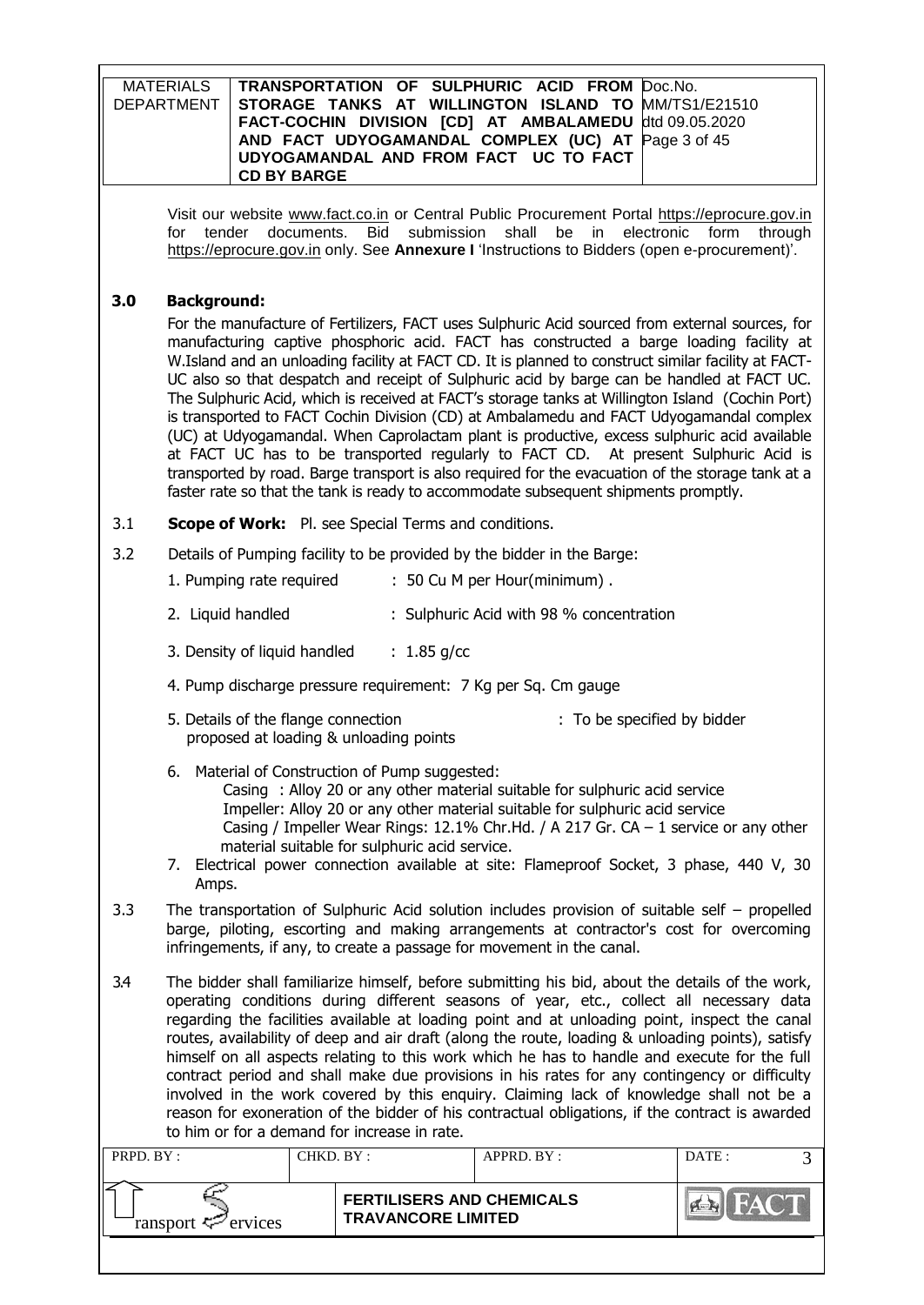| MATERIALS   TRANSPORTATION OF SULPHURIC ACID FROM Doc.No.      |  |
|----------------------------------------------------------------|--|
| DEPARTMENT STORAGE TANKS AT WILLINGTON ISLAND TO MM/TS1/E21510 |  |
| FACT-COCHIN DIVISION [CD] AT AMBALAMEDU dtd 09.05.2020         |  |
| AND FACT UDYOGAMANDAL COMPLEX (UC) AT Page 4 of 45             |  |
| UDYOGAMANDAL AND FROM FACT UC TO FACT                          |  |
| <b>CD BY BARGE</b>                                             |  |

#### **4 Pre-qualification Criteria to be met by the Bidders:**

- 4.1 Bidder should have transported not less than **10,000 MT** of Acids, Chemicals or Petroleum products in Barges during any one of the last five years as on the date of tender. Documentary evidence in support of the above including copy of (i) work order supported by corresponding (ii) Experience certificate & (iii) Performance certificate from organizations served shall be enclosed along with Part-A Bid. For this purpose the documents from organisations of similar standing as FACT, or organisations of sound financial capability and having status of principal employer; or Govt./Quasi Govt. Depts., which do their work mainly through public contracts shall be considered for acceptance.
- 4.2 Bidder shall own/lease from the date of opening of Part- A Bid (i.e. Pre-qualification cum Technocommercial Bid) till the expiry of the contract period, at least one Barge suitable for the work, fitted with MS/SS tank of carrying capacity not less than **200 MT Sulphuric acid (98%)**. Documentary evidence in proof of above shall be submitted along with part A of the bids. In case of lease, lease agreement in original on Rs.500/- stamp paper shall be enclosed with Part-A Bid.
- 4.3 Bidder shall furnish a solvency certificate (original) for a minimum of **Rs.16 lakhs** from a Nationalised/Scheduled Bank along with Part-A (Techno commercial) Bid. The Solvency Certificate issued shall be dated after the date of enquiry.
- 4.4 Bidder must have an office in Kochi / nearby areas or be willing to open one immediately on awarding the contract. The office must have a responsible person with sufficient authority to coordinate day-to-day activities with FACT at Udyogamandal. The office must have necessary communication facilities such as telephone, fax etc.

Bidders not fulfilling 4.1 to 4.4 above will not be considered.

Note for Micro & Small Enterprises and Startups: Prequalification criteria specified above shall also be applicable for Micro & Small Enterprises and Startups without any relaxation.

- 5 The bidder shall indicate the full technical details of the barges proposed to be used for the contract work including details like size/speed of the barges, the engine HP details, capacity of the tanks, draft required, ownership/control document over the barges, calibration chart for barges and tank certified by a licensed surveyor which are valid, details of pump/motor etc. for unloading of acid at FACT-CD/FACT-UC and also required licenses from Cochin Port and or other statutory bodies for transporting Sulphuric Acid solution by barges. Bidder shall furnish details of the Barges offered by him as per Annexure-III.
- 6 Bidder shall clearly indicate the time required for mobilization /commencement of work from the date of receipt of Letter of Intent (LOI)/ Work Order.

## **7 Evaluation of bids**

7.1 Bids will be evaluated based on the pre-qualification criteria and other requirements stipulated in the tender enquiry.

7.2 Bidders shall quote for all items of work in the Price Bid Format (BOQ-Annexure-

| PRPD. BY:              | CHKD. BY: |                                                               | APPRD. BY: | DATA |  |
|------------------------|-----------|---------------------------------------------------------------|------------|------|--|
| ransport $\ll$ ervices |           | <b>FERTILISERS AND CHEMICALS</b><br><b>TRAVANCORE LIMITED</b> |            |      |  |
|                        |           |                                                               |            |      |  |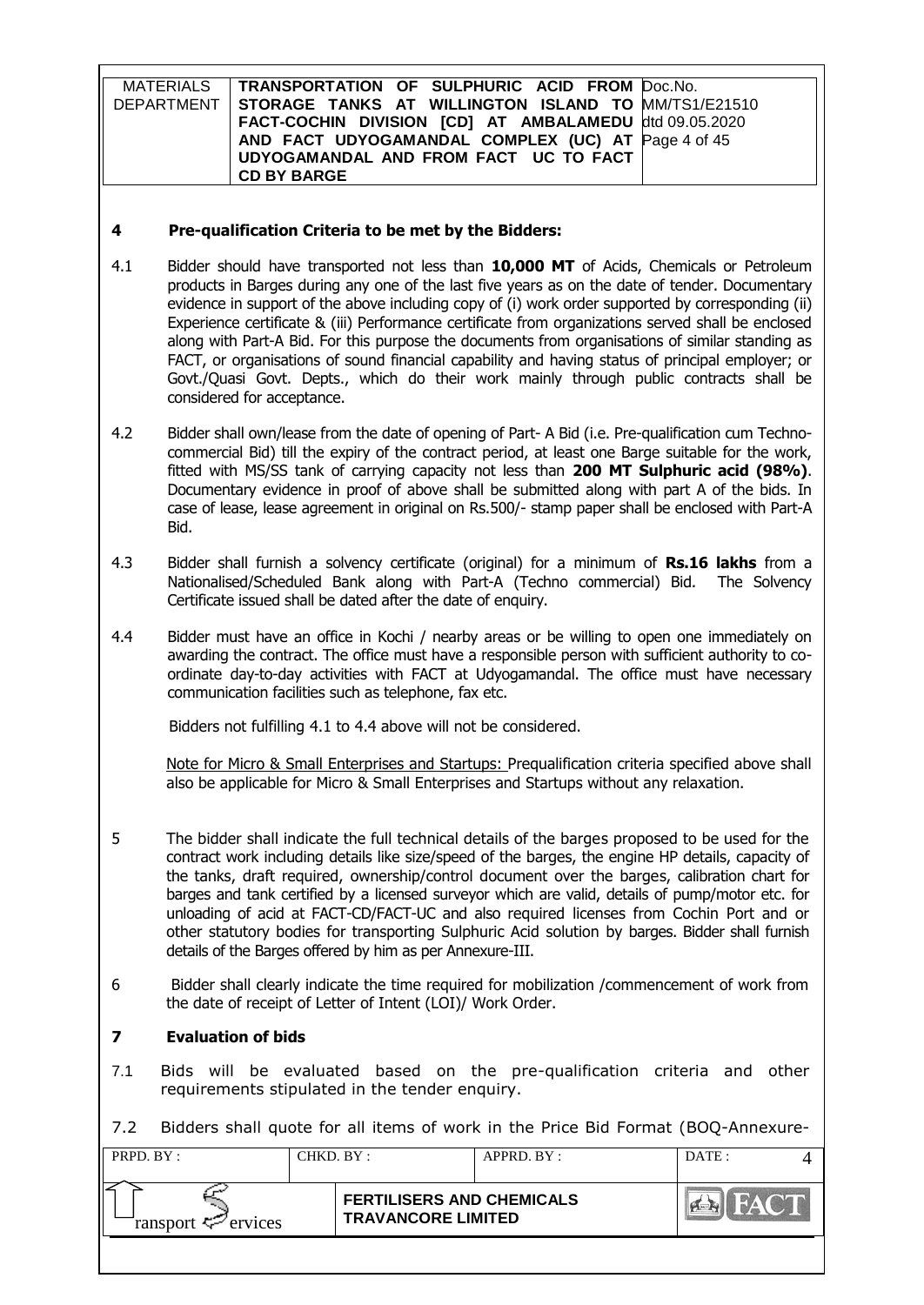| MATERIALS   TRANSPORTATION OF SULPHURIC ACID FROM Doc.No.        |  |
|------------------------------------------------------------------|--|
| DEPARTMENT   STORAGE TANKS AT WILLINGTON ISLAND TO MM/TS1/E21510 |  |
| FACT-COCHIN DIVISION [CD] AT AMBALAMEDU dtd 09.05.2020           |  |
| AND FACT UDYOGAMANDAL COMPLEX (UC) AT Page 5 of 45               |  |
| UDYOGAMANDAL AND FROM FACT UC TO FACT                            |  |
| <b>CD BY BARGE</b>                                               |  |
|                                                                  |  |

VII). Bids not complying with the above will not be considered. Evaluation of bids and determination of the L1 bidder shall be based on the combined total value of all items of work quoted by the bidder in the Price Bid Format. The combined total value as above shall be computed based on the rates quoted by the Bidder against each item and the corresponding quantities indicated. The work order issued shall contain all 3 items of work.

- 7.3 In case more than one bidder become the L1 based on the evaluation as above, such **L1 bidders alone shall be given an opportunity** to submit **revised lower price bids,** if any, in sealed cover on or before the due date and time to be specified in the request. Instructions stipulated with regard to submission, opening and evaluation of price bids shall be applicable for such revised price bids. However, **while submitting the revised price bid, such bidders shall not increase any of the rates quoted by them in their original price bid**. In case more than one bidder continue to be L1 despite submitting the revised lower price bid as above, FACT reserves the right to accept the bid submitted by the bidder among those L1 bidders, having the highest capability in terms of volume of work during the period specified under PQ criteria.
- 8 FACT reserves the right to reject any or all bids without assigning any reason whatsoever.
- 9.0 When bids are received from any proprietorship / firm / company having the same proprietor or one or more partners/Directors in the business organisation of any other party quoting against this tender (hereinafter called Common Firms), such bids shall be considered having been received from only one applicant in different names and the lowest acceptable quotation of such Common Firm shall only be considered for evaluation.
- 10.0 Bids from bidders against whom any criminal case, enquiry or investigation/report by authorities like Vigilance, CBI etc., are pending in relation with FACT or bidders who are defaulting contractors of FACT shall be disqualified and rejected.
- 11.0 FACT reserves the right to reject any or all bids without assigning any reasons whatsoever, and / or based on the past unsatisfactory performance by bidders at FACT / other PSEs / Govt. Departments. The opinion of FACT regarding the same shall be final and conclusive.
- 12.0 "Integrity Pact: The bidders shall sign and submit an "Integrity Pact (IP)" to be executed between the bidder and Fertilisers and Travancore Ltd. alongwith the bid as per Annexure-XI. IP shall be implemented through the following Independent External Monitor (IEM) for the bid.

Mr. P.K. Vijayakumar, IRS (Retd), Madhavam, Vaniyan Lane, Punkunnam P.O, Thrissur – 680002 Mobile: [8547381122,](callto:8547381122) E-mail address: [vkmenon78@gmail.com"](mailto:vkmenon78@gmail.com)

 Note: In case bidders require any clarification pertaining to the tender please contact the officers at 13.0 & 14.0 below. "Kindly note that the Independent External Monitor should NOT be contacted for clarifications regarding the tenders."

13.0 Any further information on site familiarization, if required by the bidders, can be had from the (l) the Chief Manager (FACT-Willington Island) i.e., CM (WI), Phone: 0484-2668165/2666739, ii) Manager [Raw Materials]-FACT-CD i.e., MRM (CD), Phone: 0484 – 2723617/3621 (iii) DGM (Production) – FACT-CD i.e., Phone –2723642 and (iv) DGM (Production) Fert (UC)-2567678.

| For any clarification on this enguiry, Asst. Gen. Manager (Materials)-TS or Officer (Materials)-<br>14.0 |  |                                                               |            |                |  |
|----------------------------------------------------------------------------------------------------------|--|---------------------------------------------------------------|------------|----------------|--|
| PRPD. BY:<br>CHKD. BY:                                                                                   |  |                                                               | APPRD. BY: | DATE:          |  |
|                                                                                                          |  |                                                               |            |                |  |
| ransport $\mathcal{P}$ ervices                                                                           |  | <b>FERTILISERS AND CHEMICALS</b><br><b>TRAVANCORE LIMITED</b> |            | <b>EXIFACT</b> |  |
|                                                                                                          |  |                                                               |            |                |  |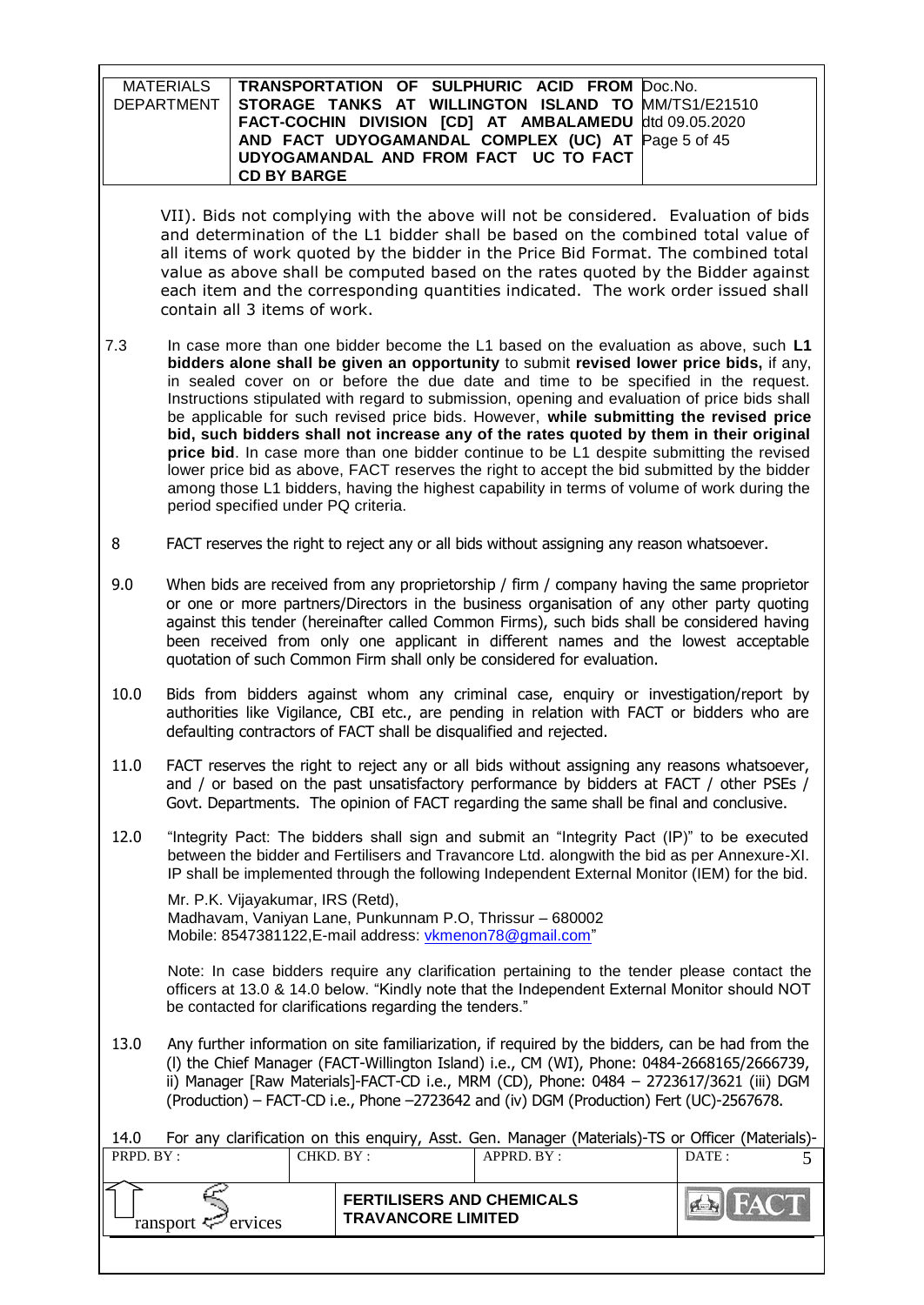| <b>MATERIALS</b><br><b>DEPARTMENT</b><br><b>CD BY BARGE</b>                                                                                                                                                                                                                                                                                                                                                                                                                                                                                                                                                                                                                                                                                                                                                                                                                              | TRANSPORTATION OF SULPHURIC ACID FROM Doc.No.<br>STORAGE TANKS AT WILLINGTON ISLAND TO MM/TS1/E21510<br>FACT-COCHIN DIVISION [CD] AT AMBALAMEDU<br>AND FACT UDYOGAMANDAL COMPLEX (UC) AT Page 6 of 45<br>UDYOGAMANDAL AND FROM FACT UC TO FACT |            | dtd 09.05.2020                                                                           |  |  |
|------------------------------------------------------------------------------------------------------------------------------------------------------------------------------------------------------------------------------------------------------------------------------------------------------------------------------------------------------------------------------------------------------------------------------------------------------------------------------------------------------------------------------------------------------------------------------------------------------------------------------------------------------------------------------------------------------------------------------------------------------------------------------------------------------------------------------------------------------------------------------------------|------------------------------------------------------------------------------------------------------------------------------------------------------------------------------------------------------------------------------------------------|------------|------------------------------------------------------------------------------------------|--|--|
|                                                                                                                                                                                                                                                                                                                                                                                                                                                                                                                                                                                                                                                                                                                                                                                                                                                                                          | contacted. Their phone numbers are: 0484-2545196/2568260 /2568273.                                                                                                                                                                             |            | TS, Corporate Materials, FACT Ltd., FACT PD Administrative Building, Udyogamandal may be |  |  |
| Yours faithfully,                                                                                                                                                                                                                                                                                                                                                                                                                                                                                                                                                                                                                                                                                                                                                                                                                                                                        |                                                                                                                                                                                                                                                |            |                                                                                          |  |  |
|                                                                                                                                                                                                                                                                                                                                                                                                                                                                                                                                                                                                                                                                                                                                                                                                                                                                                          |                                                                                                                                                                                                                                                |            |                                                                                          |  |  |
| For THE FERTILISERS AND CHEMICALS TRAVANCORE LTD.,<br>ASST. GENERAL MANAGER (MATERIALS) - TS<br><b>List of Enclosures:</b><br>Instructions to Bidders (Annexure -I)<br>1.<br>- 8 pages<br>Information about the Bidder (Annexure-II)<br>2.<br>- 4 pages<br>Specification/Details of each Barge (Annexure-III)<br>3.<br>$-1$ page<br>Special Terms and Conditions (Annexure-IV)<br>4.<br>- 8 pages<br>5.<br>Standard Terms and Conditions (Annexure-V)<br>- 5 pages<br>Un- Priced copy of Price Bid Format (Annexure-VI)<br>6.<br>- 2 page<br>7.<br>Price Bid Format (Annexure -VII)<br>$-1$ page<br>8.<br>Proforma of Bank Guarantee for furnishing<br>- 2 pages<br>Security Deposit (Annexure - VIII)<br>9.<br>Proforma for Agreement (Annexure $-$ IX)<br>$-1$ page<br>Integrity Pact (Annexure $- X$ )<br>10.<br>- 6 pages<br>Compliance Statement (Annexure-XI)<br>11.<br>$-1$ page. |                                                                                                                                                                                                                                                |            |                                                                                          |  |  |
| PRPD. BY:                                                                                                                                                                                                                                                                                                                                                                                                                                                                                                                                                                                                                                                                                                                                                                                                                                                                                | CHKD. BY:                                                                                                                                                                                                                                      | APPRD. BY: | DATE:<br>6                                                                               |  |  |
| ervices<br>ransport                                                                                                                                                                                                                                                                                                                                                                                                                                                                                                                                                                                                                                                                                                                                                                                                                                                                      | <b>FERTILISERS AND CHEMICALS</b><br><b>TRAVANCORE LIMITED</b>                                                                                                                                                                                  |            | $\frac{1}{2}$                                                                            |  |  |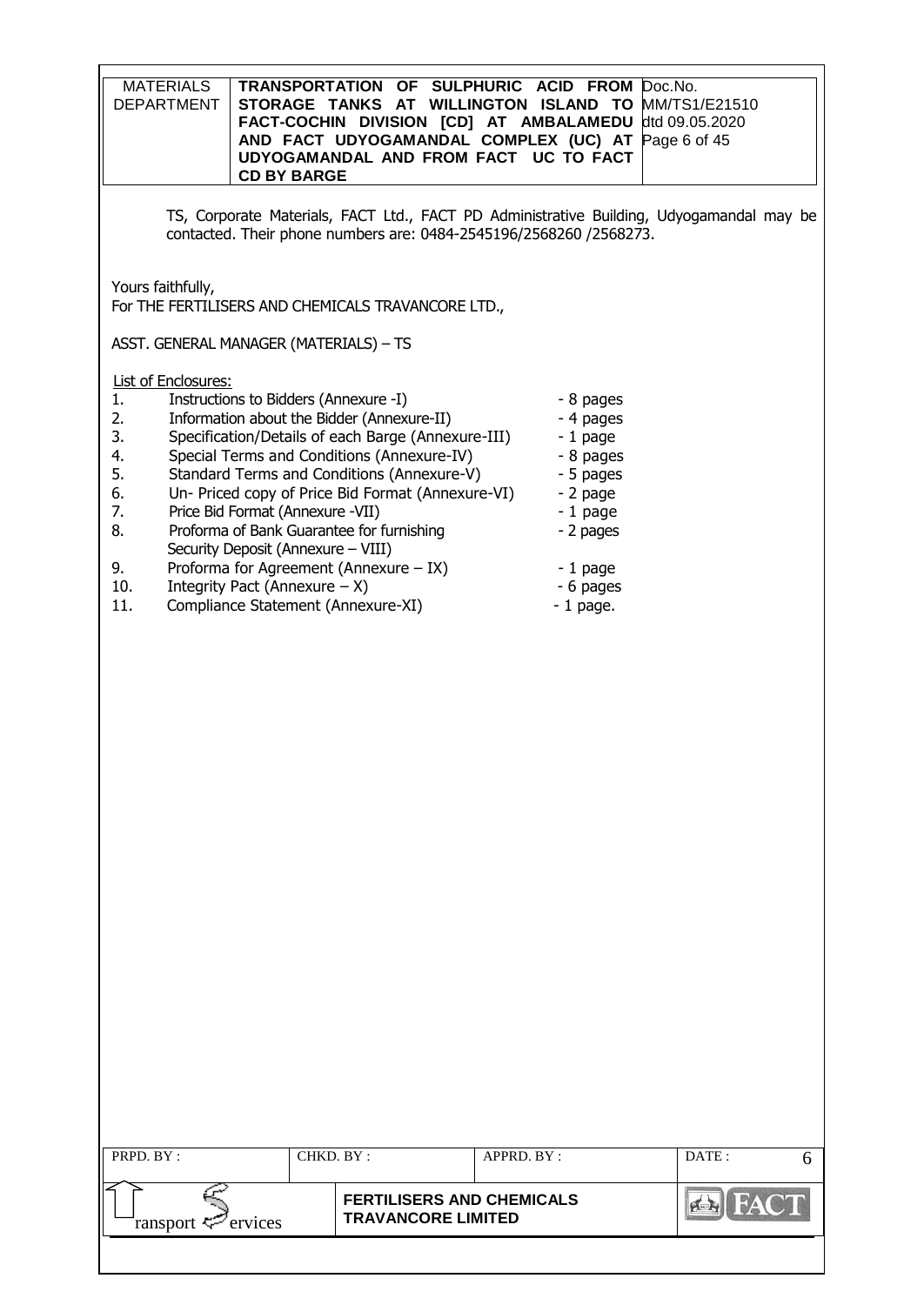|         | TRANSPORTATION OF SULPHURIC ACID FROM Doc.No.<br><b>MATERIALS</b><br><b>DEPARTMENT</b><br>STORAGE TANKS AT WILLINGTON ISLAND TO MM/TS1/E21510<br>FACT-COCHIN DIVISION [CD] AT AMBALAMEDU<br>dtd 09.05.2020<br>AND FACT UDYOGAMANDAL COMPLEX (UC) AT Page 7 of 45<br>UDYOGAMANDAL AND FROM FACT UC TO FACT<br><b>CD BY BARGE</b>                                                                                                                                                                                                                                                                                                                                                                                                                                                                                                                                 |
|---------|-----------------------------------------------------------------------------------------------------------------------------------------------------------------------------------------------------------------------------------------------------------------------------------------------------------------------------------------------------------------------------------------------------------------------------------------------------------------------------------------------------------------------------------------------------------------------------------------------------------------------------------------------------------------------------------------------------------------------------------------------------------------------------------------------------------------------------------------------------------------|
|         | <b>ANNEXURE- I</b><br><b>Instructions to Bidders (OPEN e-Procurement)</b>                                                                                                                                                                                                                                                                                                                                                                                                                                                                                                                                                                                                                                                                                                                                                                                       |
| 1.0     | Bidders shall study carefully the complete tender documents viz. NIT with<br>Prequalification criteria, Instructions to Bidders (ANNEXURE-I), Technical<br>Procurement Specifications if any, Terms & Conditions and any other<br>documents forming part of this tender attached herewith. All conditions set out<br>there in shall be binding on the bidders unless conflicting with any conditions<br>expressly stated by FACT while accepting any bid in the event of such<br>acceptance. One signed and scanned copy of the above documents shall<br>accompany their online bids signifying their acceptance of the same. Bidder<br>shall also submit along with his bid Vendor data updation (Declaration) Form,<br>Check list and Compliance Statement duly filled with all details required therein<br>and also attach supporting documents as required. |
| 2.0     | Before submitting the bid, the bidder shall familiarise himself about the<br>details of the work, operating conditions during different seasons of year,<br>etc., collect all necessary data regarding the facilities available at various<br>points indicated in Special Terms and Conditions, applicable timings, routes<br>etc., and satisfy himself on all aspects relating to this work which he has to<br>handle and execute for the full contract period and shall make due<br>provisions in his rates for any contingency or difficulty involved in the<br>work covered by this enquiry. Claiming lack of knowledge shall not be a<br>reason for exoneration of the bidder of his contractual obligations, if the<br>contract is awarded to him or for demand for increase in rate.                                                                     |
| 3.0     | Offers against this NIT shall be submitted online on e-Tendering portal<br>https://eprocure.gov.in, with valid digital signature certificate. Offers submitted<br>on any other platform or in any other mode or including e-mails, physical<br>submission of offers etc. SHALL NOT be accepted.                                                                                                                                                                                                                                                                                                                                                                                                                                                                                                                                                                 |
| 3.1     | The bidders are requested to register themselves on the above website with<br>their valid digital signature certificate, if not done already. It is mandatory for<br>bidder to have valid digital signature certificate (Class II or Class III) issued by<br>any of the Certifying Authority approved by Govt. of India for participating in<br>the tender. The digital signature certificate shall be arranged by the bidder at<br>his cost. Bidders may refer <b>Bidders Manual Kit</b> available on the above<br>website for detailed information and instructions for registration, bid<br>submission etc.                                                                                                                                                                                                                                                  |
| 3.2     | The documents, if any, which necessarily have to be submitted in originals if<br>specified specifically in the enquiry documents, shall be submitted offline.<br>However scanned copies of such documents shall be uploaded along with the<br>offer submitted online.                                                                                                                                                                                                                                                                                                                                                                                                                                                                                                                                                                                           |
| pppp pt | $\lambda$<br><b>DATE</b>                                                                                                                                                                                                                                                                                                                                                                                                                                                                                                                                                                                                                                                                                                                                                                                                                                        |

| PRPD. BY:              | CHKD. BY : |                                                               | APPRD. BY: | DATE: |  |
|------------------------|------------|---------------------------------------------------------------|------------|-------|--|
| ransport $\ll$ ervices |            | <b>FERTILISERS AND CHEMICALS</b><br><b>TRAVANCORE LIMITED</b> |            |       |  |
|                        |            |                                                               |            |       |  |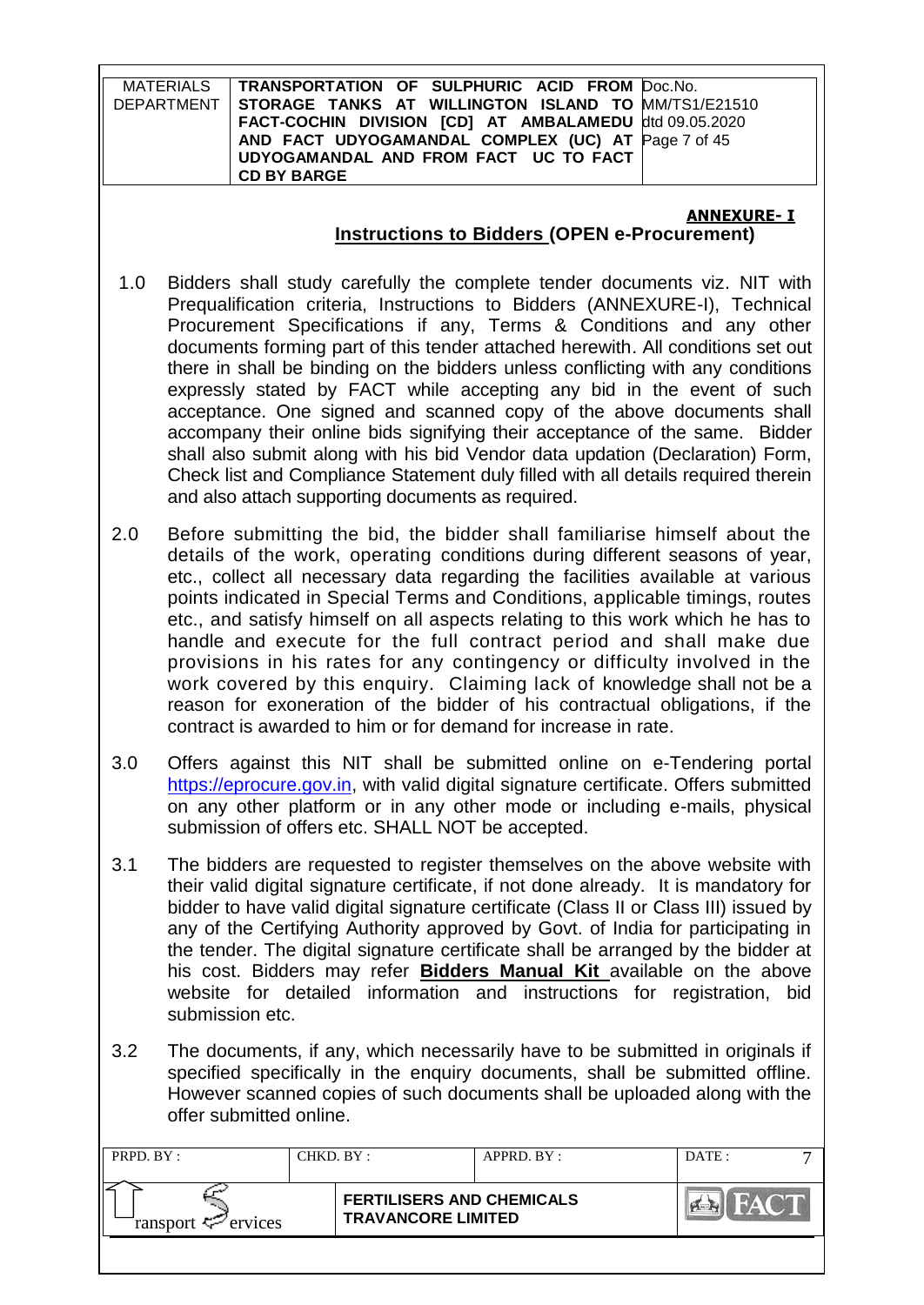| MATERIALS | TRANSPORTATION OF SULPHURIC ACID FROM Doc.No.                  |  |
|-----------|----------------------------------------------------------------|--|
|           | DEPARTMENT STORAGE TANKS AT WILLINGTON ISLAND TO MM/TS1/E21510 |  |
|           | FACT-COCHIN DIVISION [CD] AT AMBALAMEDU dtd 09.05.2020         |  |
|           | AND FACT UDYOGAMANDAL COMPLEX (UC) AT Page 8 of 45             |  |
|           | UDYOGAMANDAL AND FROM FACT UC TO FACT                          |  |
|           | <b>CD BY BARGE</b>                                             |  |

3.3 The cover (s) containing the documents in original etc. to be submitted offline as required in the enquiry documents shall be duly superscribed with enquiry No., due date of enquiry, bidder"s name & address and contact details. The documents shall be submitted to the following on or before the due date : The Asst.General Manager (T&S), Centralized Materials, PD Administrative Building, FACT Ltd., Udyogamandal PO, Kochi – 683 501, Kerala

#### **4.0 SUBMISSION OF BIDS: The bid shall be uploaded with all relevant before due date and time in the above portal as given above.**

- 5.0 Bid documents shall consist of Part-A and Part B as detailed below:
- 5.1 **Part A (Pre-qualification-cum-Techno Commercial Bid) shall contain:**
	- 1. Documentary proof for remittance of EMD such as scanned copy of EMD Instrument (UTR No./Payment Receipt/Challan), as applicable or Claim for EMD exemption with documentary proof.
	- 2. Scanned copies of supporting documents for satisfying Pre-Qualification criteria.
	- 3. Digitally Signed copies of NIT, Instructions to Bidders (Annexure I) and terms conditions.
	- 4. Scanned copy of Signed & duly filled Vendor Data Updation Declaration Form"
	- 5. Signed and duly filled up Check List for Commercial Terms" (if applicable) and scanned copies of attached documents as detailed in Check list.
	- 6. Scanned copy of Signed & duly filled "Compliance Statement"
	- 7. Scanned copy of Signed "Un-priced bid indicating "QUOTED" in the applicable columns. Rates shall not be indicated in Un-priced Bid.
- 5.2 **Part-B: shall comprise of the filled Price bid. The filled price bid ie. BoQ attached to the tender shall be uploaded after filling all relevant details such as name and address of the bidder, rates etc. as applicable.**
- 5.3 The priced BOQ shall be uploaded strictly in the format attached, failing which the offer is liable to be rejected. Renaming or changing the format of the BoQ is not permitted and the System will not accept any such changed document.
- 5.4 Fill-in all the relevant fields of the BoQ either in value or as a percentage as specified in the BoQ. Blank field, if any, in the uploaded BoQ shall be considered as Nil (not Quoted). No claim or revisions shall be entertained in this regard.
- 5.5 Bidders shall quote prices in the BOQ only and nowhere else. No other documents shall be enclosed with Price Bid (BOQ).
- 5.6 Rates shall be quoted in the same unit of measure given in the BOQ and shall

| PRPD. BY:                  | CHKD. BY :-                                                   | APPRD. BY: | DATE: |  |
|----------------------------|---------------------------------------------------------------|------------|-------|--|
| ransport $\approx$ ervices | <b>FERTILISERS AND CHEMICALS</b><br><b>TRAVANCORE LIMITED</b> |            |       |  |
|                            |                                                               |            |       |  |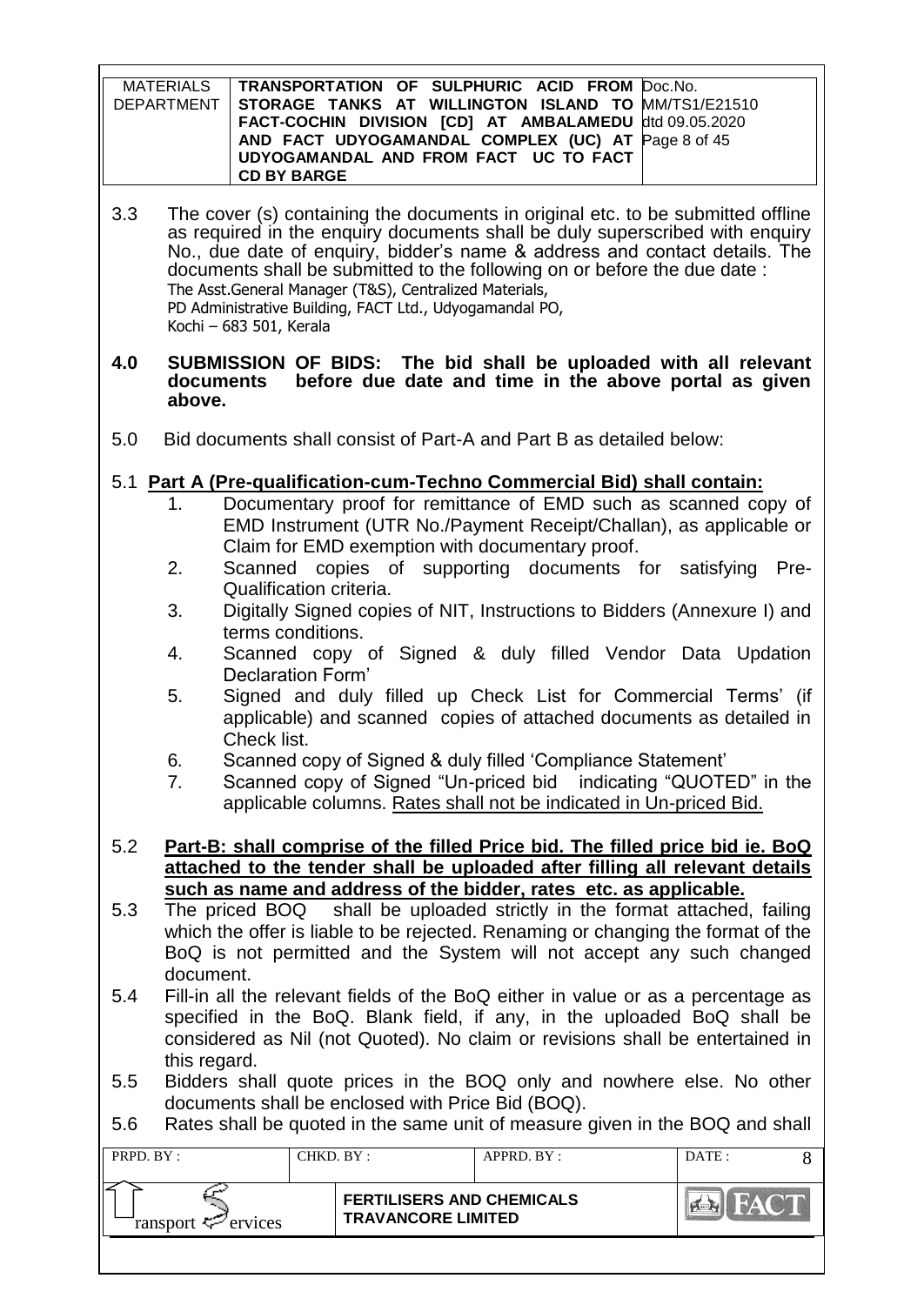| MATERIALS | TRANSPORTATION OF SULPHURIC ACID FROM Doc.No.                  |  |
|-----------|----------------------------------------------------------------|--|
|           | DEPARTMENT STORAGE TANKS AT WILLINGTON ISLAND TO MM/TS1/E21510 |  |
|           | FACT-COCHIN DIVISION [CD] AT AMBALAMEDU dtd 09.05.2020         |  |
|           | AND FACT UDYOGAMANDAL COMPLEX (UC) AT Page 9 of 45             |  |
|           | UDYOGAMANDAL AND FROM FACT UC TO FACT                          |  |
|           | <b>CD BY BARGE</b>                                             |  |

be considered accordingly.

- 5.7 Bidders shall ensure that all the required documents as per enquiry are uploaded in the System before due date and time. The System does not allow submission of bids or any other document forming part of the bid after due date & time of bid submission. Non-submission of documents or incomplete documents may result in rejection of offers and no communication in this regard will be entertained. FACT reserves the right to reject any bid not submitted as per instructions at their discretion.
- 5.8 Timely submission of offers along with all the relevant documents online is the responsibility of the bidder concerned. The bids may be submitted well in advance to avoid last minute issues like non availability of internet, server not available, power failure etc. FACT shall not be held responsible for bidder"s inability to submit documents in time, incomplete submission of offers or non submission of any documents forming part of the offers etc.
- 5.9 Bidders shall meet all expenses in connection with submission of his bid, attending the bid opening, meetings etc.

# **6.0 BID OPENING:**

- 6.1 *Part-A* of the bids of all bidders who submit their Bids as per the instructions on or before the due date and time shall be opened online, on the specified bid opening date and time. Bids submitted not in conformity with the Enquiry instructions are liable to be rejected without further processing.
- 6.2 *Part-B* Price bids of those bidders whose Part-A bid is acceptable, based on pre-qualification and techno-commercial evaluation, only shall be opened online on a subsequent date, on completion of evaluation.

# **7.0 EARNEST MONEY:**

- 7.1 **Earnest Money Deposit (EMD)** shall be furnished for the respective amount indicated in the NIT only through **NEFT/RTGS to FACT a/c No. 57017844467 with the State Bank of India, Udyogamandal Branch, IFSC Code SBIN0070158.**  A scanned copy of the Payment Receipt /UTR No. shall also be furnished along with Part-A bid. **Bids without EMD or inadequate amount of EMD will be rejected**. No interest shall be paid on the EMD. EMD of the unsuccessful bidder will be refunded after awarding the contract. EMD furnished against one enquiry will not be adjusted against any other enquiry.
- 7.2 Bids without EMD shall be rejected except in the following cases. EMD will be exempted for Govt. Depts/firms/public sector units/ Startups recognized by Dept. of Industrial policy & Promotion, MSE units registered under MSMED Act/ firms registered under NSIC/Khadi Board etc. as per applicable govt. directions, on submission of valid documents in proof of the same.

| PRPD. BY :                     | CHKD. BY :                | APPRD. BY:                       | DATE: |
|--------------------------------|---------------------------|----------------------------------|-------|
| ransport $\mathcal{P}$ ervices | <b>TRAVANCORE LIMITED</b> | <b>FERTILISERS AND CHEMICALS</b> |       |
|                                |                           |                                  |       |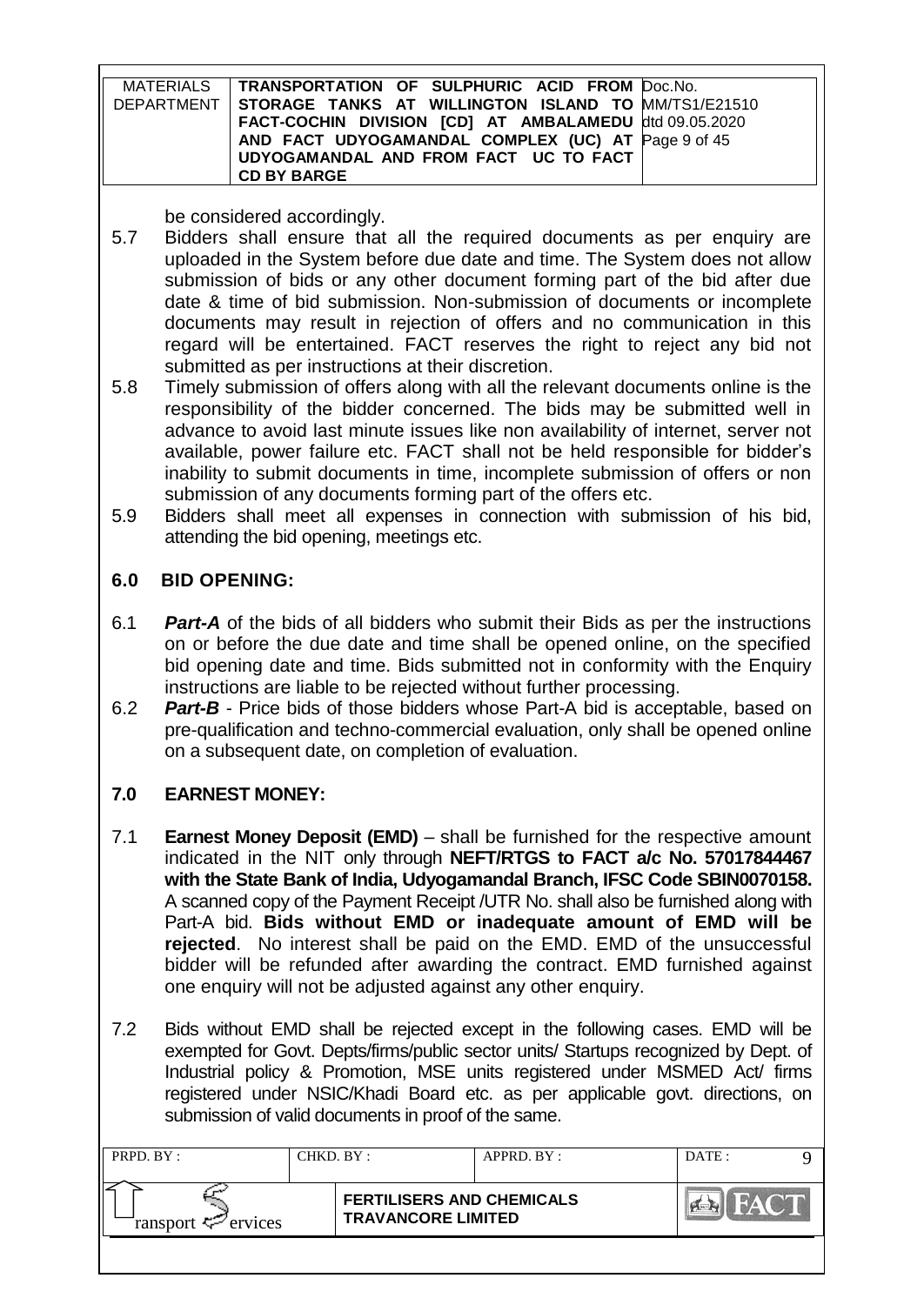| MATERIALS TRANSPORTATION OF SULPHURIC ACID FROM Doc.No.          |  |
|------------------------------------------------------------------|--|
| DEPARTMENT   STORAGE TANKS AT WILLINGTON ISLAND TO MM/TS1/E21510 |  |
| FACT-COCHIN DIVISION [CD] AT AMBALAMEDU dtd 09.05.2020           |  |
| AND FACT UDYOGAMANDAL COMPLEX (UC) AT Page 10 of 45              |  |
| UDYOGAMANDAL AND FROM FACT UC TO FACT                            |  |
| <b>CD BY BARGE</b>                                               |  |

7.3 If any bidder retracts from or without request of FACT revises his bid during its validity period or fails to submit Security Deposit and execute the required agreement when the contract is awarded or fails to commence the execution of the work on the stipulated date, the EMD furnished shall be liable to be forfeited without prejudice to FACT's other right to claim damages.

# **8.0 PURCHASE PREFERENCE:**

This tender shall be based on MSME order dt. 23<sup>rd</sup> March 2012, and as amended from time to time, pertaining to Public Procurement Policy in respect of procurement of goods and services, produced and provided by micro and small enterprises, including special benefits to MSE firms owned by SC/ST and women entrepreneurs, on furnishing relevant documents as proof. Declaration of UAM numbers on CPPP is mandatory, failing which bidders will not be able to enjoy the benefits as per PP policy. Bidders will get the benefit of PP policy only if they are MSE bidders at the time of submission of their offers.

In divisible tenders, participating MSEs quoting price within price band of L1+15% shall also be allowed to supply a portion of requirement by bringing down their price to L1 price in a situation where L1 price is from someone other than an MSE. Such MSEs shall be allowed to supply atleast 25% (or as applicable) of the total tendered value. In case of more than one such MSE, the supply will be shared proportionately (to tendered quantity). Special provisions extended to certain categories of MSEs as per the order shall also be applicable.

In case of non divisible tenders, an MSE quoting in the price band of L1+15% may be awarded for full/compete work of tendered value, considering the spirit of policy for enhancing the Government procurement from MSEs subject to bringing down of price to L1 by the MSE concerned.

This tender is non divisible.

# **9.0 DEVIATIONS:**

- 9.1 Deviations in the tender clauses shall not be accepted.
- 9.2 FACT reserves the right to reject the offers with deviations without further correspondence.
- 9.3 Bidder shall clearly indicate the time required for mobilisation /commencement of work from the date of receipt of Letter of Intent (LOI) / Work Order.

# **10.0 CONFORMITY:**

Bids must conform in all respects with the applicable terms and conditions of this enquiry. Bidder must certify in the compliance Statement that his bid complies with all Enquiry documents and technical specifications.

# **11.0 Rates:**

| PRPD. BY:                  | CHKD. BY: |                                                               | APPRD. BY: | DATE: |  |
|----------------------------|-----------|---------------------------------------------------------------|------------|-------|--|
| ransport $\approx$ ervices |           | <b>FERTILISERS AND CHEMICALS</b><br><b>TRAVANCORE LIMITED</b> |            |       |  |
|                            |           |                                                               |            |       |  |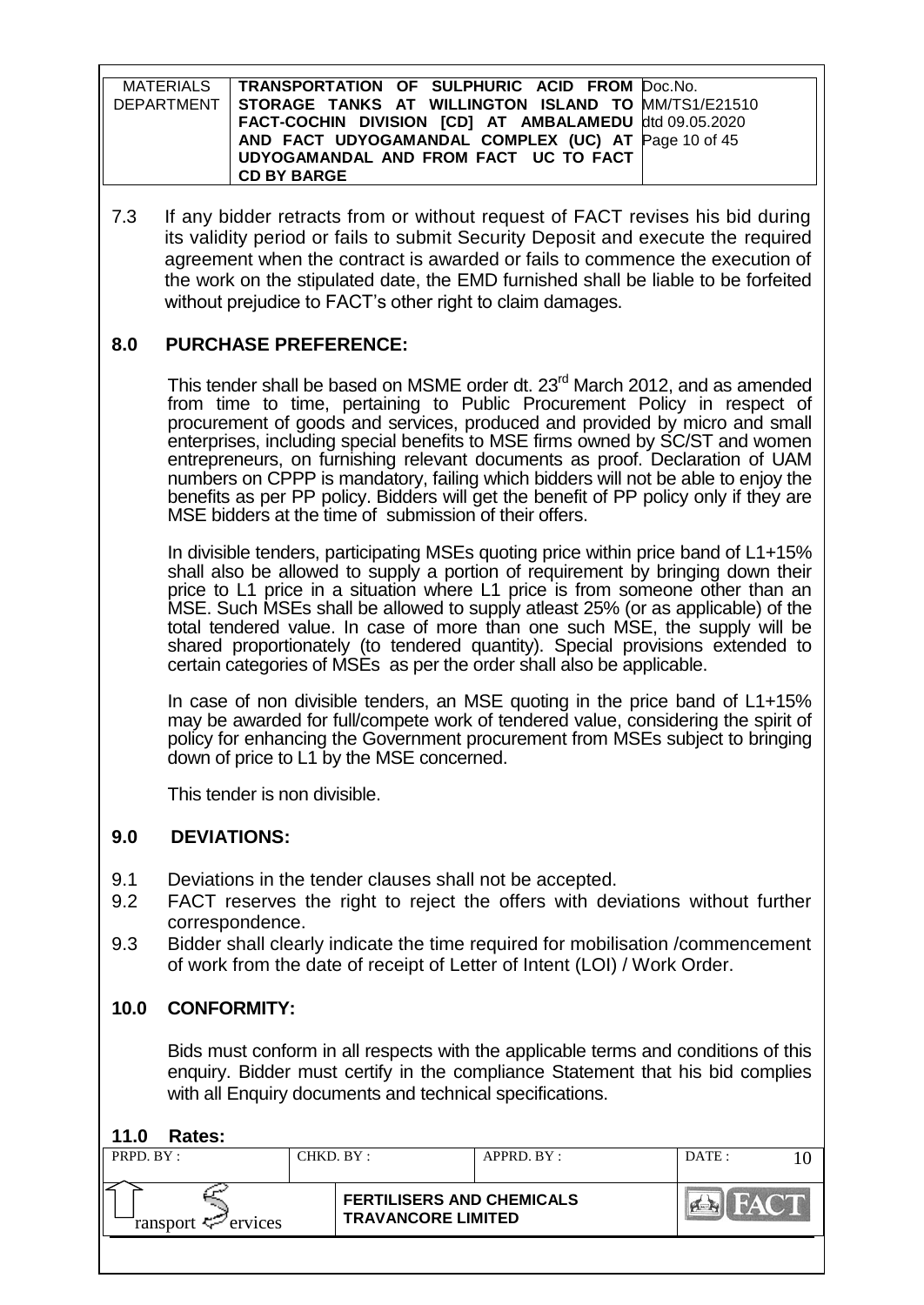| MATERIALS | TRANSPORTATION OF SULPHURIC ACID FROM Doc.No.                  |  |
|-----------|----------------------------------------------------------------|--|
|           | DEPARTMENT STORAGE TANKS AT WILLINGTON ISLAND TO MM/TS1/E21510 |  |
|           | FACT-COCHIN DIVISION [CD] AT AMBALAMEDU dtd 09.05.2020         |  |
|           | AND FACT UDYOGAMANDAL COMPLEX (UC) AT Page 11 of 45            |  |
|           | UDYOGAMANDAL AND FROM FACT UC TO FACT                          |  |
|           | <b>CD BY BARGE</b>                                             |  |

11.1 Bidder shall quote his lowest rate for the work strictly as per the BoQ (Price Bid format) . Bids not complying with the above are liable to be rejected.

The Un-priced bid shall be submitted along with Part-A bid duly signed by the Bidder, indicating "QUOTED" in the columns. Rates shall not be indicated in Un-priced Bid.

- 11.2 Bidder shall quote all-inclusive rate for the work, but **exclusive of GST.** GST if applicable, will be payable extra by FACT as per statutory notification.
- 11.3 The rates quoted in the tender are to hold good for a period of four months from the date of opening of the Pre-Qualification-cum-Techno-Commercial bid (Part-A). If contract is awarded, the work order rates shall be valid for the entire period of contract inclusive of extension / extensions. **No bidder can withdraw his tender or revoke or revise the rates within the aforesaid period of 120 days.** If the bidder withdraws/revises/revokes OR shows unwillingness to confirm with his offer, the Earnest Money Deposit (EMD) remitted by the bidder against the tender shall be forfeited by FACT, without prejudice to FACT"s other rights to claim damages.

# 12.0 **SECURITY DEPOSIT**:

- 12.1 The successful bidder (Contractor) shall be required to furnish an interest free Security Deposit (SD) equivalent to **five percent (5%) of the total contract value** by DD/NEFT/RTGS or by Bank Guarantee issued by a Nationalised / Scheduled Bank as per the Proforma prescribed within 15 days of issue of the work order. The Bank Guarantee shall be valid till the expiry of the contract with a claim period of six months thereafter. FACT a/c No. 57017844467 with the State Bank of India, Udyogamandal Branch, IFSC Code SBIN0070158 shall be used in case of remittance of Security deposit by NEFT/RTGS and proof of remittance shall be submitted to FACT.
- 12.2 In case the bidder whose bid is accepted, fails to deposit the prescribed Security Deposit or fails to execute the agreement or fails to commence the execution of the work within the specified time, the contract issued to him is liable to be terminated and the Earnest Money already deposited by the contractor shall be forfeited without any further reference to the contractor and alternative arrangements made at the risk and cost of the Contractor.

# **13.0 PURCHASER'S RIGHT:**

FACT reserves the right to reject any or all bids without assigning any reason whatsoever. No claims shall lie against FACT on this account and

| <b>FERTILISERS AND CHEMICALS</b><br><b>TRAVANCORE LIMITED</b><br>ransport $\ll$ ervices | PRPD. BY: | CHKD. BY : | APPRD. BY: | DATE: |  |
|-----------------------------------------------------------------------------------------|-----------|------------|------------|-------|--|
|                                                                                         |           |            |            |       |  |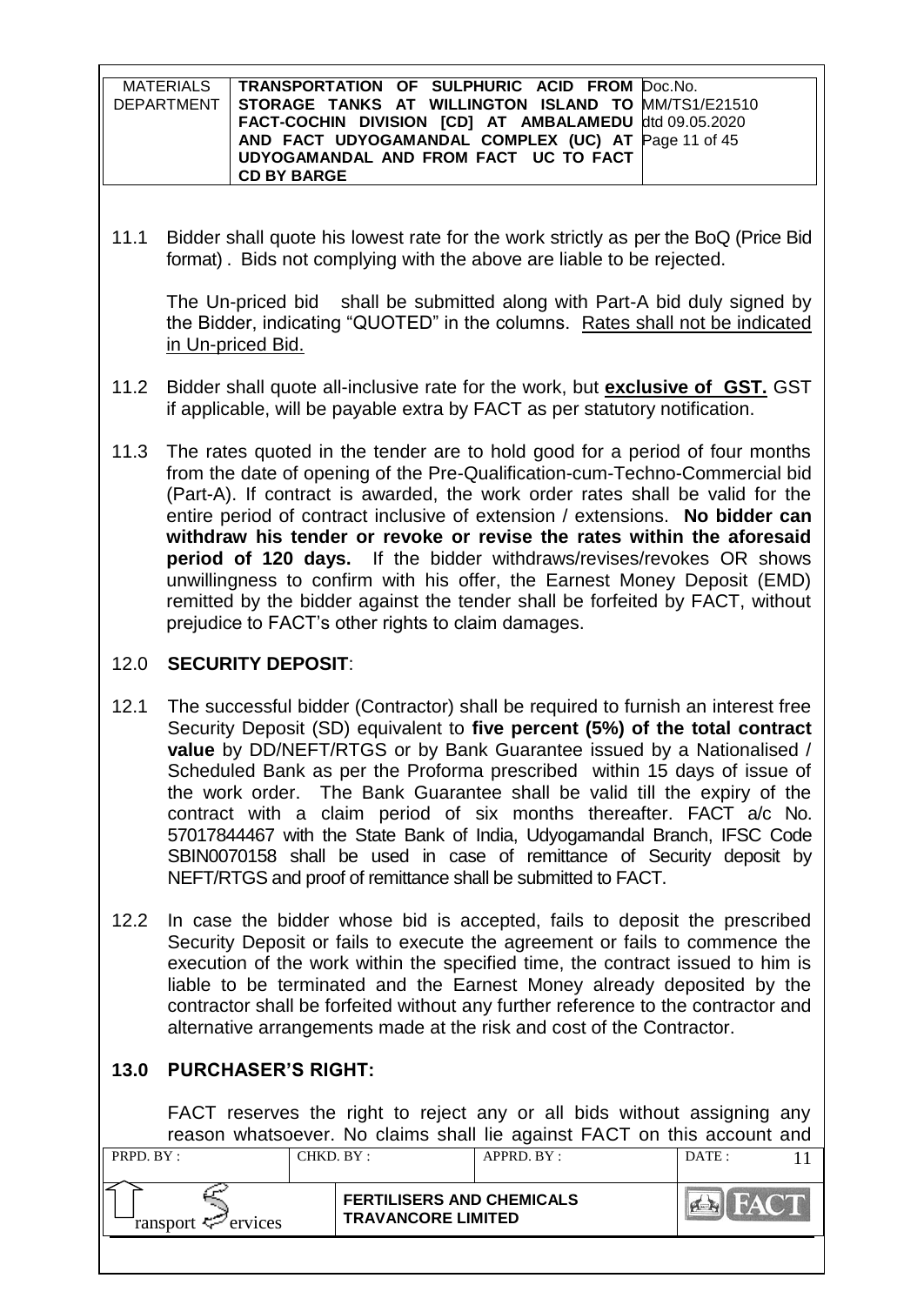| MATERIALS TRANSPORTATION OF SULPHURIC ACID FROM Doc.No.        |  |
|----------------------------------------------------------------|--|
| DEPARTMENT STORAGE TANKS AT WILLINGTON ISLAND TO MM/TS1/E21510 |  |
| FACT-COCHIN DIVISION [CD] AT AMBALAMEDU dtd 09.05.2020         |  |
| AND FACT UDYOGAMANDAL COMPLEX (UC) AT Page 12 of 45            |  |
| UDYOGAMANDAL AND FROM FACT UC TO FACT                          |  |
| <b>CD BY BARGE</b>                                             |  |

FACT"s decision in this regard shall be final and binding on the bidders. FACT reserves the right to negotiate with the lowest bidder.

# 14.0 **CONTRACTOR TO EXECUTE AGREEMENT**:

The contractor's responsibility under this contract will commence on the date specified in the Letter of Intent/Work Order. The successful Bidder shall be required to execute an Agreement with FACT, within 15 days of the receipt by him of the Work order issued by FACT for carrying out the work according to the terms and conditions of the contract given along with the Work Order. The Agreement shall be executed on Rs.500/- Stamp paper and shall be in the pro forma as specified by FACT. The provisions contained in tender papers and other documents exchanged between the Bidder and FACT shall form part of the contract. The Earnest Money Deposit is liable to be forfeited in case the contractor fails to execute the Agreement within the stipulated period as mentioned above.

# **15.0 The bidder shall furnish the following along with the offers.**

- 1. The GST registration Number and details. In the case of Provisional ID, GST Registration Number shall be provided on receipt of the same.
- 2. Place of supply/Service

3. Address of the supplier/service provider"s billing the item if it is different from 2 above

4. GST rates applicable for each item

5. HSN / SAC codes of each of the goods / services quoted

In case of unregistered contractor, a declaration to that effect with reason should be furnished.

FACT"s GST No. in the state of Kerala is **32AAACT6204C1Z2**. FACT"s GST numbers in other southern states is as follows:

| Tamilnadu:      | 33AAACT6204C1Z0 |
|-----------------|-----------------|
| Karnataka:      | 29AAACT6204C1ZP |
| Andhra Pradesh: | 37AAACT6204C1ZS |
| Telangana:      | 36AAACT6204C1ZU |
| Puducherry:     | 34AAACT6204C1ZY |

The supplier/contractor shall do the following:

a) Submit GST compliant tax invoice to FACT along with supply.

- b) Shall ensure uploading the above invoice as per statute &
- c) File monthly returns in time enabling FACT to claim the input tax credit.

| PRPD. BY:                  | CHKD. BY : |                                                               | APPRD. BY: | DATE: |  |
|----------------------------|------------|---------------------------------------------------------------|------------|-------|--|
| ransport $\approx$ ervices |            | <b>FERTILISERS AND CHEMICALS</b><br><b>TRAVANCORE LIMITED</b> |            | FACT. |  |
|                            |            |                                                               |            |       |  |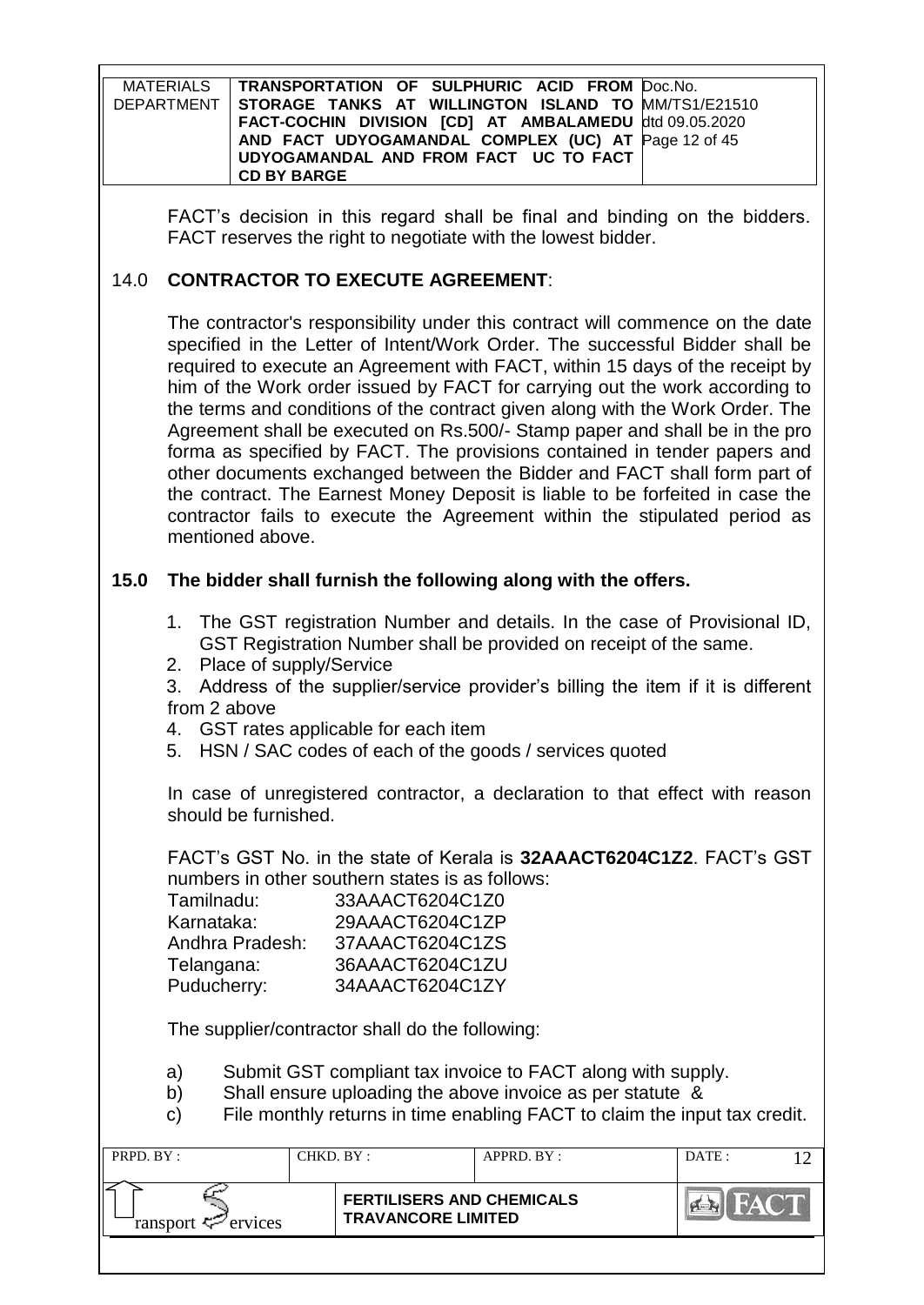| MATERIALS   TRANSPORTATION OF SULPHURIC ACID FROM Doc.No.        |  |
|------------------------------------------------------------------|--|
| DEPARTMENT   STORAGE TANKS AT WILLINGTON ISLAND TO MM/TS1/E21510 |  |
| FACT-COCHIN DIVISION [CD] AT AMBALAMEDU dtd 09.05.2020           |  |
| AND FACT UDYOGAMANDAL COMPLEX (UC) AT Page 13 of 45              |  |
| UDYOGAMANDAL AND FROM FACT UC TO FACT                            |  |
| <b>CD BY BARGE</b>                                               |  |

GST charged by the supplier/contractor shall be released separately to the supplier/contractor only after filing of (i) the outward supply details & the monthly return on GSTN portal by the supplier/contractor and (ii) on matching the input tax credit to such invoice with the corresponding details of outward supply of the supplier/contractor.

In case FACT incurs any liability (like interest, penalty etc.,) due to denial/reversal of such input tax credit in respect of the invoice submitted by the supplier/contractor, for the reasons attributable to the supplier/contractor, the same shall be recovered from the supplier/contractor

Further in case FACT is deprived of the input tax credit due to any reason attributable to the supplier/contractor, the same shall not be paid or recovered if already paid to the supplier/contractor.

# 16.0 **GENERAL:**

- 16.1 FACT reserves the right to extend without giving any reason, the last date for submission and opening of bid, but such extension will be duly intimated to those who have submitted online. In case the date of bid opening happens to be a day of strike/hartal etc. due to any reasons or happens to be a holiday for FACT, declared due to unforeseen and emergency reasons or due to any tech problems, the bids will be opened at the same time on the next full working day.
- 16.2 FACT reserves the right to make changes in the tender documents, but such changes will be published in our portal as a corrigendum. Bidders are requested to counter check with portal before submitting their bids.
- 16.3 Mere submission of all the documents will not necessarily mean that the Bidder is suitable. Worthiness assessed by FACT will be final and binding on the Bidder.
- 16.4 If specified in the tender, FACT may relax condition of prior turnover and prior experience with respect to Micro & Small Enterprises (MSEs) subject to meeting of quality and technical specifications.
- 16.5 Except in the cases of items/services related to public safety, health, critical security operations and equipment etc., FACT at its discretion may relax the conditions of prior turnover and prior experience (if specified in the tender) for Startups recognised by Dept. of Industrial policy and promotion (DIPP) subject to meeting quality and technical specifications, on furnishing copies of relevant certificates / documents in proof of such recognition by DIPP.
- 16.6 All clarification and correspondence related to this enquiry shall be made only in English to the Asst.General Manager(Materials)T&S, Centralised Materials, PD Administrative Building, FACT Ltd., Udyogamandal – 683 501, Tel : 0484- 2568260/2568629/2546427, FAX No: 0484-2545196, Email:julian@factltd.com

| 16.7 All disputes and questions, claims, rights, matters or things, whatsoever, in |            |                                                               |            |                |  |
|------------------------------------------------------------------------------------|------------|---------------------------------------------------------------|------------|----------------|--|
| PRPD. BY:                                                                          | CHKD. BY : |                                                               | APPRD. BY: | DATE :         |  |
|                                                                                    |            |                                                               |            |                |  |
| ransport $\mathcal{P}$ ervices                                                     |            | <b>FERTILISERS AND CHEMICALS</b><br><b>TRAVANCORE LIMITED</b> |            | <b>EN FACT</b> |  |
|                                                                                    |            |                                                               |            |                |  |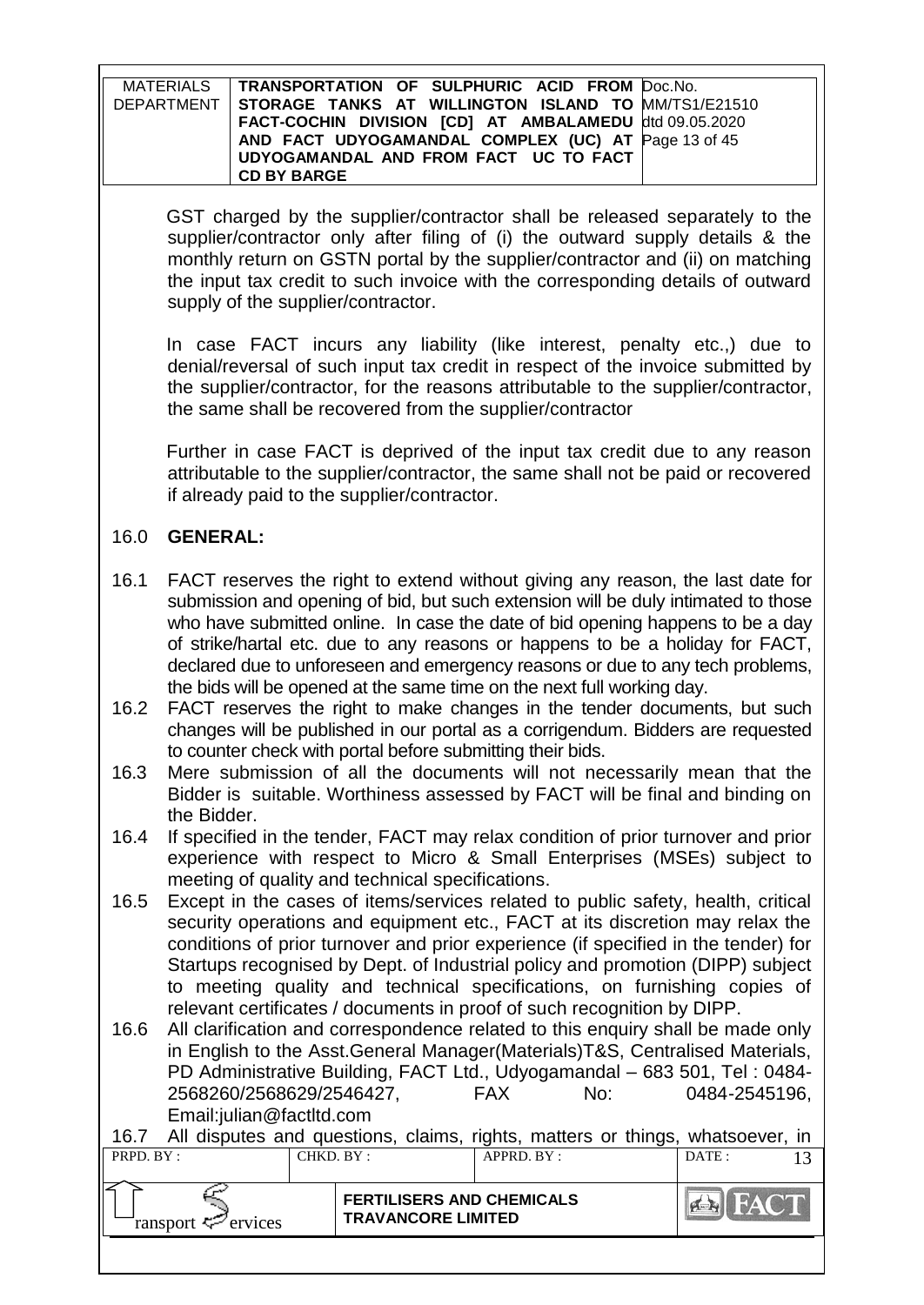| MATERIALS TRANSPORTATION OF SULPHURIC ACID FROM Doc.No.          |  |
|------------------------------------------------------------------|--|
| DEPARTMENT   STORAGE TANKS AT WILLINGTON ISLAND TO MM/TS1/E21510 |  |
| FACT-COCHIN DIVISION [CD] AT AMBALAMEDU dtd 09.05.2020           |  |
| AND FACT UDYOGAMANDAL COMPLEX (UC) AT Page 14 of 45              |  |
| UDYOGAMANDAL AND FROM FACT UC TO FACT                            |  |
| <b>CD BY BARGE</b>                                               |  |

any way, arising out of or relating to the calling of bids, evaluation of offers, award of contract, change in structure of bids or any other matter relating to finalization of contract are to be referred to the sole Arbitrator who shall be the General Manager [Materials] of FACT. The award shall be binding on both the parties. The bidders are advised to get informed of all details they require regarding the work before submitting their bids.

16.8 Work order shall be issued by Asst. General Manager [Materials]-T&S.

# **17.0 TENDER UPDATES:**

Bidders are requested to visit Central Public Procurement Portal [\(https://eprocure.gov.in\)](https://eprocure.gov.in/) regularly for any updates/corrigendum on the tender, including extension of due date, if any. No other mode of communication shall be made in this regard.

# **18.0 FRAUD PREVENSION POLICY:**

Bidders shall comply with Fraud Prevention Policy of FACT 2012 (FPPF 2012). The said Policy is available in FACT"s Website [www.fact.co.in.](http://www.fact.co.in/)

# **ASST. GENERAL MANAGER (MATERIALS)-TS**

| PRPD. BY:              | CHKD. BY:                                                     | APPRD. BY: | DATE: |  |
|------------------------|---------------------------------------------------------------|------------|-------|--|
| ransport $\ll$ ervices | <b>FERTILISERS AND CHEMICALS</b><br><b>TRAVANCORE LIMITED</b> |            |       |  |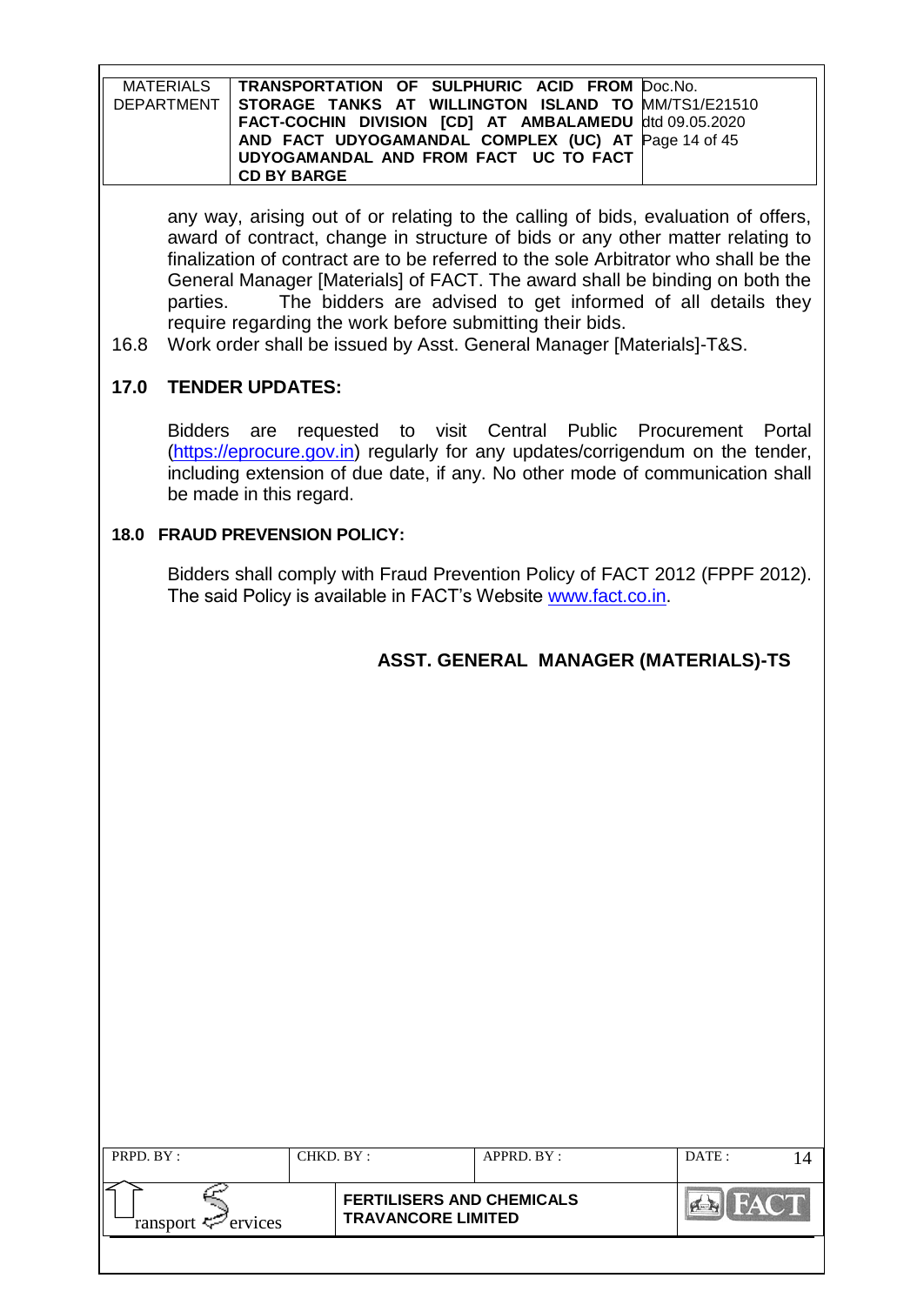|    | <b>MATERIALS</b><br><b>DEPARTMENT</b>       | <b>CD BY BARGE</b>                                                     |                                          | TRANSPORTATION OF SULPHURIC ACID FROM Doc.No.<br>STORAGE TANKS AT WILLINGTON ISLAND TO MM/TS1/E21510<br>FACT-COCHIN DIVISION [CD] AT AMBALAMEDU<br>AND FACT UDYOGAMANDAL COMPLEX (UC) AT Page 15 of 45<br>UDYOGAMANDAL AND FROM FACT UC TO FACT                                            |           | dtd 09.05.2020       |
|----|---------------------------------------------|------------------------------------------------------------------------|------------------------------------------|--------------------------------------------------------------------------------------------------------------------------------------------------------------------------------------------------------------------------------------------------------------------------------------------|-----------|----------------------|
|    |                                             |                                                                        |                                          |                                                                                                                                                                                                                                                                                            |           | <u>ANNEXURE - II</u> |
|    |                                             |                                                                        |                                          | <b>INFORMATION ABOUT BIDDER</b>                                                                                                                                                                                                                                                            |           |                      |
|    |                                             |                                                                        |                                          | (PLEASE USE ADDITIONAL SHEETS, IF SPACE IS INSUFFICIENT)                                                                                                                                                                                                                                   |           |                      |
|    |                                             |                                                                        |                                          | FACT reserves the right to verify the information given as per the format and enclosures. It is the<br>responsibility of the bidder to give the full details asked for as per the format. Any misrepresentation of<br>facts and withholding of information may result in disqualification: |           |                      |
| 1. | Name of the Bidder:                         |                                                                        |                                          |                                                                                                                                                                                                                                                                                            |           |                      |
|    | 2. Address                                  |                                                                        |                                          |                                                                                                                                                                                                                                                                                            |           |                      |
|    | Phone No.                                   |                                                                        | Fax No.                                  |                                                                                                                                                                                                                                                                                            |           |                      |
| 3. |                                             | Name, address and designation of the Key                               | person with whom company may correspond. |                                                                                                                                                                                                                                                                                            |           |                      |
|    | Name:<br>Address:                           |                                                                        |                                          |                                                                                                                                                                                                                                                                                            |           |                      |
|    | Designation:<br>Mobile No:                  |                                                                        |                                          |                                                                                                                                                                                                                                                                                            |           |                      |
| 4. | Addresses/phone nos. of                     |                                                                        |                                          |                                                                                                                                                                                                                                                                                            |           |                      |
| i) | Registered office/ :<br><b>Head Office</b>  |                                                                        |                                          |                                                                                                                                                                                                                                                                                            | Phone No. |                      |
|    | ii) Branches -                              |                                                                        |                                          | 1.                                                                                                                                                                                                                                                                                         |           |                      |
|    | (list out each<br>branch with phone nos $-$ |                                                                        |                                          | 2.                                                                                                                                                                                                                                                                                         |           |                      |
|    | (use additional sheets<br>if required)      |                                                                        |                                          | 3.                                                                                                                                                                                                                                                                                         |           |                      |
|    | iii) Address of Cochin Office               |                                                                        |                                          |                                                                                                                                                                                                                                                                                            |           |                      |
|    | Phone No<br>Fax No.                         |                                                                        |                                          |                                                                                                                                                                                                                                                                                            |           |                      |
|    | Name of Contact person:                     |                                                                        |                                          |                                                                                                                                                                                                                                                                                            |           |                      |
|    | Mobile No:                                  |                                                                        |                                          |                                                                                                                                                                                                                                                                                            |           |                      |
| 5. |                                             | Name of the person authorised to<br>sign the Bid and related documents |                                          |                                                                                                                                                                                                                                                                                            |           |                      |
| 6. |                                             | Date of Registration of the Firm                                       |                                          |                                                                                                                                                                                                                                                                                            |           |                      |
| 7. | Constitution of the Bidder                  | (Attach copy of Registration Certificate)                              |                                          | Proprietorship/                                                                                                                                                                                                                                                                            |           |                      |
|    | PRPD. BY:                                   |                                                                        | CHKD. BY:                                | APPRD. BY:                                                                                                                                                                                                                                                                                 |           | DATE:<br>15          |
|    | ransport 号                                  | ervices                                                                | <b>TRAVANCORE LIMITED</b>                | <b>FERTILISERS AND CHEMICALS</b>                                                                                                                                                                                                                                                           |           |                      |
|    |                                             |                                                                        |                                          |                                                                                                                                                                                                                                                                                            |           |                      |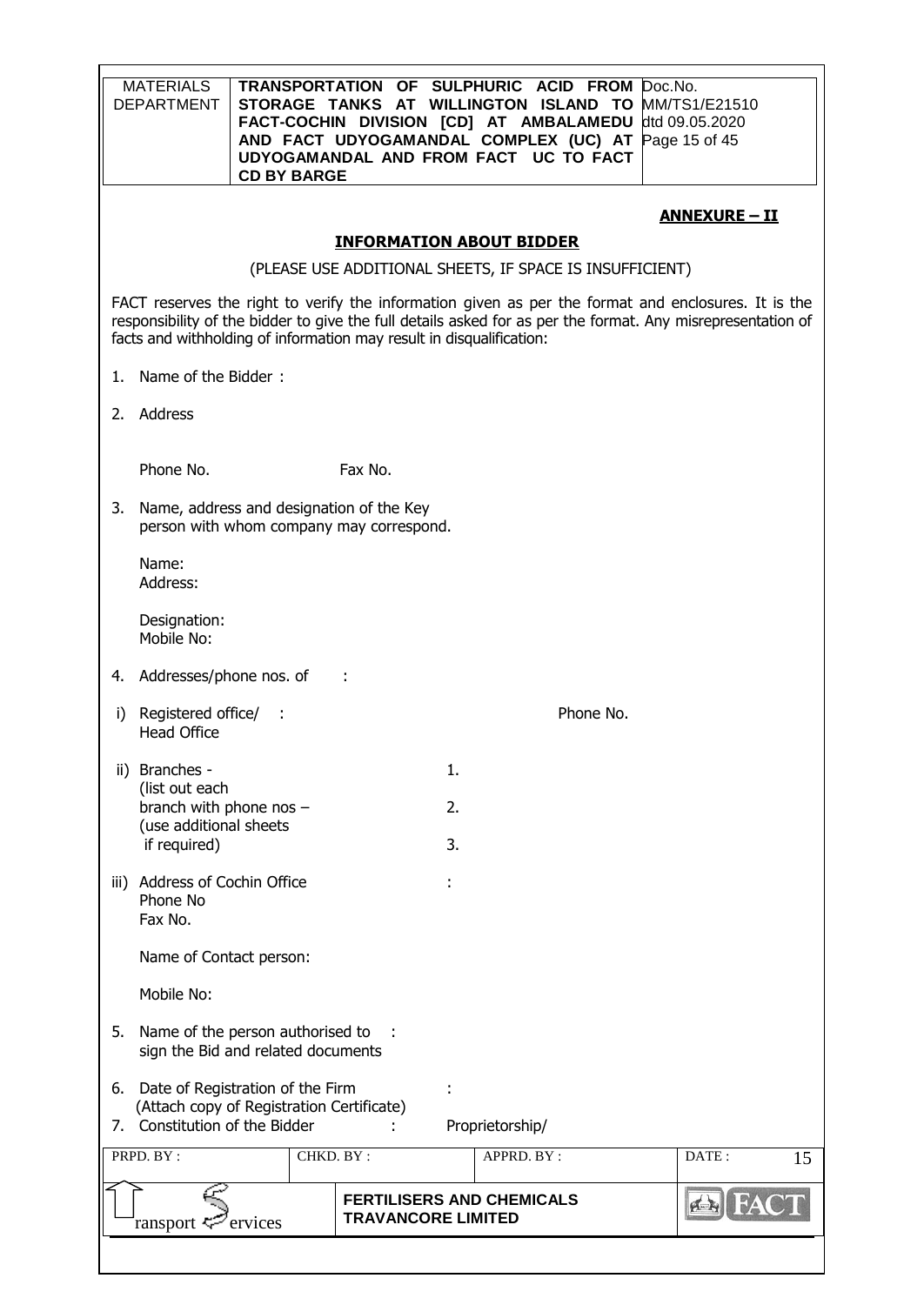| <b>MATERIALS</b><br><b>DEPARTMENT</b>                                                                          | <b>CD BY BARGE</b>                                                                                                                                                                                                                                                                                                    |           | TRANSPORTATION OF SULPHURIC ACID FROM<br>STORAGE TANKS AT WILLINGTON ISLAND TO<br>FACT-COCHIN DIVISION [CD] AT AMBALAMEDU<br>AND FACT UDYOGAMANDAL COMPLEX (UC) AT<br>UDYOGAMANDAL AND FROM FACT UC TO FACT |                                        | Doc.No.             | MM/TS1/E21510<br>dtd 09.05.2020<br>Page 16 of 45 |      |  |
|----------------------------------------------------------------------------------------------------------------|-----------------------------------------------------------------------------------------------------------------------------------------------------------------------------------------------------------------------------------------------------------------------------------------------------------------------|-----------|-------------------------------------------------------------------------------------------------------------------------------------------------------------------------------------------------------------|----------------------------------------|---------------------|--------------------------------------------------|------|--|
|                                                                                                                | (Strike out which is not applicable)<br>Regd. Partnership/<br><b>Limited Company</b><br>8. Name and address of proprietor<br>1.                                                                                                                                                                                       |           |                                                                                                                                                                                                             |                                        |                     |                                                  |      |  |
| /Partners/Directors                                                                                            |                                                                                                                                                                                                                                                                                                                       |           | 2.                                                                                                                                                                                                          |                                        |                     |                                                  |      |  |
|                                                                                                                |                                                                                                                                                                                                                                                                                                                       |           | 3.                                                                                                                                                                                                          |                                        |                     |                                                  |      |  |
|                                                                                                                |                                                                                                                                                                                                                                                                                                                       |           |                                                                                                                                                                                                             |                                        |                     |                                                  |      |  |
| 9.<br>Category:                                                                                                | i) Whether the entrepreneur comes under the following status (please tick) And enclose UAM<br>certificate and declare UAM Number in CPP Portal (if applicable)                                                                                                                                                        |           |                                                                                                                                                                                                             |                                        |                     |                                                  |      |  |
|                                                                                                                | Micro / Small / medium                                                                                                                                                                                                                                                                                                |           |                                                                                                                                                                                                             |                                        |                     |                                                  |      |  |
| SC / ST                                                                                                        | ii) In case bidder is an Entrepreneur whether he/she belongs to SC / ST category.                                                                                                                                                                                                                                     |           |                                                                                                                                                                                                             |                                        |                     |                                                  |      |  |
|                                                                                                                | In case of Micro/Small pl. enclose UAM certificate. All MSE bidders shall register /<br>declare their UAM Number on CPP Portal failing which such bidders will not be able to<br>enjoy benefits as per PP Policy for MSME order, 2012. A copy of this registration /<br>declaration shall be attached with the offer; |           |                                                                                                                                                                                                             |                                        |                     |                                                  |      |  |
| 10.<br>Details of EMD:                                                                                         |                                                                                                                                                                                                                                                                                                                       |           |                                                                                                                                                                                                             |                                        |                     |                                                  |      |  |
| For NEFT / RTGS:                                                                                               |                                                                                                                                                                                                                                                                                                                       | UTR No.   | Date                                                                                                                                                                                                        | Payment Receipt / Challan(in original) |                     |                                                  |      |  |
|                                                                                                                |                                                                                                                                                                                                                                                                                                                       |           |                                                                                                                                                                                                             |                                        |                     |                                                  |      |  |
| 11. Experience of transporting materials during the last 5 years ending on date of tender.<br>Organization     | Items moved                                                                                                                                                                                                                                                                                                           |           |                                                                                                                                                                                                             |                                        | Quantity moved (MT) |                                                  |      |  |
|                                                                                                                |                                                                                                                                                                                                                                                                                                                       |           | 2015                                                                                                                                                                                                        | 2016                                   | 2017                | 2018                                             | 2019 |  |
|                                                                                                                |                                                                                                                                                                                                                                                                                                                       |           |                                                                                                                                                                                                             |                                        |                     |                                                  |      |  |
|                                                                                                                |                                                                                                                                                                                                                                                                                                                       |           |                                                                                                                                                                                                             |                                        |                     |                                                  |      |  |
| (Copies of Experience, Performance certificates & Work Order from Organizations served to be                   |                                                                                                                                                                                                                                                                                                                       |           |                                                                                                                                                                                                             |                                        |                     |                                                  |      |  |
| enclosed along with PART-A Bid, in support of experience indicated above).                                     |                                                                                                                                                                                                                                                                                                                       |           |                                                                                                                                                                                                             |                                        |                     |                                                  |      |  |
| 12.<br>A - Owned:                                                                                              | Details of barges owned / taken on lease:                                                                                                                                                                                                                                                                             |           |                                                                                                                                                                                                             |                                        |                     |                                                  |      |  |
|                                                                                                                | a) In the name of the Proprietor/Partner(s)/Firm                                                                                                                                                                                                                                                                      |           |                                                                                                                                                                                                             |                                        |                     |                                                  |      |  |
| <u>S.No.</u>                                                                                                   | Reg. No.                                                                                                                                                                                                                                                                                                              |           | Approved<br>Carrying Capacity (MT)                                                                                                                                                                          |                                        |                     | Permit valid up to                               |      |  |
|                                                                                                                |                                                                                                                                                                                                                                                                                                                       |           |                                                                                                                                                                                                             |                                        |                     |                                                  |      |  |
| (Attach R.C. Book/Licence/Calibration Certificate/Insurance certificate of the barges<br>(owned/under control) |                                                                                                                                                                                                                                                                                                                       |           |                                                                                                                                                                                                             |                                        |                     |                                                  |      |  |
| <b>B- Taken on Lease</b><br>a) Taken on lease for contract period :                                            |                                                                                                                                                                                                                                                                                                                       |           |                                                                                                                                                                                                             |                                        |                     |                                                  |      |  |
| PRPD. BY:                                                                                                      |                                                                                                                                                                                                                                                                                                                       | CHKD. BY: |                                                                                                                                                                                                             | APPRD. BY :                            |                     | DATE:                                            | 16   |  |
| ransport <                                                                                                     | ervices                                                                                                                                                                                                                                                                                                               |           | <b>FERTILISERS AND CHEMICALS</b><br><b>TRAVANCORE LIMITED</b>                                                                                                                                               |                                        |                     |                                                  |      |  |
|                                                                                                                |                                                                                                                                                                                                                                                                                                                       |           |                                                                                                                                                                                                             |                                        |                     |                                                  |      |  |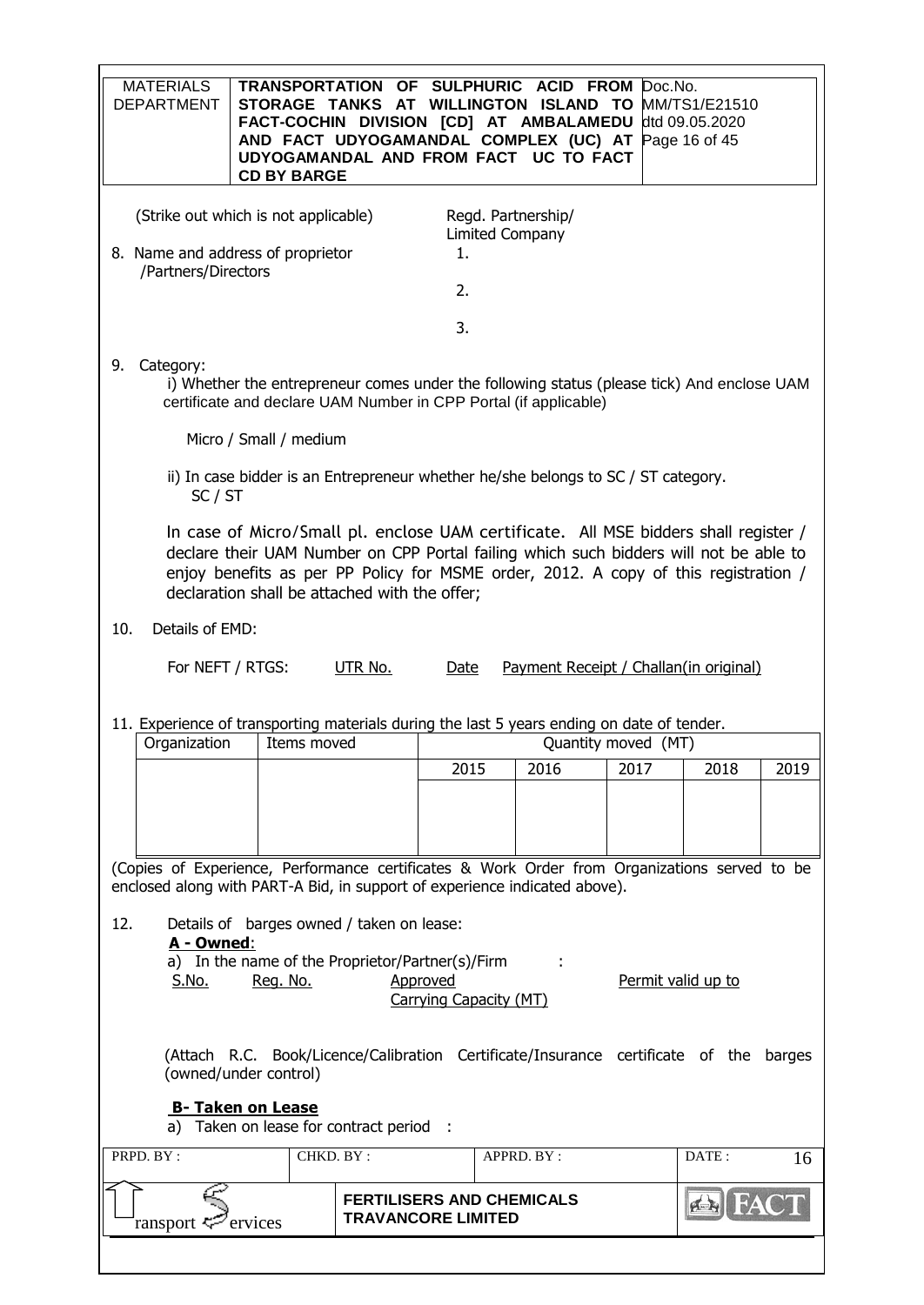|           | <b>MATERIALS</b><br><b>DEPARTMENT</b> | <b>CD BY BARGE</b>                                                       | TRANSPORTATION OF SULPHURIC ACID FROM<br>STORAGE TANKS AT WILLINGTON ISLAND TO MM/TS1/E21510<br>FACT-COCHIN DIVISION [CD] AT AMBALAMEDU<br>AND FACT UDYOGAMANDAL COMPLEX (UC) AT Page 17 of 45<br>UDYOGAMANDAL AND FROM FACT UC TO FACT |                        |                           | Doc.No.<br>dtd 09.05.2020                                                                                                                                                                 |
|-----------|---------------------------------------|--------------------------------------------------------------------------|-----------------------------------------------------------------------------------------------------------------------------------------------------------------------------------------------------------------------------------------|------------------------|---------------------------|-------------------------------------------------------------------------------------------------------------------------------------------------------------------------------------------|
|           | S.No.                                 | Reg. No.                                                                 | Approved                                                                                                                                                                                                                                | Carrying Capacity (MT) |                           | Permit valid upto                                                                                                                                                                         |
|           |                                       |                                                                          | Book/Licence/Calibration Certificate/Insurance certificate)                                                                                                                                                                             |                        |                           | (Attach lease agreement in Rs.500/- stamp paper in original and photocopy of R.C.                                                                                                         |
| 13.       |                                       | which bidder has dealings.                                               | Name of the Bank and the Branches with:                                                                                                                                                                                                 |                        |                           |                                                                                                                                                                                           |
|           |                                       |                                                                          | iii) Details of credit limits/facilities enjoyed                                                                                                                                                                                        |                        |                           |                                                                                                                                                                                           |
|           | SI.No.                                | Name of the Bank                                                         | (Please submit Certificate from the Bank)                                                                                                                                                                                               |                        | Type of credit (ie. CC/C, | Amount of credit limit                                                                                                                                                                    |
|           |                                       |                                                                          |                                                                                                                                                                                                                                         | $O/D$ etc.)            |                           | sanctioned Rs.                                                                                                                                                                            |
|           | $\mathbf{1}$                          |                                                                          |                                                                                                                                                                                                                                         |                        |                           |                                                                                                                                                                                           |
|           | $\overline{2}$                        |                                                                          |                                                                                                                                                                                                                                         |                        |                           |                                                                                                                                                                                           |
|           | $\overline{3}$                        |                                                                          |                                                                                                                                                                                                                                         |                        |                           |                                                                                                                                                                                           |
| 14.       | $\mathbf{1}$                          | Income Tax PAN No.                                                       | Please furnish the following details along with your Banker's authorisation letter:                                                                                                                                                     |                        |                           | In case the bidder becomes a successful contractor, payment as per terms and conditions of<br>Work Order will be credited to your bank through National Electronic Fund Transfer or RTGS. |
|           | $\overline{2}$                        | GST Registration No.                                                     |                                                                                                                                                                                                                                         |                        |                           |                                                                                                                                                                                           |
|           | $\overline{3}$                        |                                                                          | Name of the Bank with address                                                                                                                                                                                                           |                        |                           |                                                                                                                                                                                           |
|           | 4                                     |                                                                          | Name of the Branch with address                                                                                                                                                                                                         |                        |                           |                                                                                                                                                                                           |
|           | 5                                     | <b>MICR Code</b>                                                         |                                                                                                                                                                                                                                         |                        |                           |                                                                                                                                                                                           |
|           | 6                                     | <b>IFSC Code</b>                                                         |                                                                                                                                                                                                                                         |                        |                           |                                                                                                                                                                                           |
|           | 7                                     | <b>Account Type</b>                                                      |                                                                                                                                                                                                                                         |                        |                           |                                                                                                                                                                                           |
|           | 8                                     | Bank Account No.                                                         |                                                                                                                                                                                                                                         |                        |                           |                                                                                                                                                                                           |
|           | 9<br>10                               | Account holder's Name<br>Vendor email address                            |                                                                                                                                                                                                                                         |                        |                           |                                                                                                                                                                                           |
|           |                                       |                                                                          |                                                                                                                                                                                                                                         |                        |                           |                                                                                                                                                                                           |
| 15.       | (in Rs. Lakhs)                        | Turn-over for the three<br>financial years ending 31 <sup>st</sup> March | $\sim 100$                                                                                                                                                                                                                              | 2016-17                | 2017-18                   | 2018-19                                                                                                                                                                                   |
|           |                                       | accounts may be submitted)                                               |                                                                                                                                                                                                                                         |                        |                           | (Attach copies of audited Balance Sheets and Profit & Loss Accounts for the above<br>three years. In case audited accounts are not finalized for 2018-19, provisional                     |
| 16.       | Pan No:                               | (Attach Photocopy of Pan Card)                                           |                                                                                                                                                                                                                                         |                        |                           |                                                                                                                                                                                           |
| 17.0      | <b>FACILITIES</b>                     |                                                                          |                                                                                                                                                                                                                                         |                        |                           |                                                                                                                                                                                           |
| 17.1      |                                       | Details of Barge with<br>specification shall be furnished as per         |                                                                                                                                                                                                                                         | Furnished - Yes / No   |                           |                                                                                                                                                                                           |
| PRPD. BY: |                                       |                                                                          | CHKD. BY:                                                                                                                                                                                                                               | APPRD. BY :            |                           | DATE:<br>17                                                                                                                                                                               |
|           |                                       |                                                                          | <b>FERTILISERS AND CHEMICALS</b>                                                                                                                                                                                                        |                        |                           |                                                                                                                                                                                           |
|           | ransport <                            | ervices                                                                  | <b>TRAVANCORE LIMITED</b>                                                                                                                                                                                                               |                        |                           |                                                                                                                                                                                           |
|           |                                       |                                                                          |                                                                                                                                                                                                                                         |                        |                           |                                                                                                                                                                                           |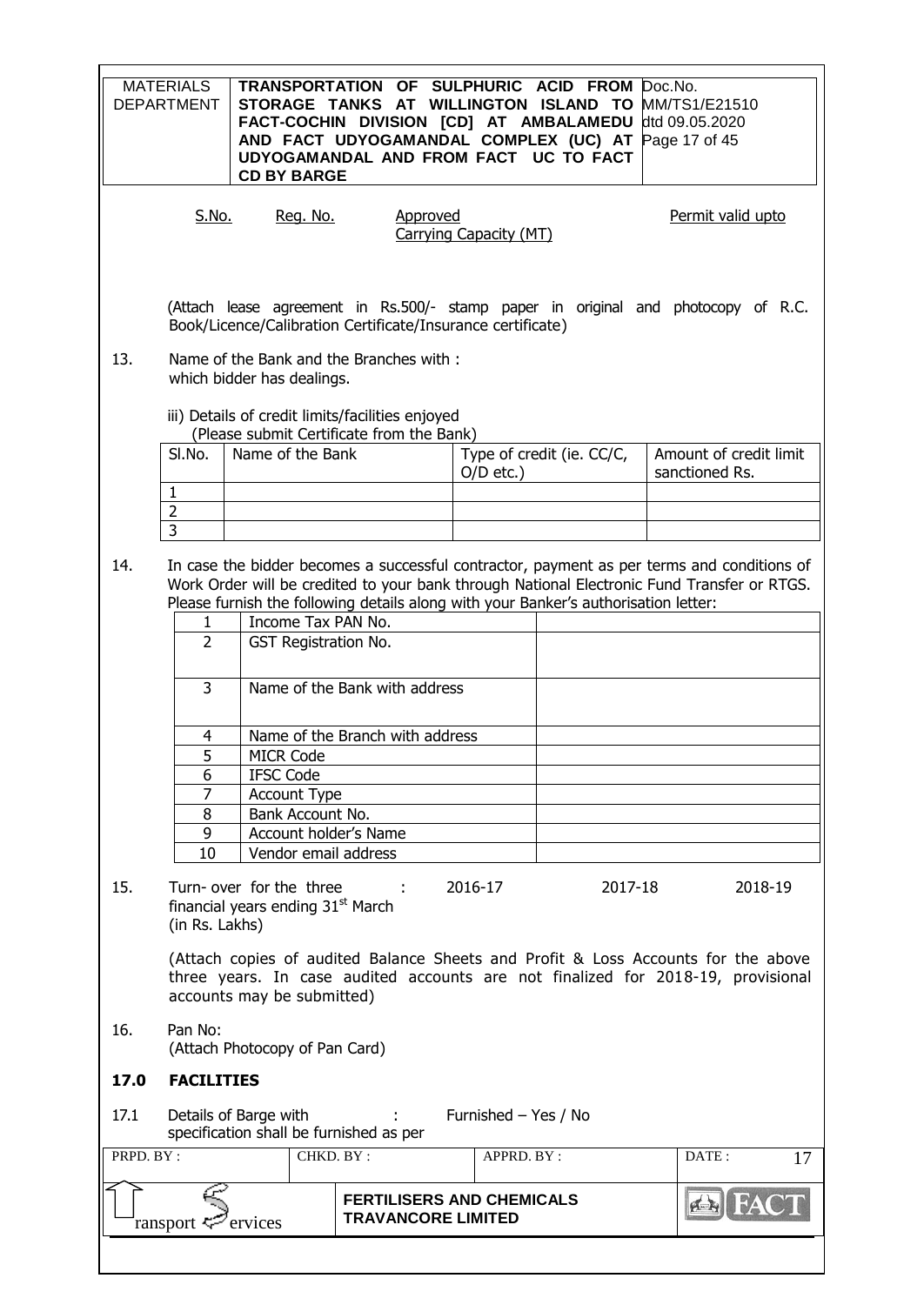| <b>MATERIALS</b><br>TRANSPORTATION OF SULPHURIC ACID FROM Doc.No.<br><b>DEPARTMENT</b><br>STORAGE TANKS AT WILLINGTON ISLAND TO MM/TS1/E21510<br>FACT-COCHIN DIVISION [CD] AT AMBALAMEDU dtd 09.05.2020<br>AND FACT UDYOGAMANDAL COMPLEX (UC) AT Page 18 of 45<br>UDYOGAMANDAL AND FROM FACT UC TO FACT<br><b>CD BY BARGE</b> |                                                                                                                                                                                                                                                                                                                                                                                                                                                                                                  |                                                                                                                                                                                 |             |  |  |  |  |
|-------------------------------------------------------------------------------------------------------------------------------------------------------------------------------------------------------------------------------------------------------------------------------------------------------------------------------|--------------------------------------------------------------------------------------------------------------------------------------------------------------------------------------------------------------------------------------------------------------------------------------------------------------------------------------------------------------------------------------------------------------------------------------------------------------------------------------------------|---------------------------------------------------------------------------------------------------------------------------------------------------------------------------------|-------------|--|--|--|--|
| 17.2<br>17.3<br>17.4<br>17.5                                                                                                                                                                                                                                                                                                  | (Proforma, Annexure-III is given below)<br>Own facilities available :<br>for repair of barges<br>No. of Office staff<br>No. of skilled workers<br>No. of unskilled workers                                                                                                                                                                                                                                                                                                                       |                                                                                                                                                                                 |             |  |  |  |  |
| 18.0                                                                                                                                                                                                                                                                                                                          | Time required for mobilisation/ :                                                                                                                                                                                                                                                                                                                                                                                                                                                                | <b>Days</b>                                                                                                                                                                     |             |  |  |  |  |
| 19.0                                                                                                                                                                                                                                                                                                                          | commencement of work from LOI<br>Following documents to be enclosed with Part-A Bid:                                                                                                                                                                                                                                                                                                                                                                                                             |                                                                                                                                                                                 |             |  |  |  |  |
| 1)<br>2)<br>3)<br>4)                                                                                                                                                                                                                                                                                                          | Proof of constitution of firm<br>furnished.<br>Certificate from Bank of credit limits/facilities.<br>Solvency Certificate as per Clause 4.3 of NIT                                                                                                                                                                                                                                                                                                                                               | Copies of Work order and Performance certificate & Experience Certificate relevant<br>to that particular Work Order from the clients indicated at Cl.11 above shall be          |             |  |  |  |  |
| 5)                                                                                                                                                                                                                                                                                                                            | barges (owned/under control)                                                                                                                                                                                                                                                                                                                                                                                                                                                                     | Copies of the R.C. Book/Licence/Calibration Certificate/Insurance certificate of the                                                                                            |             |  |  |  |  |
| 6)                                                                                                                                                                                                                                                                                                                            |                                                                                                                                                                                                                                                                                                                                                                                                                                                                                                  | Lease Agreement in original in Rs.500/- Stamp paper, from the owner's of the barges<br>to utilise their barges for FACT's work as per the enguiry, in case the barge(s) are not |             |  |  |  |  |
| 7)                                                                                                                                                                                                                                                                                                                            | owned by the bidder.<br>Copy of licence from Cochin Port Trust and any other agency concerned to<br>operate the barges for the work.<br>Note: As per CoPT's circular No. S/Addl./Misc/2004/T dated 22.7.04, to comply with<br>ISPS code regulation, permission of Cochin Port is required for berthing of barges and                                                                                                                                                                             |                                                                                                                                                                                 |             |  |  |  |  |
| 8)                                                                                                                                                                                                                                                                                                                            | entry of crew.<br>financial years.                                                                                                                                                                                                                                                                                                                                                                                                                                                               | Copies of Audited Profit and Loss Accounts and Balance sheets for the last three                                                                                                |             |  |  |  |  |
| 9)<br>10)                                                                                                                                                                                                                                                                                                                     | Copy of "Permanent Account Number" (PAN) Card<br>Copy of GST Registration Certificate                                                                                                                                                                                                                                                                                                                                                                                                            |                                                                                                                                                                                 |             |  |  |  |  |
| 11)                                                                                                                                                                                                                                                                                                                           | Copy of valid registration with Labour/ PF / ESI Dept.                                                                                                                                                                                                                                                                                                                                                                                                                                           | <b>DECLARATION</b>                                                                                                                                                              |             |  |  |  |  |
|                                                                                                                                                                                                                                                                                                                               | I/We hereby declare that the particulars furnished above are true to the best of my/our knowledge<br>and belief. I/we hereby agree that FACT shall have the right to visit my/our office/works to satisfy<br>themselves that the particulars furnished above are correct and I/we shall furnish any additional<br>information/documents that may be required by FACT. I/we understand that suppression of any<br>facts/furnishing false information shall render us liable for disqualification. |                                                                                                                                                                                 |             |  |  |  |  |
| order if issued to me/us.                                                                                                                                                                                                                                                                                                     |                                                                                                                                                                                                                                                                                                                                                                                                                                                                                                  | I/We also undertake to carry out the work as per the terms and conditions stipulated in the work                                                                                |             |  |  |  |  |
| Date:                                                                                                                                                                                                                                                                                                                         |                                                                                                                                                                                                                                                                                                                                                                                                                                                                                                  | Authorised signatory:                                                                                                                                                           |             |  |  |  |  |
|                                                                                                                                                                                                                                                                                                                               | Name:                                                                                                                                                                                                                                                                                                                                                                                                                                                                                            |                                                                                                                                                                                 |             |  |  |  |  |
|                                                                                                                                                                                                                                                                                                                               | Place:<br>Designation:                                                                                                                                                                                                                                                                                                                                                                                                                                                                           |                                                                                                                                                                                 |             |  |  |  |  |
|                                                                                                                                                                                                                                                                                                                               | Signature:                                                                                                                                                                                                                                                                                                                                                                                                                                                                                       |                                                                                                                                                                                 |             |  |  |  |  |
|                                                                                                                                                                                                                                                                                                                               |                                                                                                                                                                                                                                                                                                                                                                                                                                                                                                  | (Seal)                                                                                                                                                                          |             |  |  |  |  |
| PRPD. BY:                                                                                                                                                                                                                                                                                                                     | CHKD. BY:                                                                                                                                                                                                                                                                                                                                                                                                                                                                                        | APPRD. BY :                                                                                                                                                                     | DATE:<br>18 |  |  |  |  |
| ransport <                                                                                                                                                                                                                                                                                                                    | <b>TRAVANCORE LIMITED</b><br>ervices                                                                                                                                                                                                                                                                                                                                                                                                                                                             | <b>FERTILISERS AND CHEMICALS</b>                                                                                                                                                |             |  |  |  |  |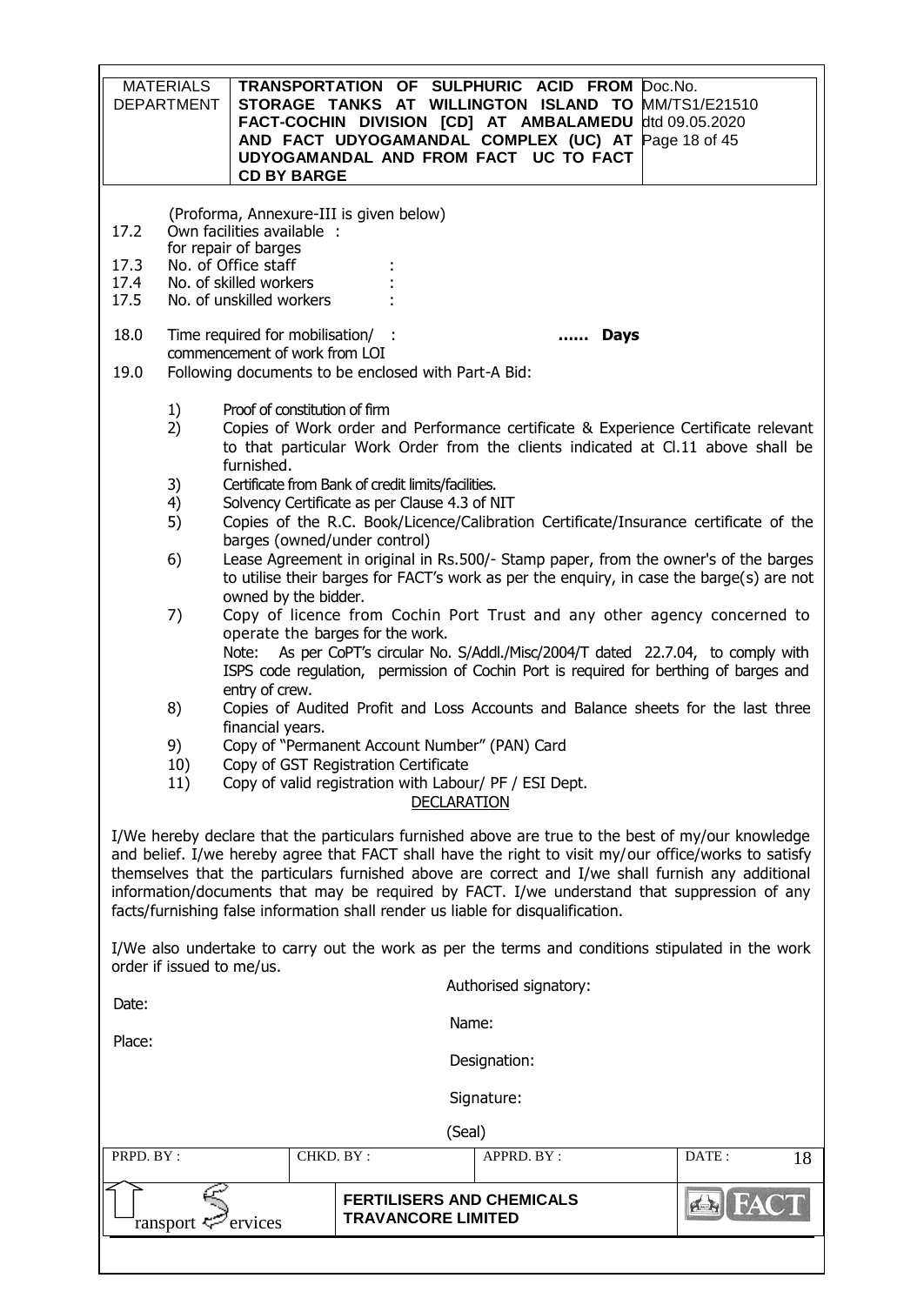|               | <b>MATERIALS</b><br><b>DEPARTMENT</b>                                                                                                                                      | <b>CD BY BARGE</b>                    | TRANSPORTATION OF SULPHURIC ACID FROM<br>STORAGE TANKS AT WILLINGTON ISLAND TO MM/TS1/E21510<br>FACT-COCHIN DIVISION [CD] AT AMBALAMEDU<br>AND FACT UDYOGAMANDAL COMPLEX (UC) AT Page 19 of 45<br>UDYOGAMANDAL AND FROM FACT UC TO FACT |            |                                   | Doc.No.<br>dtd 09.05.2020                                                                 |
|---------------|----------------------------------------------------------------------------------------------------------------------------------------------------------------------------|---------------------------------------|-----------------------------------------------------------------------------------------------------------------------------------------------------------------------------------------------------------------------------------------|------------|-----------------------------------|-------------------------------------------------------------------------------------------|
|               |                                                                                                                                                                            |                                       |                                                                                                                                                                                                                                         |            |                                   | <b>Annexure-III</b>                                                                       |
|               |                                                                                                                                                                            |                                       | Specifications/ Details of Each Barge offered by the Bidder:<br>(For each Barge, Bidder may use separate sheets)                                                                                                                        |            |                                   |                                                                                           |
| 1.            |                                                                                                                                                                            | Name of the Barge                     |                                                                                                                                                                                                                                         |            |                                   |                                                                                           |
| 2.            |                                                                                                                                                                            | Capacity of the barge (MT)            |                                                                                                                                                                                                                                         |            |                                   |                                                                                           |
| 3.            |                                                                                                                                                                            |                                       | Capacity of tank approved by MMD (in MT)                                                                                                                                                                                                |            |                                   |                                                                                           |
| 4.            |                                                                                                                                                                            | Whether fitted with MS or SS Tanks    |                                                                                                                                                                                                                                         |            |                                   |                                                                                           |
| 5.            |                                                                                                                                                                            | Make, Registration No. & Date         |                                                                                                                                                                                                                                         |            |                                   |                                                                                           |
| 6.            |                                                                                                                                                                            | Engine Capacity & Speed of Barge      |                                                                                                                                                                                                                                         |            |                                   |                                                                                           |
| 7.            |                                                                                                                                                                            |                                       | Deep Draft (max.) required (in metres)                                                                                                                                                                                                  |            |                                   |                                                                                           |
|               |                                                                                                                                                                            | Air Draft (max.) required (in metres) |                                                                                                                                                                                                                                         |            |                                   |                                                                                           |
| 8.            |                                                                                                                                                                            |                                       | Calibration Certificate for the barge & tank                                                                                                                                                                                            |            |                                   |                                                                                           |
| 9.            |                                                                                                                                                                            | Overall dimensions                    |                                                                                                                                                                                                                                         |            |                                   |                                                                                           |
| 10.           |                                                                                                                                                                            |                                       | <b>Details of Pump fitted in the Barge</b>                                                                                                                                                                                              |            |                                   |                                                                                           |
|               |                                                                                                                                                                            | Pumping capacity                      |                                                                                                                                                                                                                                         |            |                                   |                                                                                           |
|               |                                                                                                                                                                            |                                       | Discharge rate & time required for discharge                                                                                                                                                                                            |            |                                   |                                                                                           |
|               |                                                                                                                                                                            |                                       |                                                                                                                                                                                                                                         |            |                                   | Material of Construction of Pump (including casing, impellor, casing/impellor wear rings: |
|               | <b>Motor Rating</b>                                                                                                                                                        |                                       |                                                                                                                                                                                                                                         |            |                                   |                                                                                           |
|               |                                                                                                                                                                            |                                       | Dimension of flange (hose connecting purpose):                                                                                                                                                                                          |            |                                   |                                                                                           |
| 11.           | Peak Quantity of Sulphuric Acid solution (with 98%<br>Concentration) that can be transported<br>МT<br>(in MT) per day (Assuming 2 trips per day)<br>for the Barge offered: |                                       |                                                                                                                                                                                                                                         |            |                                   |                                                                                           |
| Date:<br>Seal |                                                                                                                                                                            |                                       |                                                                                                                                                                                                                                         |            | Name of the Bidder:<br>Signature: |                                                                                           |
| PRPD. BY:     |                                                                                                                                                                            |                                       | CHKD. BY:                                                                                                                                                                                                                               | APPRD. BY: |                                   | DATE:<br>19                                                                               |
|               | ransport <del>≒</del>                                                                                                                                                      | ervices                               | <b>FERTILISERS AND CHEMICALS</b><br><b>TRAVANCORE LIMITED</b>                                                                                                                                                                           |            |                                   |                                                                                           |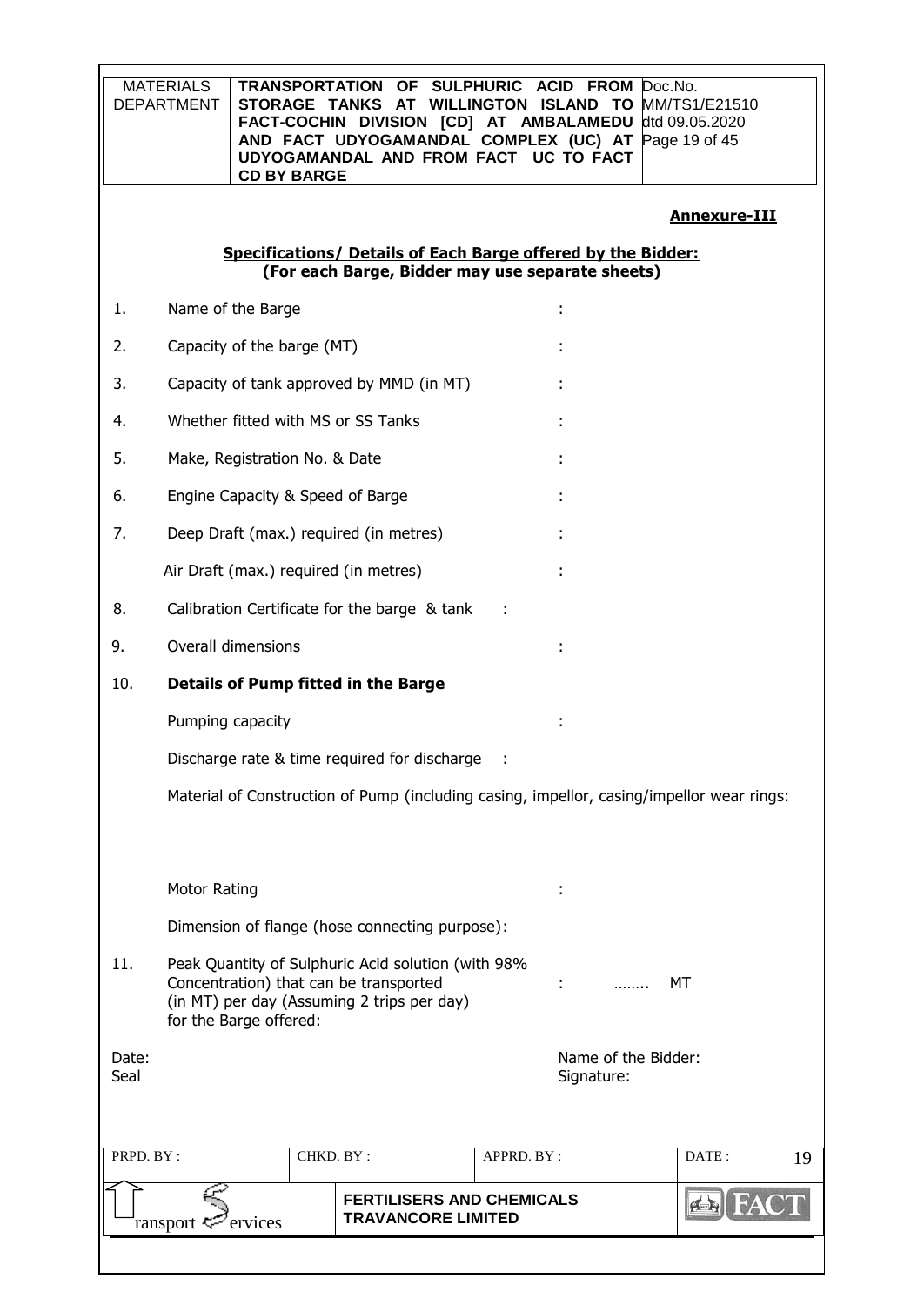|           | <b>MATERIALS</b><br><b>DEPARTMENT</b>                                                                                                                                                                                                                                                                                                                                                                                                                                                                                                                                                                                                                                                                                                                                                                                                                                                                                                                                                                  | <b>CD BY BARGE</b> |                                                               | TRANSPORTATION OF SULPHURIC ACID FROM<br>STORAGE TANKS AT WILLINGTON ISLAND TO<br>FACT-COCHIN DIVISION [CD] AT AMBALAMEDU<br>AND FACT UDYOGAMANDAL COMPLEX (UC) AT<br>UDYOGAMANDAL AND FROM FACT UC TO FACT | Doc.No.<br>MM/TS1/E21510<br>dtd 09.05.2020<br>Page 20 of 45                                                                                                                           |  |
|-----------|--------------------------------------------------------------------------------------------------------------------------------------------------------------------------------------------------------------------------------------------------------------------------------------------------------------------------------------------------------------------------------------------------------------------------------------------------------------------------------------------------------------------------------------------------------------------------------------------------------------------------------------------------------------------------------------------------------------------------------------------------------------------------------------------------------------------------------------------------------------------------------------------------------------------------------------------------------------------------------------------------------|--------------------|---------------------------------------------------------------|-------------------------------------------------------------------------------------------------------------------------------------------------------------------------------------------------------------|---------------------------------------------------------------------------------------------------------------------------------------------------------------------------------------|--|
|           |                                                                                                                                                                                                                                                                                                                                                                                                                                                                                                                                                                                                                                                                                                                                                                                                                                                                                                                                                                                                        |                    |                                                               | <b>SPECIAL TERMS AND CONDITIONS OF CONTRACT</b>                                                                                                                                                             | <b>Annexure-IV</b>                                                                                                                                                                    |  |
| 1.0       |                                                                                                                                                                                                                                                                                                                                                                                                                                                                                                                                                                                                                                                                                                                                                                                                                                                                                                                                                                                                        |                    |                                                               |                                                                                                                                                                                                             |                                                                                                                                                                                       |  |
|           | <b>Scope of Work:</b><br>Transportation of Sulphuric Acid solution (having a concentration of 98%) from FACT's<br>Sulphuric Acid Terminal at W/Island (WI), Cochin Port to FACT-Cochin Division (CD) at<br>Ambalamedu and FACT Udyogamandal Complex (UC) and from FACT Udyogamandal Complex<br>to FACT Cochin Division, through Champakara canal/Udyogamandal canal in the National<br>Waterways -3 of IWAI, in suitable self-propelled barge fitted with MS/SS tanks and with<br>suitable pumping facility, for a period of two years from the date of LOI/Work order,<br>whichever is earlier.                                                                                                                                                                                                                                                                                                                                                                                                       |                    |                                                               |                                                                                                                                                                                                             |                                                                                                                                                                                       |  |
|           |                                                                                                                                                                                                                                                                                                                                                                                                                                                                                                                                                                                                                                                                                                                                                                                                                                                                                                                                                                                                        |                    | Handling terminal at WI and FACT UC at Udyogamandal.          |                                                                                                                                                                                                             | Loading Point: FACT's Sulphuric Acid Terminal at Cochin Port (WI)/ near FACT's Ammonia                                                                                                |  |
|           |                                                                                                                                                                                                                                                                                                                                                                                                                                                                                                                                                                                                                                                                                                                                                                                                                                                                                                                                                                                                        |                    |                                                               | Unloading Point: FACT's boat basin at Ambalamedu and FACT UC at Udyogamandal.                                                                                                                               |                                                                                                                                                                                       |  |
| 1.1       | At loading point, facilities are available/will be made available for loading of Sulphuric Acid<br>into the barges. The barge shall have suitable pump as per details furnished in Para 1.2<br>below and all accessories including motor, connecting hoses etc for unloading the material<br>using the above pump at the unloading points. The connecting hoses shall be suitable for<br>connecting the pump and the flanges connected to the pipelines, leading from/to the storage<br>tank at the loading/unloading point. Necessary power facilities will be provided by FACT at<br>the unloading point free of cost for the unloading activities using the pump installed on the<br>barge. Connecting and disconnecting of hoses for loading / unloading the Sulphuric Acid<br>solution shall be done by the Contractor in the presence of representative of FACT. The<br>contractor is liable to check suitability of facilities at loading/unloading points before<br>commencing transportation. |                    |                                                               |                                                                                                                                                                                                             |                                                                                                                                                                                       |  |
| 1.2       |                                                                                                                                                                                                                                                                                                                                                                                                                                                                                                                                                                                                                                                                                                                                                                                                                                                                                                                                                                                                        |                    |                                                               | Details of Pumping facility as indicated by the contractor in the Barge (Pl. ref. Cl.3.2 of NIT).                                                                                                           |                                                                                                                                                                                       |  |
|           | : 50 Cu M per hour (minimum)<br>Pumping rate<br>1.<br>2.<br>Liquid handled<br>: Sulphuric Acid with 98 % concentration<br>3.<br>Density of liquid handled<br>: $1.85$ g/cc<br>4.<br>Pump discharge pressure requirement: 7 kg per Sq. cm. gauge<br>5.<br>Details of the flange connection at the loading & unloading point:<br>6.<br>Material of construction of Pump:<br>7.<br>Electrical power connection available at site: Flameproof Socket, 3 phase, 440 V, 30<br>Amps.                                                                                                                                                                                                                                                                                                                                                                                                                                                                                                                          |                    |                                                               |                                                                                                                                                                                                             |                                                                                                                                                                                       |  |
| 1.3       |                                                                                                                                                                                                                                                                                                                                                                                                                                                                                                                                                                                                                                                                                                                                                                                                                                                                                                                                                                                                        |                    |                                                               | infringements, if any, to create a passage for movement in the canal.                                                                                                                                       | The transportation of Sulphuric Acid solution includes provision of suitable self-propelled<br>barge, piloting, escorting and making arrangements at contractor's cost for overcoming |  |
| 2.0       | <b>Quantity:</b>                                                                                                                                                                                                                                                                                                                                                                                                                                                                                                                                                                                                                                                                                                                                                                                                                                                                                                                                                                                       |                    |                                                               |                                                                                                                                                                                                             |                                                                                                                                                                                       |  |
| 2.1       | The estimated quantity of Sulphuric Acid solution to be transported by barge is 2,00,000 MT<br>approx. for two years. The average / maximum quantity to be moved per day will be 200/400<br>MT. The estimated quantity is only an approximate indication and the actual quantity is liable<br>to vary either way depending on the availability of Sulphuric Acid, arrival of shipments,                                                                                                                                                                                                                                                                                                                                                                                                                                                                                                                                                                                                                |                    |                                                               |                                                                                                                                                                                                             |                                                                                                                                                                                       |  |
| PRPD. BY: |                                                                                                                                                                                                                                                                                                                                                                                                                                                                                                                                                                                                                                                                                                                                                                                                                                                                                                                                                                                                        |                    | CHKD. BY:                                                     | APPRD. BY:                                                                                                                                                                                                  | DATE:<br>20                                                                                                                                                                           |  |
|           | ransport <                                                                                                                                                                                                                                                                                                                                                                                                                                                                                                                                                                                                                                                                                                                                                                                                                                                                                                                                                                                             | ervices            | <b>FERTILISERS AND CHEMICALS</b><br><b>TRAVANCORE LIMITED</b> |                                                                                                                                                                                                             |                                                                                                                                                                                       |  |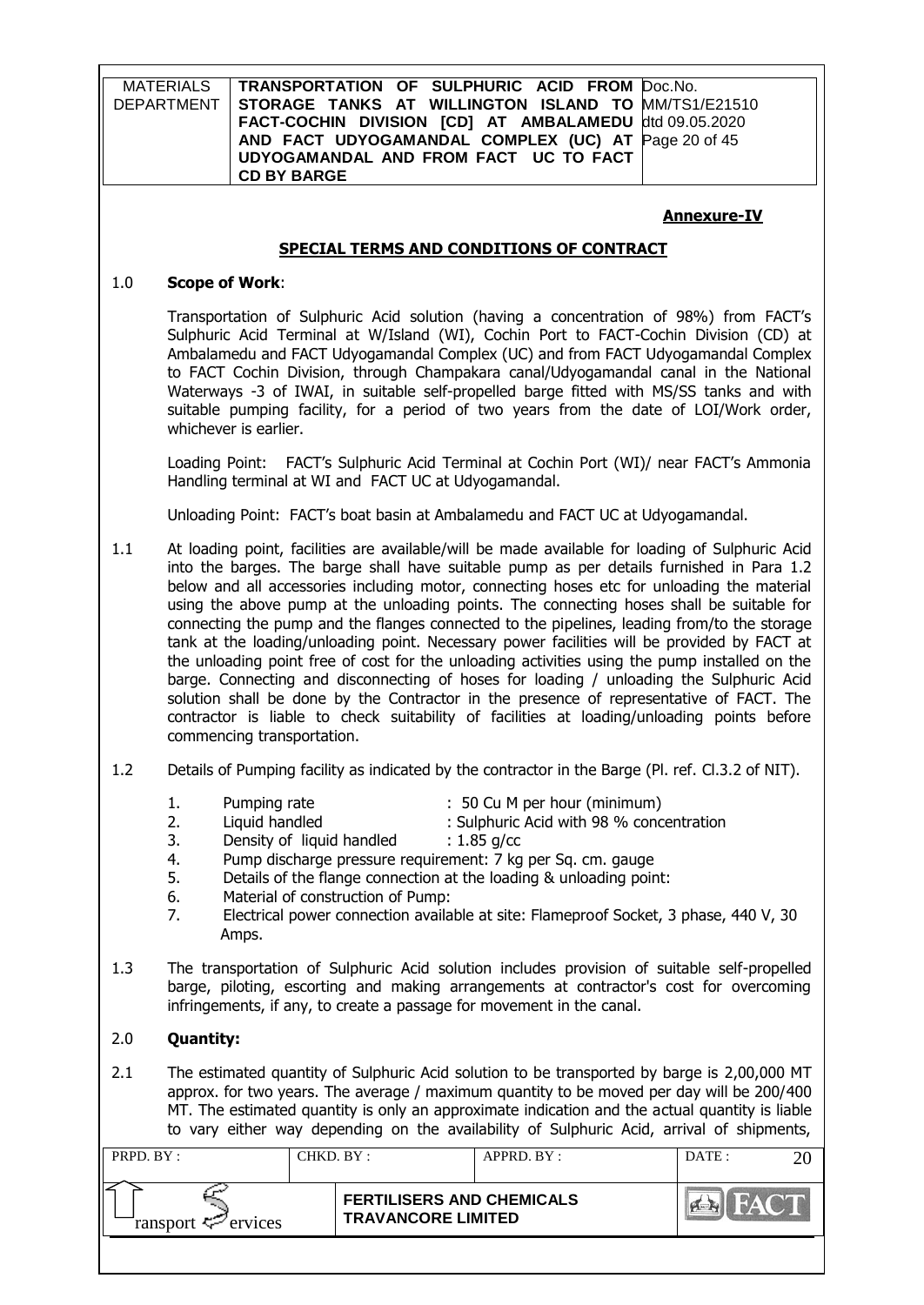| MATERIALS   TRANSPORTATION OF SULPHURIC ACID FROM Doc.No.      |  |
|----------------------------------------------------------------|--|
| DEPARTMENT STORAGE TANKS AT WILLINGTON ISLAND TO MM/TS1/E21510 |  |
| FACT-COCHIN DIVISION [CD] AT AMBALAMEDU dtd 09.05.2020         |  |
| AND FACT UDYOGAMANDAL COMPLEX (UC) AT Page 21 of 45            |  |
| UDYOGAMANDAL AND FROM FACT UC TO FACT                          |  |
| <b>CD BY BARGE</b>                                             |  |

storage capacity available at the loading /unloading points, plant requirements, and performance of the loading/unloading equipments at W/lsland, FACT-CD and FACT-UC.

- 2.2 FACT reserves the right to reduce or increase the estimated total quantity as in Para 2.1 above at any time without assigning any reason whatsoever and does not give any guarantee regarding the quantity to be transported. FACT cannot guarantee to the Contractor, either continuity of work or any definite or minimum quantity for transportation at any time. The Contractor shall have no right to claim damages including idle time or loss of profit on account of reduction in revenue arising out of variation in quantity made available for transport.
- 2.3 In case the contractor does not place adequate Barge to meet required quantity, FACT reserves the right to allot the shortfall thus made to the other contractor(s) and the contractor, who does not place adequate Barges as above, will have no claim for moving the shortfall quantity made by him on a subsequent day. FACT's decision in this regard shall be final and binding on the contractors.
- 2.4 FACT reserves the right to simultaneously transport a part quantity of Acid by road also, if transportation by barges alone cannot meet the production requirement at the plant or based on economics.

#### 3.0 **Period of Contract**:

The transportation contract shall be for a period of Two years from the date of issue of our Letter of Intent / Work order.

#### 4.0 **Capacity of Contractor**:

- 4.1 Contractor shall own/control or arrange adequate number of suitable barge and other resources to discharge their transport obligations to FACT as detailed in Para 7.1 to 7.16 below.
- 4.2 During the pendency of the contract, if the Contractor deploys barges not owned/leased by the contractor, consent letter, proof of ownership and other documents from the owner agreeing to the Contractor using the barge for the contract period, and permitting the Contractor to do required modifications/repairs shall be furnished by the Contractor, without any liability to FACT for any damage, loss that may be incurred by the owner/contractor during operations connected with the order. Statutory obligations regarding these barges, personnel working in it etc shall be complied with by the contractor as if the barges were owned by him.

#### 5.0 **Rates:**

- 5.1 The rate is per MT of Sulphuric Acid solution transported from FACT's storage Tanks (own or hired) at Willington Island (WI) to CD and UD and from FACT UC to CD. This is inclusive of all incidental and other charges, which may have to be incurred by the Contractor at Cochin Port or at any other places, charges for insurance cover for Barges and crew deployed by him etc. GST shall be extra, if applicable as per statutory notification.
- 5.2 The rates quoted shall be firm without any change on any account during the contract period, except for variations in the price of Diesel Oil at Cochin.

| PRPD. BY:                      | CHKD. BY: |                                                               | APPRD. BY: | DATE: |  |
|--------------------------------|-----------|---------------------------------------------------------------|------------|-------|--|
| ransport $\mathcal{P}$ ervices |           | <b>FERTILISERS AND CHEMICALS</b><br><b>TRAVANCORE LIMITED</b> |            |       |  |
|                                |           |                                                               |            |       |  |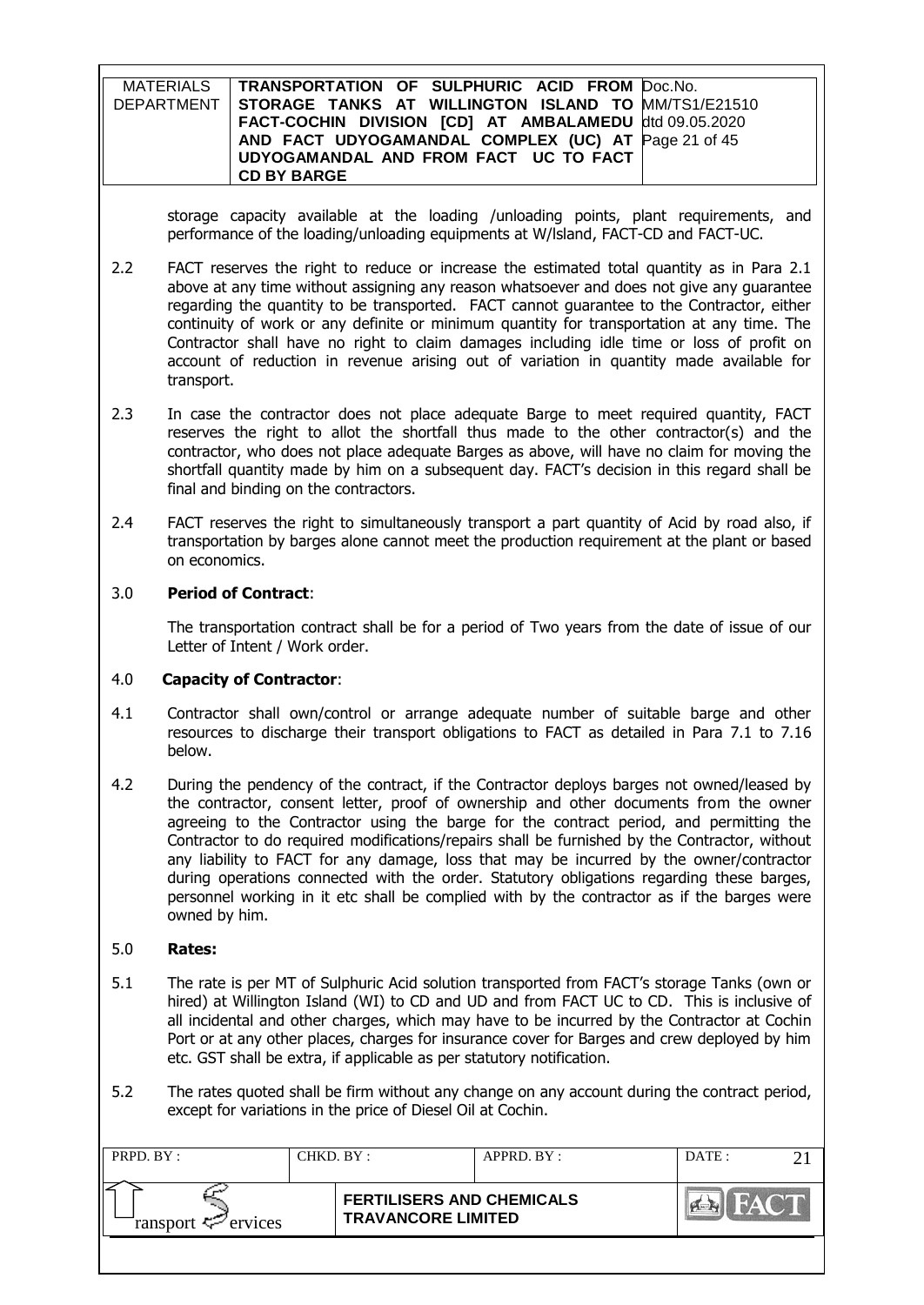| MATERIALS   TRANSPORTATION OF SULPHURIC ACID FROM Doc.No.      |  |
|----------------------------------------------------------------|--|
| DEPARTMENT STORAGE TANKS AT WILLINGTON ISLAND TO MM/TS1/E21510 |  |
| FACT-COCHIN DIVISION [CD] AT AMBALAMEDU dtd 09.05.2020         |  |
| AND FACT UDYOGAMANDAL COMPLEX (UC) AT Page 22 of 45            |  |
| UDYOGAMANDAL AND FROM FACT UC TO FACT                          |  |
| <b>CD BY BARGE</b>                                             |  |

- 5.3 In the event of any increase/decrease in the price of Diesel oil from the price of Diesel oil prevailing at Cochin on the due date for submission of bids, FACT shall increase/decrease the transport rates. The revision formula applicable shall be at the rate of one Rupee per MT for one Rupee per litre increase or decrease in price of Diesel Oil. The revision in the contract rate shall be calculated in this proportion, (i.e. if the increase or decrease is only 50 Paise per litre, the rate shall be increased/decreased by 50 Paise per MT). Diesel price variation shall be averaged(simple) for the completed billing period and revised rates shall be applicable for that completed billing cycle.
- 6.0 Agreement: The Contractor shall execute within 15 days from the date of receipt of Letter of Intent, an agreement on Kerala Government Stamp paper of value of Rs.500/- or at the prevailing Kerala Government rate in the form prescribed by FACT and shall bear all expenses incidental thereto.
- 7.0 Liability to move the Sulphuric Acid Solution:
- 7.1 The Contractor or his authorised representative shall call on the DGM (WI)/DGM(P)CD / DGM(P) FERT-UC to receive instructions regarding the transport of Sulphuric Acid solution to be undertaken by him to the respective divisions and arrange to work accordingly. DGM [WI] shall administer and execute this contract and shall be responsible for all activities related to this work. DGM [WI] will have overall authority for these activities.
- 7.2 The Contractor shall make available the barges on receipt of oral/written instructions from DGM (WI) or any officer authorized by him and transport the quantity on a daily basis as per the requirement indicated by the above officer. In case the Contractor fails to transport the quantity as above, liquidated damages (LD) at Rs.30.00 per MT for the shortfall in quantity subject to the maximum quantity offered to be transported per day by the Contractor (i.e., the quantity requirements indicated by FACT to the Contractor minus the actual quantity transported subject to the maximum quantity offered by the Contractor) shall be recovered from the bills of the Contractor or from any amounts due to the contractor subject to Clause 11 of Standard Terms and Conditions. Penalty would be levied for the shortfall in quantity for each day and would be limited to the maximum number of days required for transporting the entire quantity had the Contractor moved acid as per FACT's requirement.
- 7.3 When barges have to be taken out of service for statutory inspection or dry dock repairs Contractor shall obtain prior permission of FACT and shall make alternative arrangements to transport Sulphuric acid solution without additional cost to FACT, failing which FACT shall have the right to make alternative arrangements to transport Sulphuric acid solution at the risk and cost of the Contractor and realise from the Contractor any loss sustained by FACT on account of such arrangements.
- 7.4 The Contractor or his duly authorised representative shall take delivery of material for onward movement and the Contractor shall always be responsible for safety and preservation of Sulphuric Acid solution till it is duly delivered at the destination points.
- 7.5 The signing of FACT's transit documents by the Contractor's representative shall be deemed to be acknowledgement of receipt of goods on behalf of the Contractor.
- 7.6 The Contractor shall check each consignment received from FACT's Sulphuric acid Terminal at Q-10 / near Ammonia handling terminal, Cochin Port/FACT UC and notify promptly shortage,

| PRPD. BY :             | CHKD. BY :                                                    | APPRD. BY: | DATA |  |
|------------------------|---------------------------------------------------------------|------------|------|--|
| ransport $\ll$ ervices | <b>FERTILISERS AND CHEMICALS</b><br><b>TRAVANCORE LIMITED</b> |            |      |  |
|                        |                                                               |            |      |  |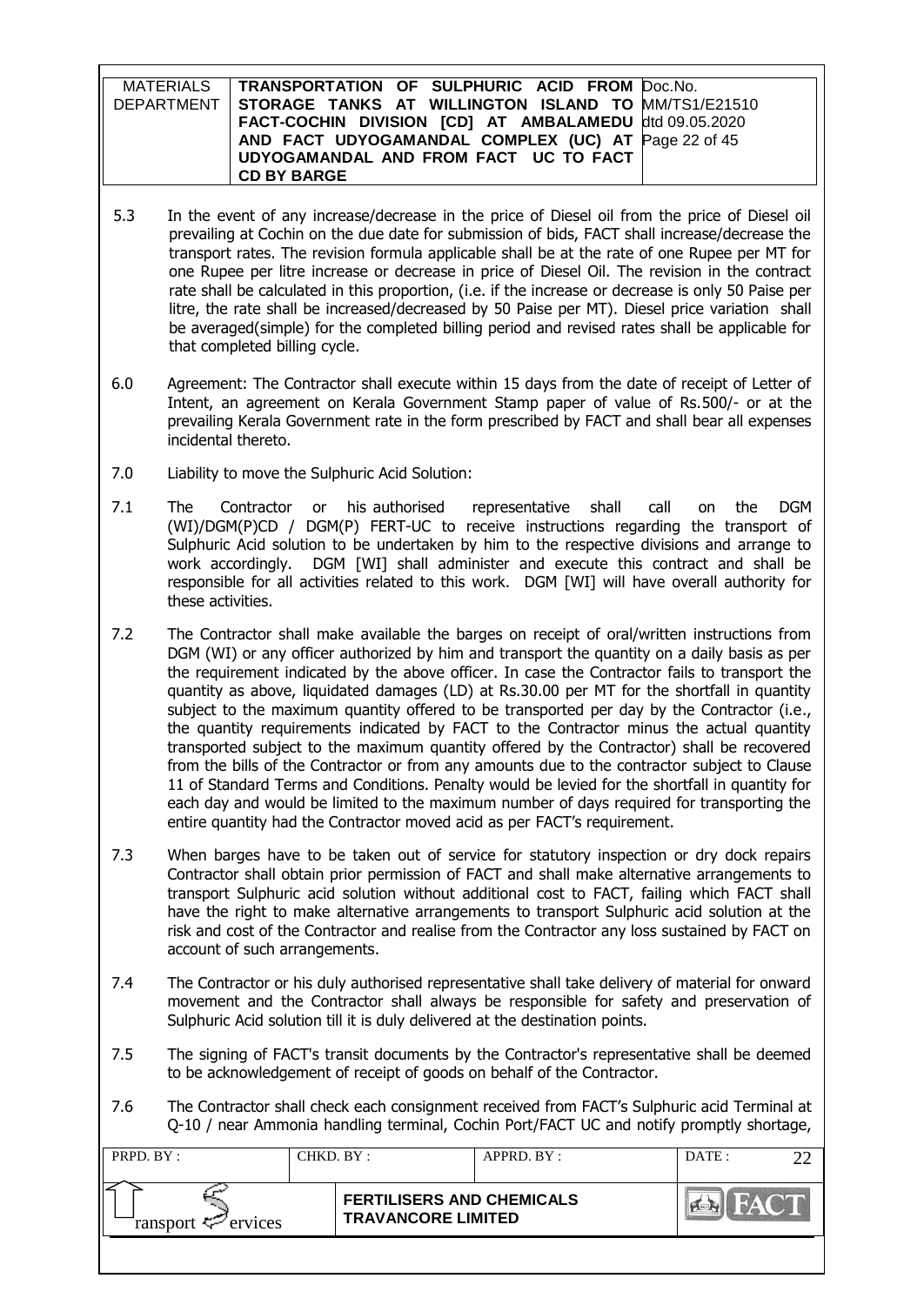| MATERIALS   TRANSPORTATION OF SULPHURIC ACID FROM Doc.No.        |  |
|------------------------------------------------------------------|--|
| DEPARTMENT   STORAGE TANKS AT WILLINGTON ISLAND TO MM/TS1/E21510 |  |
| FACT-COCHIN DIVISION [CD] AT AMBALAMEDU dtd 09.05.2020           |  |
| AND FACT UDYOGAMANDAL COMPLEX (UC) AT Page 23 of 45              |  |
| UDYOGAMANDAL AND FROM FACT UC TO FACT                            |  |
| <b>CD BY BARGE</b>                                               |  |

damage etc. if any, to DGM [WI] and (DGM(P)FERT-UC in case of loading at UC). The Contractor shall be responsible for all shortages, loss or damage from the time the consignments are received to the time they are delivered at the stipulated destination. If any shortage/loss/damage etc. occurs after the Sulphuric Acid solution is handed over to the Contractor, he shall compensate such shortage, loss, damage etc. including non-delivery of material at rates decided by FACT. FACT reserves the right to realise such compensation by appropriating from the Contractor's bills/Security Deposit.

- 7.7 The contract shall not mean continuous work for the Contractor. The Contractor is expected to take up the work as and when required by FACT whether or not there is full day's work for his men/barge.
- 7.8 FACT shall have the right to object to any unsafe practice used or resorted to by the Contractor and to direct the Contractor to carry out the job in a manner considered safe by FACT. Notwithstanding any instruction given by FACT in this respect or in any other respect, the responsibility for the safe and prompt delivery of the materials shall be that of the Contractor.
- 7.9 The security and safety of the Contractor's belongings shall be arranged by him at his own responsibility and cost.
- 7.10 The Contractor shall make necessary Security arrangements during transit of materials and he shall be responsible for any shortage/pilferage/contamination. After loading the materials the barges shall not stop anywhere en-route.
- 7.11 In case the goods are held up en-route due to any break-down or accident or force majeure condition the matter shall be intimated to DGM(P)CD, DGM [WI] & DGM(P)FERT-UC over telephone or in person immediately and confirmed in writing thereafter. Barges shall not stop anywhere en-route other than for reasons mentioned above.
- 7.12 The Contractor shall be fully responsible for all damages to the Barges/other equipments/personnel deployed by him for the work, and also for liabilities on account of third party claims, if any, arising on account of accidents or any other calamities during the pendency of the contract.
- 7.13 The workers deployed by the Contractor for the work shall be covered under the PF & ESI Acts. The Contractor shall ensure full compliance to the above Acts. The Contractor shall be responsible for making all payments to his workmen, including ESI and Provident Fund benefits etc., as applicable. Deductions towards PF & ESI contributions on behalf of the workers will be made from the Contractor's bills, if applicable, and remitted to the concerned Departments by FACT based on wage roll cum attendance roll to be furnished by the Contractor. If the workers are not presently registered with PF & ESI, necessary applications signed by the workers shall be submitted by the Contractor for enabling their registration.
- 7.14 It is also made clear that FACT shall not make any payments to the Contractor other than the rates agreed for the work. All extra payments, if any, to be made to the Contractor's workmen during the course of contract period shall be borne entirely by the Contractor. In case the Contractor fails to discharge his statutory obligations leading to a situation wherein FACT is to incur any expenditure/loss in their capacity as the Principal Employer, such expenditure/loss shall be realized from the Contractor. Connecting and disconnecting of hoses for the purpose of loading of Sulphuric acid solution both at the loading and unloading

| PRPD. BY:              | CHKD. BY : |                                                               | APPRD. BY: | DATE: |  |
|------------------------|------------|---------------------------------------------------------------|------------|-------|--|
| ransport $\ll$ ervices |            | <b>FERTILISERS AND CHEMICALS</b><br><b>TRAVANCORE LIMITED</b> |            |       |  |
|                        |            |                                                               |            |       |  |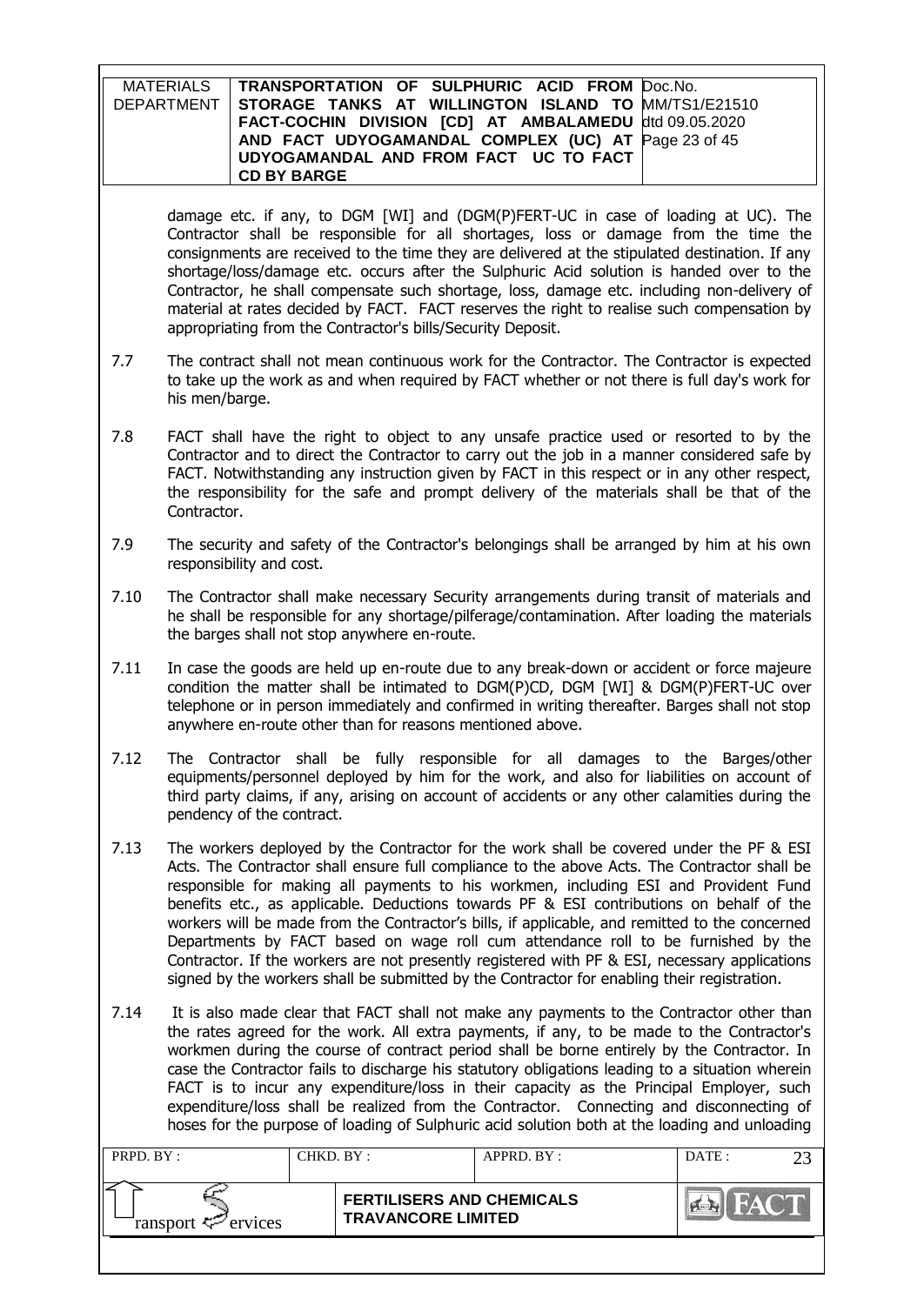| MATERIALS   TRANSPORTATION OF SULPHURIC ACID FROM Doc.No.      |  |
|----------------------------------------------------------------|--|
| DEPARTMENT STORAGE TANKS AT WILLINGTON ISLAND TO MM/TS1/E21510 |  |
| FACT-COCHIN DIVISION [CD] AT AMBALAMEDU dtd 09.05.2020         |  |
| AND FACT UDYOGAMANDAL COMPLEX (UC) AT Page 24 of 45            |  |
| UDYOGAMANDAL AND FROM FACT UC TO FACT                          |  |
| <b>CD BY BARGE</b>                                             |  |

points shall be the responsibility of the Contractor and no separate payment shall be made for this.

- 7.15 After loading the barge tank with Sulphuric Acid solution, the outlet and inlet pipes shall be sealed at the loading point. The seals shall be removed in the presence of the representatives of FACT, just prior to unloading the materials. In case the seals are tampered en-route and/or if there is a shortage in the quantity transported, the cost of the short delivered material will be recovered from the Contractor. The contractor at his own cost shall procure the sealing materials and he shall do the sealing in the presence of the representative of FACT.
- 7.16 The maintenance of draft in Champakara Canal & Udyogamandal canal will not be the responsibility of FACT.

#### 8.0 **Quantity Loaded / Unloaded:**

- 8.1 Before commencement of transportation, the contractor shall furnish calibration chart certified by a licensed marine surveyor for both dip measurements as well as draft measurements to CD/UC and WI.
- 8.2 The quantity loaded, transported and unloaded will be determined by means of dip measurements/ flow meter readings. However, the draft readings of the barge shall be taken before and after loading at W/Island/UC and before and after unloading at CD/UC, to incorporate correction factor if any, due to imbalance of the barge. Representatives of contractor and FACT shall note the readings together.

#### 9.0 **Settlement of Bills:**

- 9.1 Monthly payments shall be made on the bills duly certified by the Bill Certifying Authority DGM (P)-Fert.–UC, for transportation from WI to UC and DGM (P)-CD for transportation from WI to CD and from UC to CD) or his authorised representative or any other Officers nominated by FACT for that purpose.
- 9.2 The Contractor shall not be eligible for any other charges on any account other than that specifically mentioned in the Work Order.
- 9.3 Payment against bills, with supporting documents that are complete in all respects shall normally be made within a period of 30 days.
- 9.4 Payment will be credited to Contractor's bank through National Electronic Fund Transfer or RTGS . Contractors are required to furnish the following details along with their Banker's authorisation letter:

a) Bank Name, b) Branch Name, c) MICR Code, d) IFSC code, e) Account type f) Account No.

9.5 **GST**: The rate quoted by the Bidder for all the works as per this tender shall be exclusive of GST. GST, if applicable for the work as per any statutory notification, shall be extra. If the GST is to be paid by the Contractor as per the relevant notification, he shall arrange to remit the same to the concerned authority and FACT shall reimburse the same to the Contractor based on documentary evidence. If the same is to be paid by FACT, the above shall be done by FACT directly.

| PRPD. BY:                  | CHKD. BY :                                                    | APPRD. BY: | DATE: |  |
|----------------------------|---------------------------------------------------------------|------------|-------|--|
| ransport $\approx$ ervices | <b>FERTILISERS AND CHEMICALS</b><br><b>TRAVANCORE LIMITED</b> |            |       |  |
|                            |                                                               |            |       |  |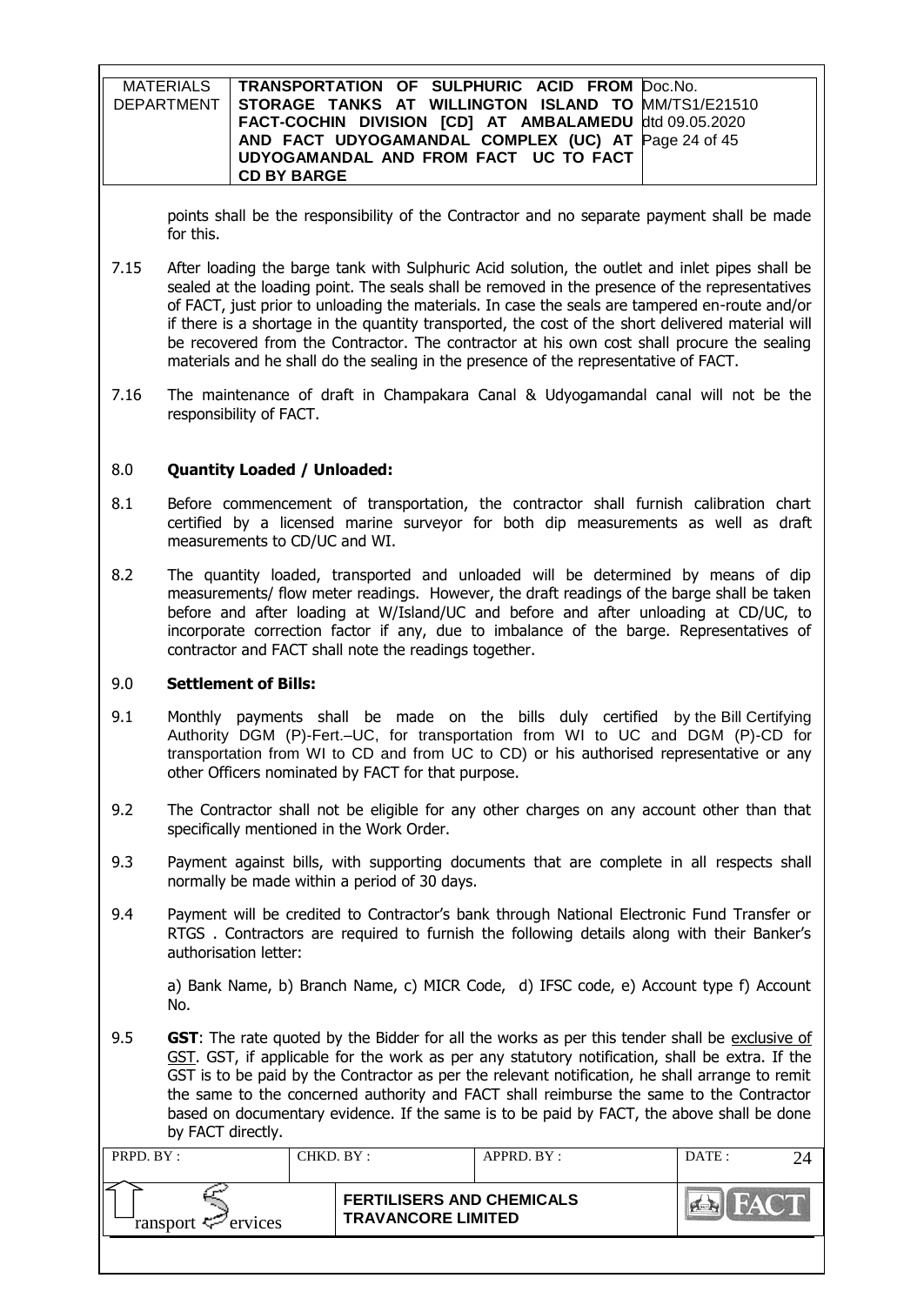| MATERIALS   TRANSPORTATION OF SULPHURIC ACID FROM Doc.No.        |  |
|------------------------------------------------------------------|--|
| DEPARTMENT   STORAGE TANKS AT WILLINGTON ISLAND TO MM/TS1/E21510 |  |
| FACT-COCHIN DIVISION [CD] AT AMBALAMEDU dtd 09.05.2020           |  |
| AND FACT UDYOGAMANDAL COMPLEX (UC) AT Page 25 of 45              |  |
| UDYOGAMANDAL AND FROM FACT UC TO FACT                            |  |
| <b>CD BY BARGE</b>                                               |  |

#### 10.0 **Insurance:**

- 10.1 FACT shall arrange insurance coverage for the product transported from WI/UC till the product is unloaded into the storage tanks at the unloading points. However, it is made clear that the Contractor has to compensate FACT for any loss sustained by FACT towards damages, shortages, losses, contamination, non-delivery of products etc., for reasons that are attributable to the Contractor. FACT's decision on the above shall be final and binding on the Contractor. FACT reserves the right to realize such compensation at rates decided by FACT by appropriating from the Contractor's bills/ security deposits without prejudice to FACT's rights to claim balance amount, if any, from the Contractor. FACT shall have recourse to the Contractor for any costs, claims, demands, proceedings, damages and expenses whatsoever arising out of or in connection with any failure of the Contractor to perform any of the obligations under the terms of the contract.
- 10.2 Insurance coverage for the Contractor's Barge(s), all equipments, crew and all belongings engaged for the work shall be arranged by him at his own responsibility and cost. The Contractor shall be fully responsible for all damages to the Barge/tanks, personnel deployed by him, and also for liabilities on account of third party claims, if any, arising on account of accidents or any other calamities during the pendency of the contract.
- 11. It will be the responsibility of the Contractor to obtain at his cost all clearances/sanctions from concerned authorities and local bodies such as Port Trust, Inland waterways, Public Works Department, Post & Telegraph Department, Railways, Corporations, Municipalities, Panchayats, Police, Electricity Board, etc. The Contractor is expected and bound to anticipate and arrange for all such clearances and sanctions well in advance. Any damage, demurrage or any other losses arising direct or consequential on account of any lapses in this regard shall be to the Contractor's account.
- 12. The Contractor shall maintain his authorized representatives at Cochin Port, FACT CD & UC to receive and acknowledge instructions and documents. Orders given to the Contractor's representative shall be considered to have the same effect as if they have been given to the Contractor himself. The appointment of the authorized representative shall be notified by the Contractor and got approved by the authorised officer of FACT.

## 13. **Working Hours:**

The Contractor shall have to undertake transporting 24 hours a day on all days including Sundays and Holidays.

#### 14. **Passes:**

The Contractor shall obtain photo badges/passes issued by CISF, for himself, his workers and representatives for entry inside the premises of FACT and where loading points are located. Passes are not transferable and shall be renewed on expiry. Passes must be surrendered to our Security Department, when workers/representatives are changed or when the contract is completed/terminated, failing which amount as fixed by the Company shall be payable for every pass thus not surrendered.

15. Allocation of the barge(s) of the contractor (s) will be decided by FACT based on the requirement of raw material by plants at CD/UC, requirement of unloading from ships without FACT incurring demurrage, storage space limitations at CD/UC, performance of the

| <b>FERTILISERS AND CHEMICALS</b><br><b>TRAVANCORE LIMITED</b><br>ransport $\ll$ ervices | PRPD. BY: | CHKD. BY : | APPRD. BY: | DATE: |
|-----------------------------------------------------------------------------------------|-----------|------------|------------|-------|
|                                                                                         |           |            |            |       |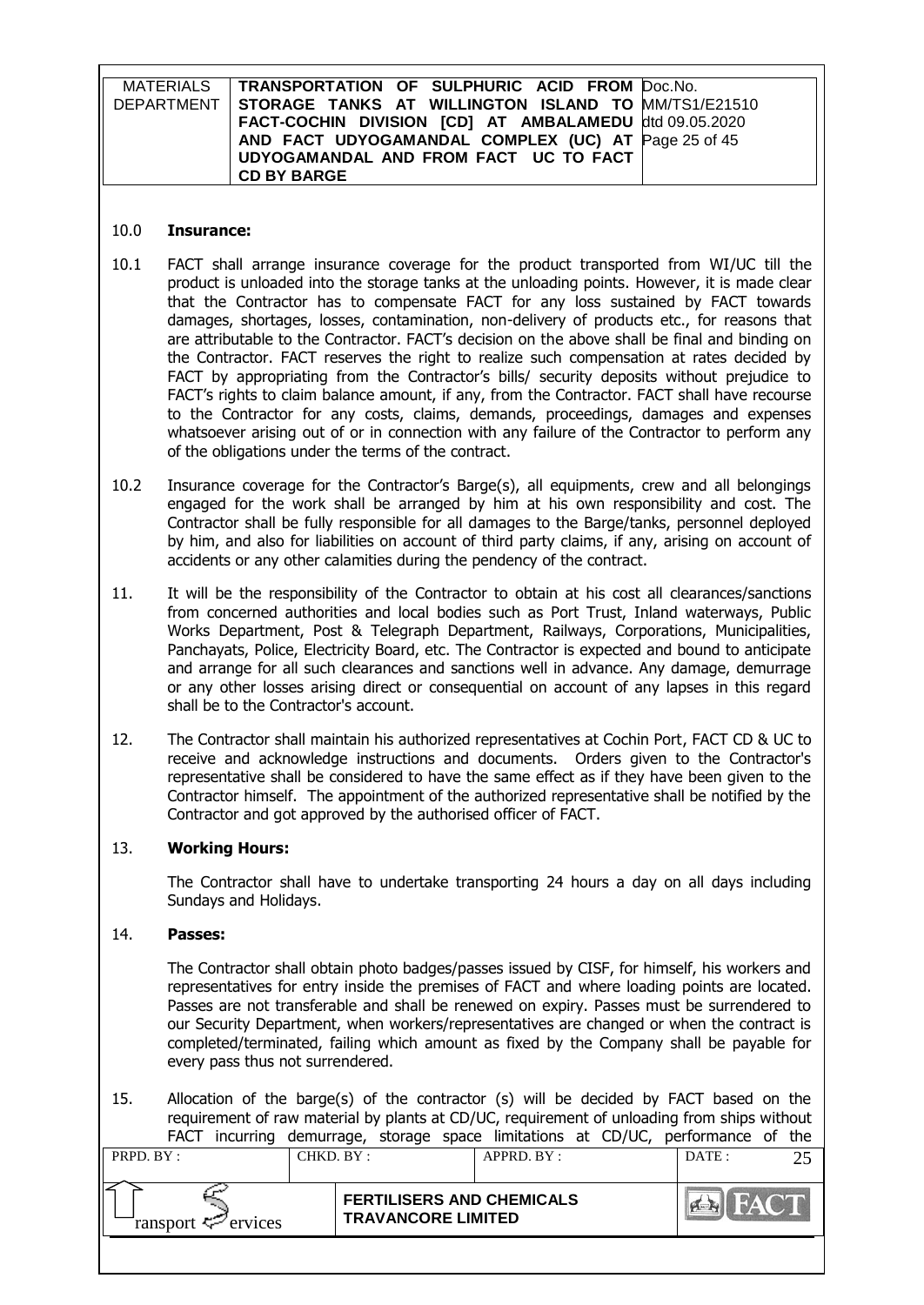| MATERIALS TRANSPORTATION OF SULPHURIC ACID FROM Doc.No.          |  |
|------------------------------------------------------------------|--|
| DEPARTMENT   STORAGE TANKS AT WILLINGTON ISLAND TO MM/TS1/E21510 |  |
| FACT-COCHIN DIVISION [CD] AT AMBALAMEDU dtd 09.05.2020           |  |
| AND FACT UDYOGAMANDAL COMPLEX (UC) AT Page 26 of 45              |  |
| UDYOGAMANDAL AND FROM FACT UC TO FACT                            |  |
| <b>CD BY BARGE</b>                                               |  |

equipments at loading/unloading points etc. Decision of FACT in this regard will be final and binding on all the contractors.

- 16. In case a contractor does not place adequate Barges to meet his allotted quantity as above, FACT reserves the right to allot the shortfall quantity of such defaulting contractor to other contractor(s). In such cases, the defaulting contractor will have no claim for moving the shortfall quantity on a subsequent date. However, on a periodic basis, FACT shall review the total quantity actually transported by a contractor till that period, vis-a vis the quantity which should have been moved by him till that period based on the allocation. Based on the periodic review, if the actual quantity transported by the contractor is found to be lower than the quantity allotted to him and if the shortfall has occurred due to reasons not attributable to the contractor, FACT will consider allotting the shortfall quantity in part or full to the same contractor subsequently, if he places adequate barges for the movement. FACT's decision in this regard shall be final and binding on all the contractors.
- 17. FACT shall not in any way be responsible to the Contractor for payment of compensation for hold up of work, if any, due to any situation beyond the control of FACT.
- 18. The contract once awarded will not imply that the Contractor will have exclusive right for the particular job. The contract is not a guarantee to the Contractor either for continuity of work on all days or any definite volume of work at any time.
- 19. The Contractor shall have required facility in the barge to communicate with other barges plying in the canal, with their office and with FACT to ensure proper co-ordination of movement.

#### 20. **SECURITY DEPOSIT**:

The Contractor shall remit 5% of the total contract value for the period of contract as per the work order as interest free Security Deposit (SD) or furnish a Bank Guarantee from a Nationalised/ Scheduled Bank in the format prescribed by FACT, for equivalent amount within 15 days of award of Letter Of Intent or contract, whichever is earlier. The Bank Guarantee shall be valid till the expiry of the contract with a claim period of six months thereafter.

The EMD remitted by the Contractor can be adjusted towards SD, if so desired by him. EMD shall be returned only on remittance of requisite SD.

The SD shall not be released until the work as per the Contract is satisfactorily completed and accepted and final bills paid. Any amount due from the Contractor to FACT shall be deducted from the SD without prejudice to FACT's right to claim balance amount, if any, from the Contractor.

The violation of any of the terms and conditions of Contract by the Contractor shall be liable to forfeiture of the Security Deposit and disqualification from further work with FACT without prejudice to FACT's right to avail other remedies.

#### 21. **Termination:**

FACT reserves the right to terminate the contract in part or full in the event of failure or delay on the part of the Contractor to fulfil his obligations in the execution of work as per terms of the Work Order. Evaluation of the Contractor's performance by FACT and decisions taken thereon shall be final and binding on the Contractor.

| <b>FERTILISERS AND CHEMICALS</b><br><b>TRAVANCORE LIMITED</b> | PRPD. BY:              | CHKD. BY : | $APPRD$ $BY$ : | DATA |  |
|---------------------------------------------------------------|------------------------|------------|----------------|------|--|
|                                                               | ransport $\ll$ ervices |            |                |      |  |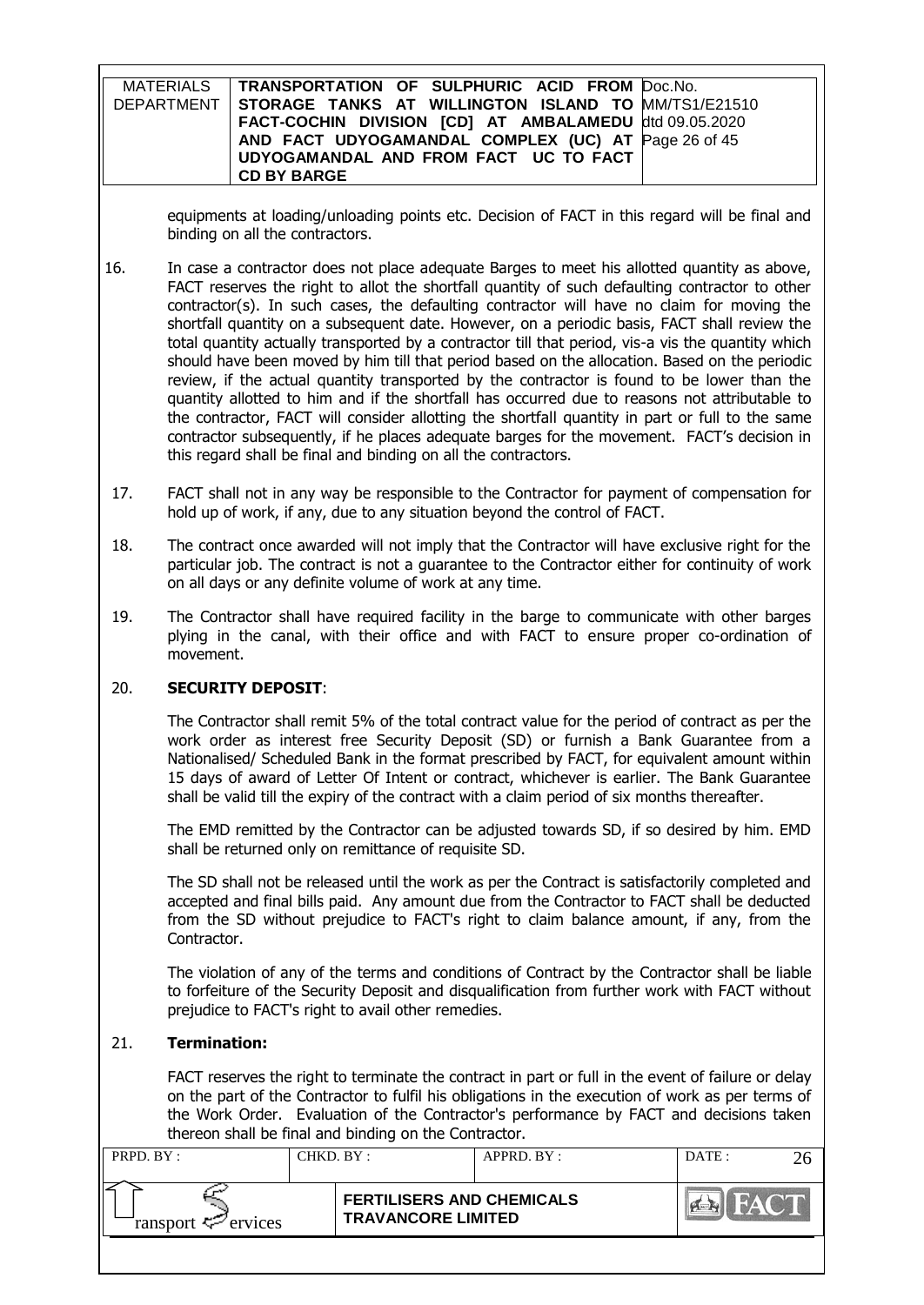| MATERIALS   TRANSPORTATION OF SULPHURIC ACID FROM Doc.No.        |  |
|------------------------------------------------------------------|--|
| DEPARTMENT   STORAGE TANKS AT WILLINGTON ISLAND TO MM/TS1/E21510 |  |
| FACT-COCHIN DIVISION [CD] AT AMBALAMEDU dtd 09.05.2020           |  |
| AND FACT UDYOGAMANDAL COMPLEX (UC) AT Page 27 of 45              |  |
| UDYOGAMANDAL AND FROM FACT UC TO FACT                            |  |
| <b>CD BY BARGE</b>                                               |  |

- 22. In case the Contractor failed commence the work or continue to perform the contract as per the terms and conditions of the contract, FACT shall have the power to terminate the contract and make alternative arrangements to carry out the work for the remaining period at the risk and cost of the Contractor. In such case, the Contractor shall be liable for any expenses, loss or damage, which FACT may incur or sustain by reason of or in connection with the Contractor's default. FACT will also have the option to put the vendor on Enquiry Holiday for a minimum period of two years, at its discretion.
- 24. This contract shall be administered & executed by DGM (WI) or any other officer authorised by him.

OTHER TERMS AND CONDITIONS: All other terms and conditions shall be as per our "Standard Terms and Conditions of Contract - Annexure –V. In case of any contradiction between Special Terms and Conditions – Annexure – IV and Standard Terms and Conditions of Contract – Annexure – V, Annexure – IV will prevail.

| PRPD. BY:                      | CHKD. BY :                                                    | $APPRD$ . $BY$ : | DATE: |  |
|--------------------------------|---------------------------------------------------------------|------------------|-------|--|
| ransport $\mathcal{P}$ ervices | <b>FERTILISERS AND CHEMICALS</b><br><b>TRAVANCORE LIMITED</b> |                  |       |  |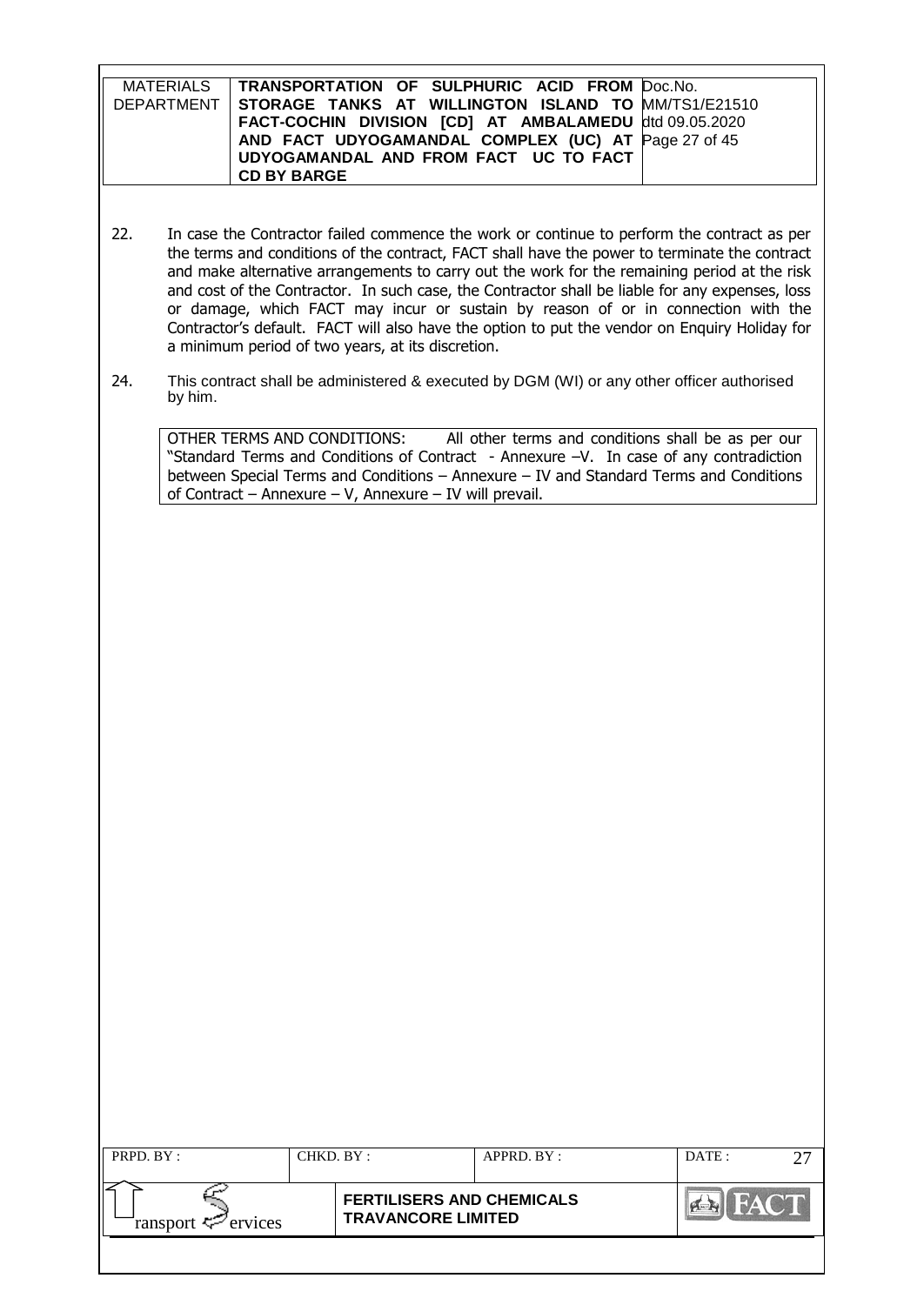| <b>MATERIALS</b><br><b>DEPARTMENT</b> | TRANSPORTATION OF SULPHURIC ACID FROM Doc.No.<br>STORAGE TANKS AT WILLINGTON ISLAND TO MM/TS1/E21510<br>FACT-COCHIN DIVISION [CD] AT AMBALAMEDU dtd 09.05.2020<br>AND FACT UDYOGAMANDAL COMPLEX (UC) AT Page 28 of 45<br>UDYOGAMANDAL AND FROM FACT UC TO FACT<br><b>CD BY BARGE</b> |
|---------------------------------------|--------------------------------------------------------------------------------------------------------------------------------------------------------------------------------------------------------------------------------------------------------------------------------------|
|                                       | <b>ANNEXURE-V</b>                                                                                                                                                                                                                                                                    |
|                                       | STANDARD TERMS AND CONDITIONS OF CONTRACT                                                                                                                                                                                                                                            |
| 00.<br><b>CONTENTS:</b>               |                                                                                                                                                                                                                                                                                      |
| 01.<br>GENERAL:                       |                                                                                                                                                                                                                                                                                      |
| 02.                                   | <b>SECURITY DEPOSIT:</b>                                                                                                                                                                                                                                                             |
| 03.<br><b>RATES:</b>                  |                                                                                                                                                                                                                                                                                      |
| 04.<br><b>PAYMENT:</b>                |                                                                                                                                                                                                                                                                                      |
| 05.<br><b>QUANTITY:</b>               |                                                                                                                                                                                                                                                                                      |
| 06.                                   | <b>CONTINUITY OF WORK:</b>                                                                                                                                                                                                                                                           |
| 07.                                   | <b>RESPONSIBILITY FOR MATERIAL:</b>                                                                                                                                                                                                                                                  |
| 08.                                   | <b>SECURITY &amp; SAFETY REGULATIONS</b>                                                                                                                                                                                                                                             |
| 09.                                   | STATUTORY OBLIGATIONS                                                                                                                                                                                                                                                                |
| 10.                                   | <b>CONTRACTOR'S WORKMEN</b>                                                                                                                                                                                                                                                          |
| 11.<br><b>DEFAULT</b>                 |                                                                                                                                                                                                                                                                                      |
| 12.<br>TERMINATION:                   |                                                                                                                                                                                                                                                                                      |
| 13.                                   | <b>FORCE MAJEURE:</b>                                                                                                                                                                                                                                                                |
| 14.<br><b>ASSIGNMENT:</b>             |                                                                                                                                                                                                                                                                                      |
| 15.<br>JURISDICTION:<br>16.           | FRAUD PREVENTION POLICY OF FACT                                                                                                                                                                                                                                                      |
| 17.                                   | ENVIRONMENT MANAGEMENT SYSTEM:                                                                                                                                                                                                                                                       |
| 18.                                   | ENTIRETY OF CONTRACT                                                                                                                                                                                                                                                                 |
|                                       |                                                                                                                                                                                                                                                                                      |
| <b>GENERAL:</b><br><u>01.</u>         | "FACT" shall mean the Fertilisers and Chemicals Travancore Limited, with registered office at<br>Udyogamandal and its operating Divisions at Udyogamandal and Ambalamedu.                                                                                                            |
|                                       | "Contractor" shall mean the firm/company/individual, who has been awarded the work order<br>(Contract) against their bid in response to the enguiry issued by FACT.                                                                                                                  |

The Contractor shall return to FACT the duplicate copy of the work order with terms and conditions duly acknowledged and signed in confirmation of having accepted the order as per terms and conditions mentioned.

The Contractor shall execute within 15days from the date of receipt of FACT's Letter of Intent, an agreement in stamp paper in the form prescribed by FACT and shall bear all expenses incidental thereto.

The contract once awarded will not imply that the Contractor has exclusive right for the particular job.

The Contractor is deemed to have carefully examined and satisfied himself on the nature and extent of work to be executed and no claims for any extra payment shall be admissible under any circumstances.

FACT shall not in any way be responsible to the Contractor for payment of compensation for hold up of work, if any, due to any situation beyond the control of FACT.

#### **02. SECURITY DEPOSIT :**

The Contractor shall remit 5% of the contract value as interest free Security Deposit or furnish a Bank Guarantee from a Nationalised/ Scheduled Bank in the format prescribed by FACT, for

| PRPD. BY:              | CHKD. BY :                                                    | APPRD. BY: | DATE: |
|------------------------|---------------------------------------------------------------|------------|-------|
| ransport $\ll$ ervices | <b>FERTILISERS AND CHEMICALS</b><br><b>TRAVANCORE LIMITED</b> |            |       |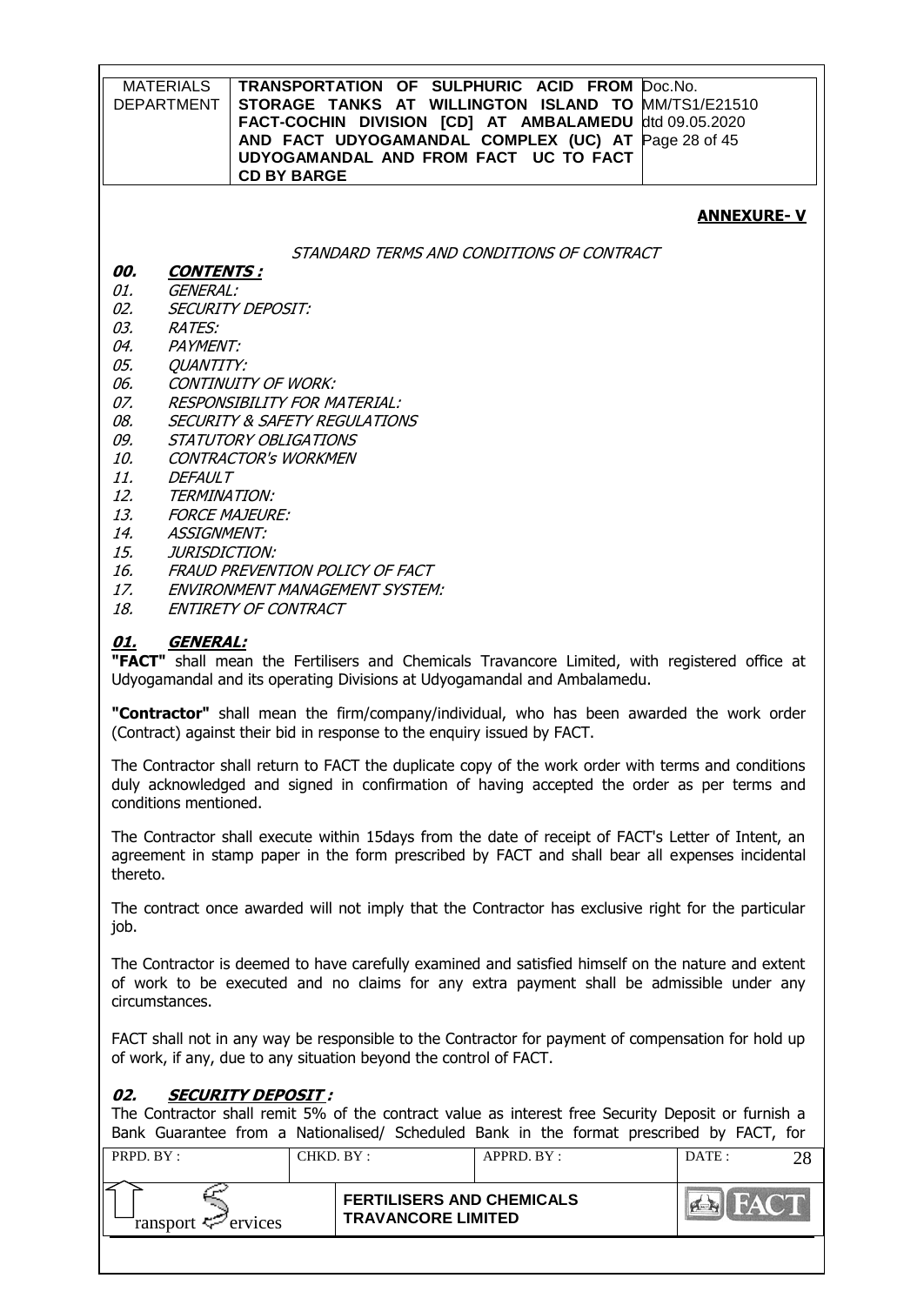| MATERIALS   TRANSPORTATION OF SULPHURIC ACID FROM Doc.No.        |  |
|------------------------------------------------------------------|--|
| DEPARTMENT   STORAGE TANKS AT WILLINGTON ISLAND TO MM/TS1/E21510 |  |
| FACT-COCHIN DIVISION [CD] AT AMBALAMEDU dtd 09.05.2020           |  |
| AND FACT UDYOGAMANDAL COMPLEX (UC) AT Page 29 of 45              |  |
| UDYOGAMANDAL AND FROM FACT UC TO FACT                            |  |
| <b>CD BY BARGE</b>                                               |  |

equivalent amount within 15 days of award of Letter Of Intent or contract, whichever is earlier. The Bank Guarantee shall be valid till the expiry of the contract with a claim period of six months thereafter.

The EMD remitted by the Contractor can be adjusted towards security deposit, if so desired by him. EMD shall be returned only on remittance of requisite Security Deposit.

The Security Deposit shall not be released until the work as per the Contract is satisfactorily completed and accepted and final bills paid. Any amount due from the Contractor to FACT shall be deducted from the Security Deposit without prejudice to FACT's right to claim balance amount, if any, from the Contractor.

The violation of any of the terms and conditions of Contract by the Contractor shall be liable to forfeiture of the Security Deposit and disqualification from further work with FACT without prejudice to FACT's right to avail other remedies.

# **03. RATES:**

The rates shall be inclusive of all incidental and other charges which may have to be incurred by the Contractor in execution of the work as per this contract.

The rates quoted shall be firm without any change on any account during the contract period/extended contract period, except for variations in the price of High Speed Diesel Oil(HSD) at Cochin. In the event of any increase/decrease in the price of HSD from the price of HSD prevailing at Cochin on the due date for submission of bids, the company shall increase/decrease the transport rates. The revision formula applicable shall be at the rate of one Rupee per MT for one Rupee per litre increase or decrease in price of High Speed Diesel Oil. The revision in the contract rate shall be calculated in this proportion, (i.e. if the increase or decrease is only 50 paise per litre, the rate shall be increased/decreased by 50 paise per tonne).

Request for rate revision shall be submitted by the Contractor based on the revised retail price of HSD at Cochin and the revision if approved, shall be effective from the date of HSD price variation. The HSD price at Cochin on the date of bid opening (Techno-Commercial Part) shall be the base rate for the above purpose. In case of revisions from the date of bid opening to the date of issue of work order, work order shall be issued after adjusting the rate as per the above formula.

## **04. PAYMENT :**

Payment shall be effected, on presentation of the bills to the DGM(Fin)-Bills duly certified by the authorised person specified in the special conditions attached. Final settlement of contractors bill shall be made after deduction of (1) amounts due from them to FACT on account of shortage / damages / loss to the goods entrusted to them, (2) statutory levies such as PF liability, Income Tax etc. if any and (3) any other amount due from the contractor for any other reason. If the amount due from the contractor is more than the amount due to the contractor, the contractor shall arrange to pay FACT the difference without delay.

# **05 QUANTITY** :

Quantity given in the contract is only an approximate indication and FACT does not guarantee the total quantity to be transported. FACT reserves the right to reduce or increase the quantity at any time without assigning any reason whatsoever and does not give any guarantee regarding the

| PRPD. BY:              |  | CHKD. BY :-<br>APPRD. BY:                                     |  | DATE: |  |
|------------------------|--|---------------------------------------------------------------|--|-------|--|
| ransport $\ll$ ervices |  | <b>FERTILISERS AND CHEMICALS</b><br><b>TRAVANCORE LIMITED</b> |  |       |  |
|                        |  |                                                               |  |       |  |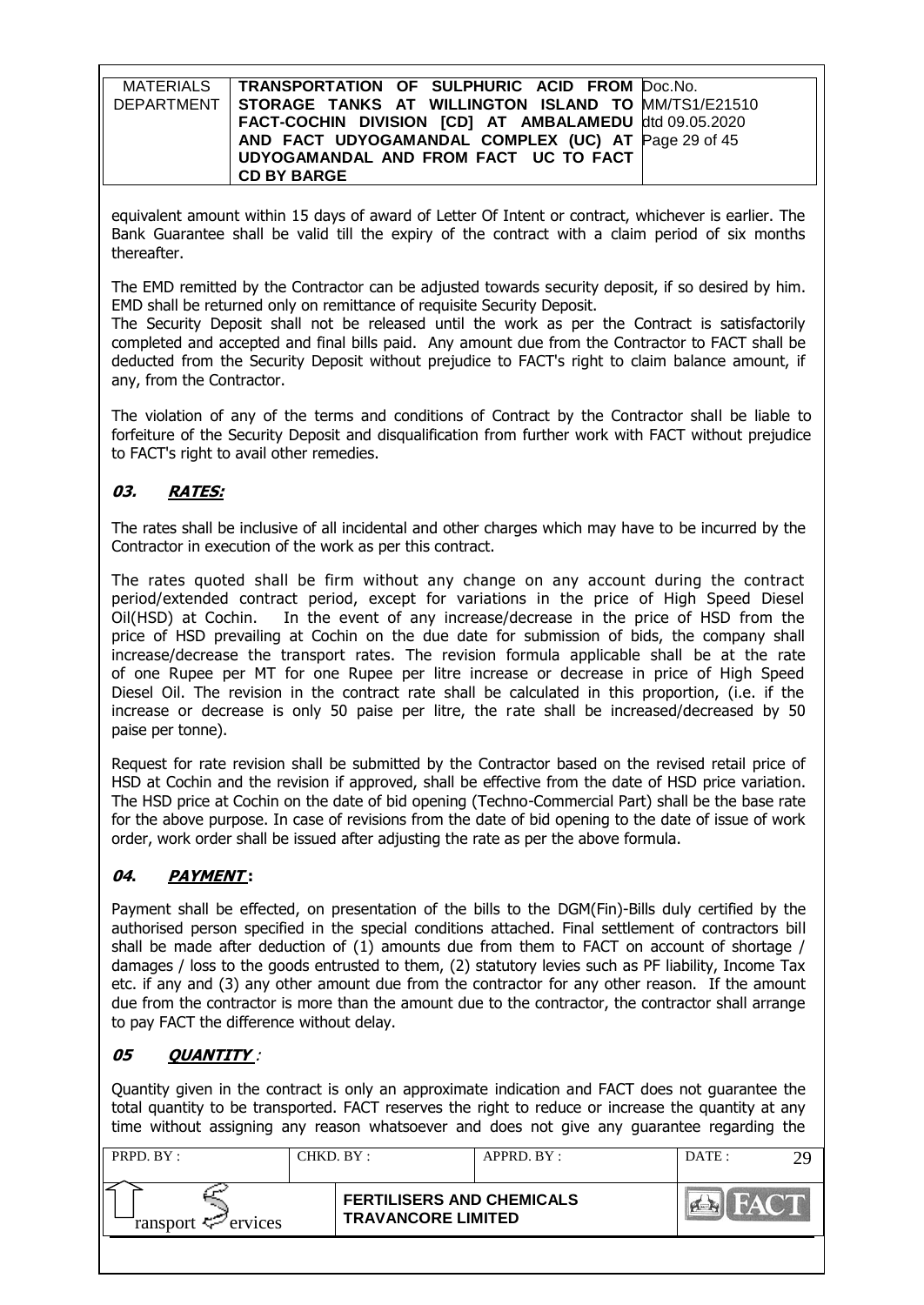| MATERIALS   TRANSPORTATION OF SULPHURIC ACID FROM Doc.No.        |  |
|------------------------------------------------------------------|--|
| DEPARTMENT   STORAGE TANKS AT WILLINGTON ISLAND TO MM/TS1/E21510 |  |
| FACT-COCHIN DIVISION [CD] AT AMBALAMEDU dtd 09.05.2020           |  |
| AND FACT UDYOGAMANDAL COMPLEX (UC) AT Page 30 of 45              |  |
| UDYOGAMANDAL AND FROM FACT UC TO FACT                            |  |
| <b>CD BY BARGE</b>                                               |  |

quantity. The Contractor has no right to claim loss / loss of profit on account of reduction in revenue arising out of variation in quantity made available for transport.

## **06. CONTINUITY OF WORK :**

The contract shall not mean continuity of work for the Contractor. The Contractor shall contact the authorised representatives of FACT for obtaining instructions. The instructions given over telephone have also to be complied with.

## **07. RESPONSIBILITY FOR MATERIAL:**

The Contractor shall be responsible for the material entrusted to him and shall compensate FACT for any shortage or damage while the goods are in his custody.

## **08. SECURITY & SAFETY REGULATIONS :**

The Contractor shall strictly observe the Security and Safety Regulations of FACT. Any loss or damage incurred by FACT, on account of the neglect or failure of the Contractor or the Contractor's employees, representatives including the crew of the vehicles/tankers to observe the security and safety regulations shall be to the Contractor's account.

Smoking and carrying smoking material (including matches) inside FACT premises is prohibited due to safety reasons and the Contractor shall ensure that his employees, representatives and crew comply with this.

Any damage caused to any of FACT's buildings, equipment, vehicles, crafts etc. and that of any other contractor/s due to the negligence of the Contractor, his employees, his representatives and crew shall be to the account of the Contractor and FACT shall be indemnified and compensated in all such respects by the Contractor.

All precautions in transporting and handling whether stipulated or not shall be adhered to by the Contractor. The Contractor shall exercise care, diligence and promptness in the work and adhere to transport Rules and regulations, statutory obligations and all other Rules and Laws that have a bearing on the work. Any damages/shortages/penalties or any action legal or otherwise arising out of the Contractor's delay or failure or negligence or breach of statutory obligations shall be to the Contractor's account. If any loss/expenditure arising from the breach thereof is not met satisfactorily by the Contractor, FACT reserves the right to withhold payment of bills/Security Deposit and discharge the obligations of the Contractor without prejudice to FACT claiming from the Contractor full value of damages/compensation. The account rendered by FACT in this connection shall be treated as final.

The vehicles/tankers, if any, employed during the course of the execution of the Contract, shall have valid permits for carrying out the intended task.

Due safety requirements in handling and transporting hazardous chemicals like liquid Sulphuric Acid, Sulphuric Acid etc. filled in tankers, as provided vide Motor Vehicles Act 1988 and the Central Motor Vehicle Rules 1989 and regulations formulated from time to time by the proper authority, shall be adhered to by the Contractor at his own expense. The vehicles shall be legibly and conspicuously marked with an emergency information panel, as applicable, in each of the three places as per Rule 134 of the Central Motor Vehicle Rules 1989. Further any person driving the vehicle employed in the work as per the Contract shall have the ability to read and write at least one Indian language as per rule 9 of the Central Motor Vehicle Rules 1989 and Rules 4 of the Central Motor Vehicles (amended) Rules 1993

| <b>FERTILISERS AND CHEMICALS</b>                    |  |
|-----------------------------------------------------|--|
| <b>TRAVANCORE LIMITED</b><br>ransport $\ll$ ervices |  |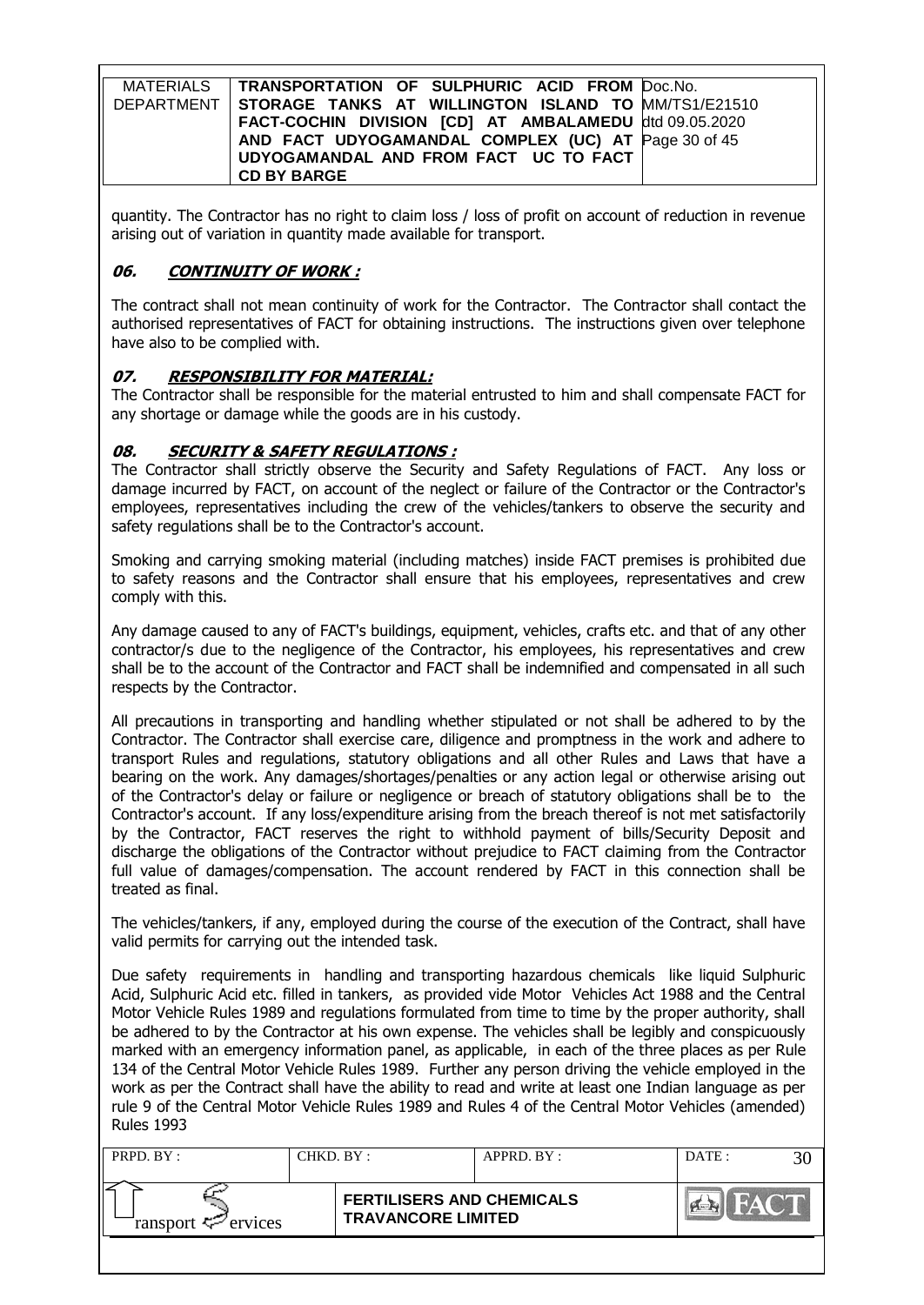| MATERIALS   TRANSPORTATION OF SULPHURIC ACID FROM Doc.No.        |  |
|------------------------------------------------------------------|--|
| DEPARTMENT   STORAGE TANKS AT WILLINGTON ISLAND TO MM/TS1/E21510 |  |
| FACT-COCHIN DIVISION [CD] AT AMBALAMEDU dtd 09.05.2020           |  |
| AND FACT UDYOGAMANDAL COMPLEX (UC) AT Page 31 of 45              |  |
| UDYOGAMANDAL AND FROM FACT UC TO FACT                            |  |
| <b>CD BY BARGE</b>                                               |  |

The vehicles shall be equipped with all the necessary safety appliances/equipment for emergency and rescue purpose as stipulated in Motor Vehicles Act 1988 and rules thereto.

## **09. STATUTORY OBLIGATIONS**

The Contractor shall comply with the requirements of all Local, State and Central Govt. Acts, Rules Regulations, By-Laws, Orders etc, in force from time to time and in particular Indian Factories Act, Workmen's Compensations Act, Contract Labour (regulations and abolition) Act 1970, Minimum Wages Act 1936, The Mines Act 1952, The Explosives Act 1884 and all other relevant Acts and Laws as amended from time to time in so far as they are or may be applicable to the execution of works as per this contract.

The Contractor shall obtain at his cost all permits, license and other authorisation, as required for his work, from Govt. authorities. The Contractor shall maintain proper records & registers as required by the concerned statutes and submit them to FACT as and when required.

Proper records of payment of wages to workers/labourers/crew etc. engaged in the work shall be maintained by the Contractor and produced for inspection when required by FACT.

The Contractor shall be responsible for all payments to his workmen including Employees State Insurance and Provident Fund benefits etc., if any, i.e. FACT shall not make any payments to the Contractor other than the rates agreed for the work. All extra payments, if any, to be made to the Contractor's workmen during the course of contract period shall be borne entirely by the Contractor.

In case the Contractor fails to discharge his statutory obligations leading to a situation wherein FACT is to incur any expenditure/loss in their capacity as the Principal Employer such expenditure/loss shall be realised from the Contractor.

## **10. CONTRACTOR's WORKMEN**

FACT shall have no dealing with the Contractor's workmen or their Union. FACT reserves the right to debar any of the contractor's employees/workmen/crew from entering FACT premises for whatever reason FACT deems fit.

## **11. DEFAULT:**

In the event of failure on the part of the Contractor to execute the Contract to FACT's satisfaction, FACT may, at their option, either recover from the Contractor liquidated damages as prescribed in the "Special Conditions", if any, or at the risk and cost of the Contractor and without prejudice to FACT's other rights as per the Contract, terminate the Contract wholly or partially and carry out the work through other contractors or by themselves.

## **12. TERMINATION :**

If any work entrusted with other contractors by FACT is obstructed by, interfered with or caused to be interfered with by the Contractor, his employees, his representatives or crew, the contract shall be terminated without notice and the remaining work for the unexpired portion of the contract arranged by FACT through others at the Contractor's risk and cost.

The contract can be terminated by FACT with one month's notice at any time during the pendency of

| PRPD. BY:                  |  | CHKD. BY :<br>APPRD. BY:                                      |  | DATE: |  |
|----------------------------|--|---------------------------------------------------------------|--|-------|--|
| ransport $\approx$ ervices |  | <b>FERTILISERS AND CHEMICALS</b><br><b>TRAVANCORE LIMITED</b> |  |       |  |
|                            |  |                                                               |  |       |  |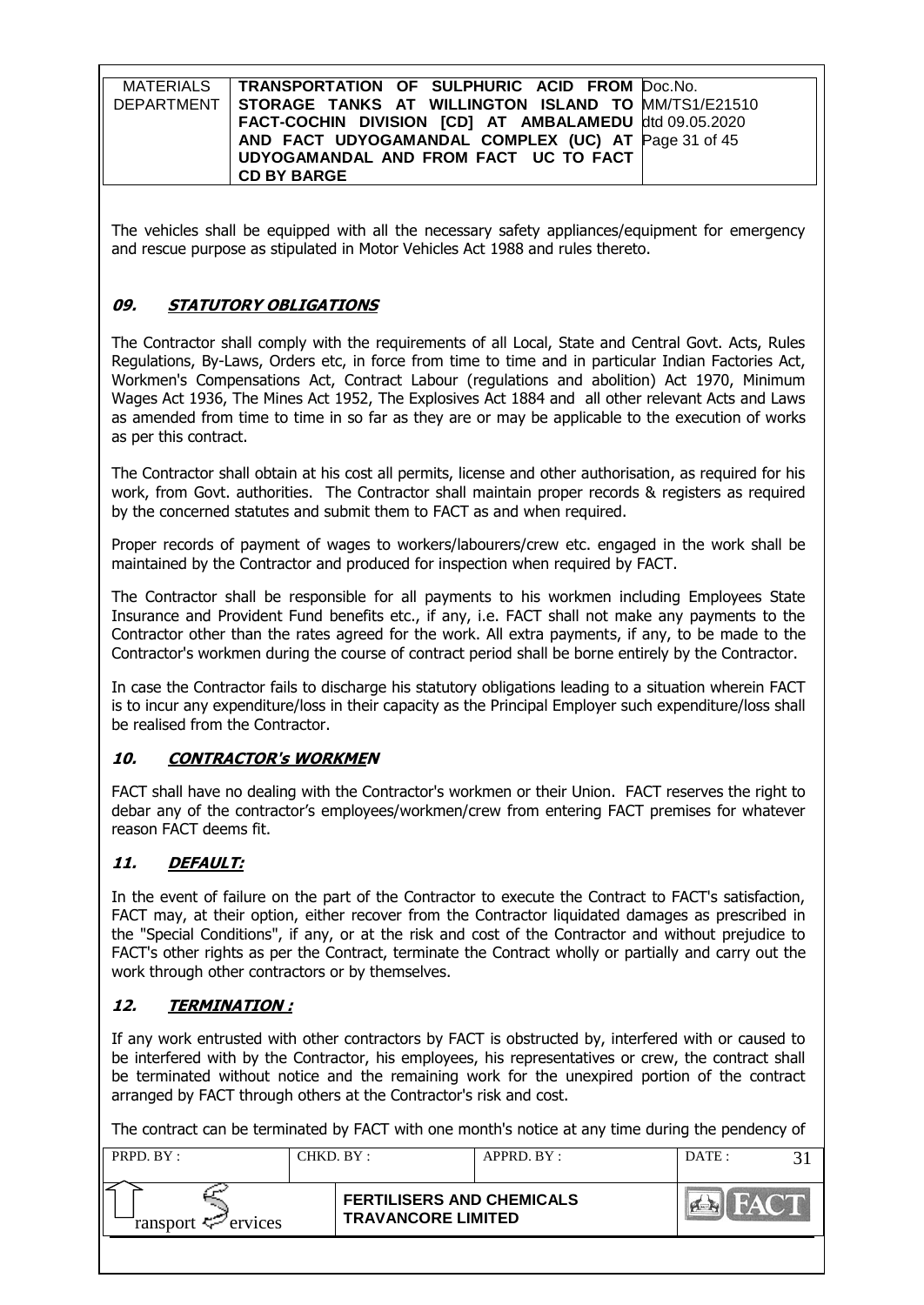| MATERIALS   TRANSPORTATION OF SULPHURIC ACID FROM Doc.No.        |  |
|------------------------------------------------------------------|--|
| DEPARTMENT   STORAGE TANKS AT WILLINGTON ISLAND TO MM/TS1/E21510 |  |
| FACT-COCHIN DIVISION [CD] AT AMBALAMEDU dtd 09.05.2020           |  |
| AND FACT UDYOGAMANDAL COMPLEX (UC) AT Page 32 of 45              |  |
| UDYOGAMANDAL AND FROM FACT UC TO FACT                            |  |
| <b>CD BY BARGE</b>                                               |  |

the contract.

# **13. FORCE MAJEURE:**

Neither the Contractor nor FACT shall be considered in default in the performance of their obligations under the Work Order so long as the performance is prevented or delayed because of Force Majeure conditions like war or hostilities, riots or civil commotion, earth quake, flood or tempest, drought, accident, fire or explosion, labour strike or lock-out or Act-of-God or because of any law and order proclamation, regulation or ordinance of Government or subdivision there of and situation arising out of our plant break downs. Notice of a Force Majeure situation shall be given by the affected party to the other party with in one week of its occurrence. Should such a delay be for more than three months, FACT shall have the right to cancel the Work Order at no charge to FACT and FACT shall be entitled to reimbursement of any amount due from the Contractor.

# **14. ASSIGNMENT :**

The Contractor shall not assign, transfer or sub-let this work order without the prior written approval of FACT.

## **15. APPLICABLE LAW & SETTLEMENT OF DISPUTES:**

This contract shall be subject to and shall in all respects be governed by Indian law.

If any dispute(s) arises out of or in connection with this contract, or in respect of any defined legal relationship associated therewith or derived therefrom, the parties agree to submit the disputes to arbitration under the ICADR (International Centre for Alternative Dispute Resolution) Arbitration Rules 1996. The authority to appoint the Arbitrator shall be the International Centre for Alternative Dispute Resolution. The number of Arbitrator shall be one and the language of the arbitration proceedings shall be English. The place of arbitration proceedings shall be Ernakulam in Kerala.

Any legal proceedings relating to this contract shall be limited to courts of law under the jurisdiction of the Kerala High Court at Ernakulam.

## **16. FRAUD PREVENTION POLICY OF FACT:**

FACT a Central Public Sector Undertaking (PSU) follows Corporate Governance principles proactively and has formulated a Fraud Prevention Policy. Details of Fraud Prevention Policy of FACT-2012 can be viewed in FACT's Website [www.fact.co.in.](http://www.fact.co.in/) Contractors shall make themselves aware and also ensure compliance of the same.

## **17. ENVIRONMENT MANAGEMENT SYSTEM :**

FACT is a company having Environmental Management System according to ISO 14001 standard. The Contractor shall ensure that none of their activities cause damage to the environment.

## **18. ENTIRETY OF CONTRACT :**

All of the terms agreed to between the Contractor and FACT are included in the Work Order and no other communication, written, oral, or implied shall be considered to be included in the Work Order or form part of the Work Order, unless specifically agreed to in writing by FACT.

------

| PRPD. BY :<br>CHKD. BY : |  |                                                               | APPRD. BY: | DATE: |  |
|--------------------------|--|---------------------------------------------------------------|------------|-------|--|
| ransport $\ll$ ervices   |  | <b>FERTILISERS AND CHEMICALS</b><br><b>TRAVANCORE LIMITED</b> |            |       |  |
|                          |  |                                                               |            |       |  |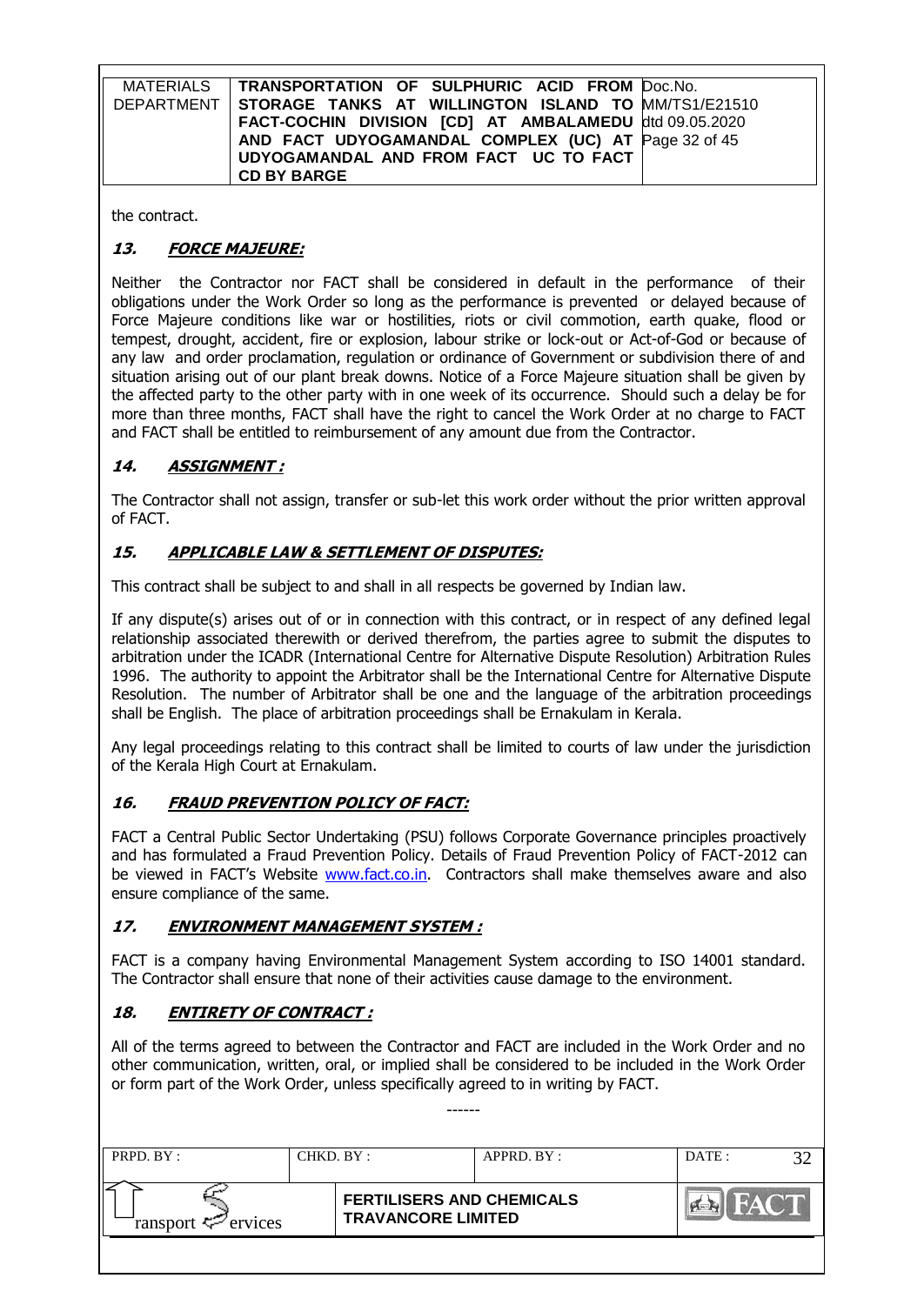| <b>MATERIALS</b><br><b>DEPARTMENT</b> |                                                                                                                                                                                    | <b>CD BY BARGE</b>  |           |                                                          |           | TRANSPORTATION OF SULPHURIC ACID FROM<br>STORAGE TANKS AT WILLINGTON ISLAND TO<br>UDYOGAMANDAL AND FROM FACT UC TO FACT   |           | Doc.No.<br>MM/TS1/E21510<br>FACT-COCHIN DIVISION [CD] AT AMBALAMEDU dtd 09.05.2020<br>AND FACT UDYOGAMANDAL COMPLEX (UC) AT Page 33 of 45                                                                                                                                                                       |    |
|---------------------------------------|------------------------------------------------------------------------------------------------------------------------------------------------------------------------------------|---------------------|-----------|----------------------------------------------------------|-----------|---------------------------------------------------------------------------------------------------------------------------|-----------|-----------------------------------------------------------------------------------------------------------------------------------------------------------------------------------------------------------------------------------------------------------------------------------------------------------------|----|
|                                       |                                                                                                                                                                                    |                     |           |                                                          |           |                                                                                                                           |           | <b>ANNEXURE-VI</b>                                                                                                                                                                                                                                                                                              |    |
|                                       |                                                                                                                                                                                    |                     |           | <b>UNPRICED COPY OF PRICE BID</b>                        |           |                                                                                                                           |           |                                                                                                                                                                                                                                                                                                                 |    |
| each blank column).                   |                                                                                                                                                                                    |                     |           |                                                          |           |                                                                                                                           |           | (Important: Please do not indicate any rates in this format. Only indicate "Quoted", under                                                                                                                                                                                                                      |    |
| From                                  |                                                                                                                                                                                    |                     |           |                                                          | To        |                                                                                                                           |           |                                                                                                                                                                                                                                                                                                                 |    |
|                                       |                                                                                                                                                                                    |                     |           |                                                          |           | AGM [Materials]-TS,<br>Materials Department, FACT Ltd.,<br>FACT PD Administrative Building<br>Udyogamandal, Kochi-683 501 |           |                                                                                                                                                                                                                                                                                                                 |    |
| Dear Sirs,                            |                                                                                                                                                                                    |                     |           |                                                          |           |                                                                                                                           |           |                                                                                                                                                                                                                                                                                                                 |    |
| Sub:                                  |                                                                                                                                                                                    |                     |           | Transportation of Sulphuric Acid by self propelled barge |           |                                                                                                                           |           |                                                                                                                                                                                                                                                                                                                 |    |
| Ref:                                  |                                                                                                                                                                                    |                     |           | Enquiry No. MM/TS1/E21510 dated 09.05.2020.              |           |                                                                                                                           |           |                                                                                                                                                                                                                                                                                                                 |    |
|                                       | FACT CD as below:                                                                                                                                                                  |                     |           |                                                          |           |                                                                                                                           |           | With reference to the above, we quote our lowest rates for transportation of Sulphuric acid solution by<br>self propelled barge from FACT Acid Terminal at Cochin Port (Willington Island) to FACT-Cochin Division<br>(CD) at Ambalamedu and FACT Udyogamandal Complex (UC) at Udyogamandal and from FACT UC to |    |
| SI.<br>No                             |                                                                                                                                                                                    | Description of work |           |                                                          |           | Unit                                                                                                                      | Quantitiy | Unit rate<br>Quoted (in<br>Rs.) All<br>inclusive Rate<br>(excluding<br>GST)<br><b>Indicate</b><br>"Quoted"                                                                                                                                                                                                      |    |
| 1.                                    | Transportation of Sulphuric acid<br>by barge from Storage tanks at<br>W.Island, Kochi to FACT Cochin<br><b>Division</b><br>(FACT-CD)<br>at<br>Ambalamedu                           |                     |           |                                                          |           | <b>MT</b>                                                                                                                 | 1,40,000  |                                                                                                                                                                                                                                                                                                                 |    |
| 2.                                    | Transportation of Sulphuric acid<br>by barge from Storage tanks at<br>W.Island,<br>Kochi<br>to<br><b>FACT</b><br>Udyogamandal Complex (FACT-<br>UC) at Udyogamandal                |                     |           |                                                          | <b>MT</b> | 10,000                                                                                                                    |           |                                                                                                                                                                                                                                                                                                                 |    |
| 3                                     | Transportation of Sulphuric acid<br>barge<br>from<br><b>FACT</b><br>by<br>Udyogamandal Complex (FACT-<br>UC) at Udyogamandal to FACT<br>Cochin Division (FACT-CD) at<br>Ambalamedu |                     |           |                                                          | <b>MT</b> | 50,000                                                                                                                    |           |                                                                                                                                                                                                                                                                                                                 |    |
| PRPD. BY:                             |                                                                                                                                                                                    |                     | CHKD. BY: |                                                          |           | APPRD. BY:                                                                                                                |           | DATE:                                                                                                                                                                                                                                                                                                           | 33 |
|                                       |                                                                                                                                                                                    | ervices             |           | <b>TRAVANCORE LIMITED</b>                                |           | <b>FERTILISERS AND CHEMICALS</b>                                                                                          |           | $5 - 1$                                                                                                                                                                                                                                                                                                         |    |
|                                       | ransport <del>⊂</del>                                                                                                                                                              |                     |           |                                                          |           |                                                                                                                           |           |                                                                                                                                                                                                                                                                                                                 |    |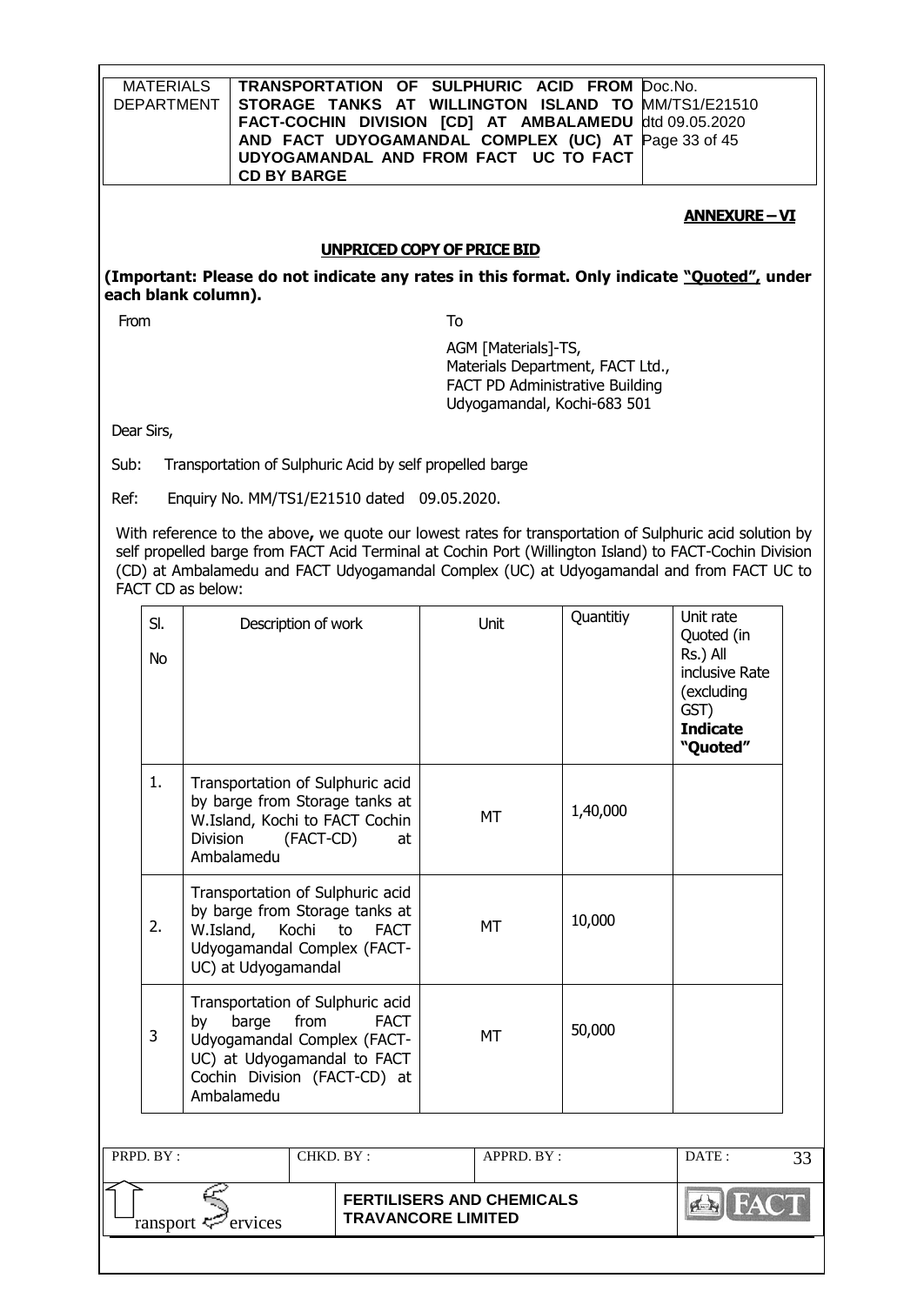| <b>MATERIALS</b><br><b>DEPARTMENT</b> | TRANSPORTATION OF SULPHURIC ACID FROM Doc.No.<br>STORAGE TANKS AT WILLINGTON ISLAND TO<br>FACT-COCHIN DIVISION [CD] AT AMBALAMEDU<br>AND FACT UDYOGAMANDAL COMPLEX (UC) AT<br>UDYOGAMANDAL AND FROM FACT UC TO FACT<br><b>CD BY BARGE</b> | MM/TS1/E21510<br>dtd 09.05.2020<br>Page 34 of 45                                                                                                                                                                                                               |
|---------------------------------------|-------------------------------------------------------------------------------------------------------------------------------------------------------------------------------------------------------------------------------------------|----------------------------------------------------------------------------------------------------------------------------------------------------------------------------------------------------------------------------------------------------------------|
| format.                               |                                                                                                                                                                                                                                           | Note: Bidders must indicate "Quoted" for all the above items. Do not write rates in this                                                                                                                                                                       |
|                                       | GST shall be paid extra by FACT as per statutory notifications.                                                                                                                                                                           |                                                                                                                                                                                                                                                                |
| <b>IMPORTANT:</b>                     |                                                                                                                                                                                                                                           |                                                                                                                                                                                                                                                                |
|                                       | Bidder against each item and the corresponding quantities indicated.                                                                                                                                                                      | Evaluation of bids and determination of the L1 bidder shall be based on the combined<br>total value of all items of work quoted by the bidder in the Price Bid Format. The<br>combined total value as above shall be computed based on the rates quoted by the |
|                                       | GST shall be extra, if applicable based on statutory notifications.                                                                                                                                                                       |                                                                                                                                                                                                                                                                |
|                                       | Conditions of this enquiry and hereby confirm our acceptance to the same.                                                                                                                                                                 | We have read and understood the Notice Inviting Tender, Instructions to Bidders and the Terms and                                                                                                                                                              |
| Name of the Bidder:                   |                                                                                                                                                                                                                                           | Place:                                                                                                                                                                                                                                                         |
| Signature of the Bidder:              |                                                                                                                                                                                                                                           | Date:                                                                                                                                                                                                                                                          |
| Seal:                                 |                                                                                                                                                                                                                                           |                                                                                                                                                                                                                                                                |
|                                       |                                                                                                                                                                                                                                           |                                                                                                                                                                                                                                                                |
|                                       |                                                                                                                                                                                                                                           |                                                                                                                                                                                                                                                                |
|                                       |                                                                                                                                                                                                                                           |                                                                                                                                                                                                                                                                |
|                                       |                                                                                                                                                                                                                                           |                                                                                                                                                                                                                                                                |
|                                       |                                                                                                                                                                                                                                           |                                                                                                                                                                                                                                                                |

| PRPD. BY:              | CHKD. BY:                                                     | APPRD. BY: | DATE : |  |
|------------------------|---------------------------------------------------------------|------------|--------|--|
| ransport $\ll$ ervices | <b>FERTILISERS AND CHEMICALS</b><br><b>TRAVANCORE LIMITED</b> |            |        |  |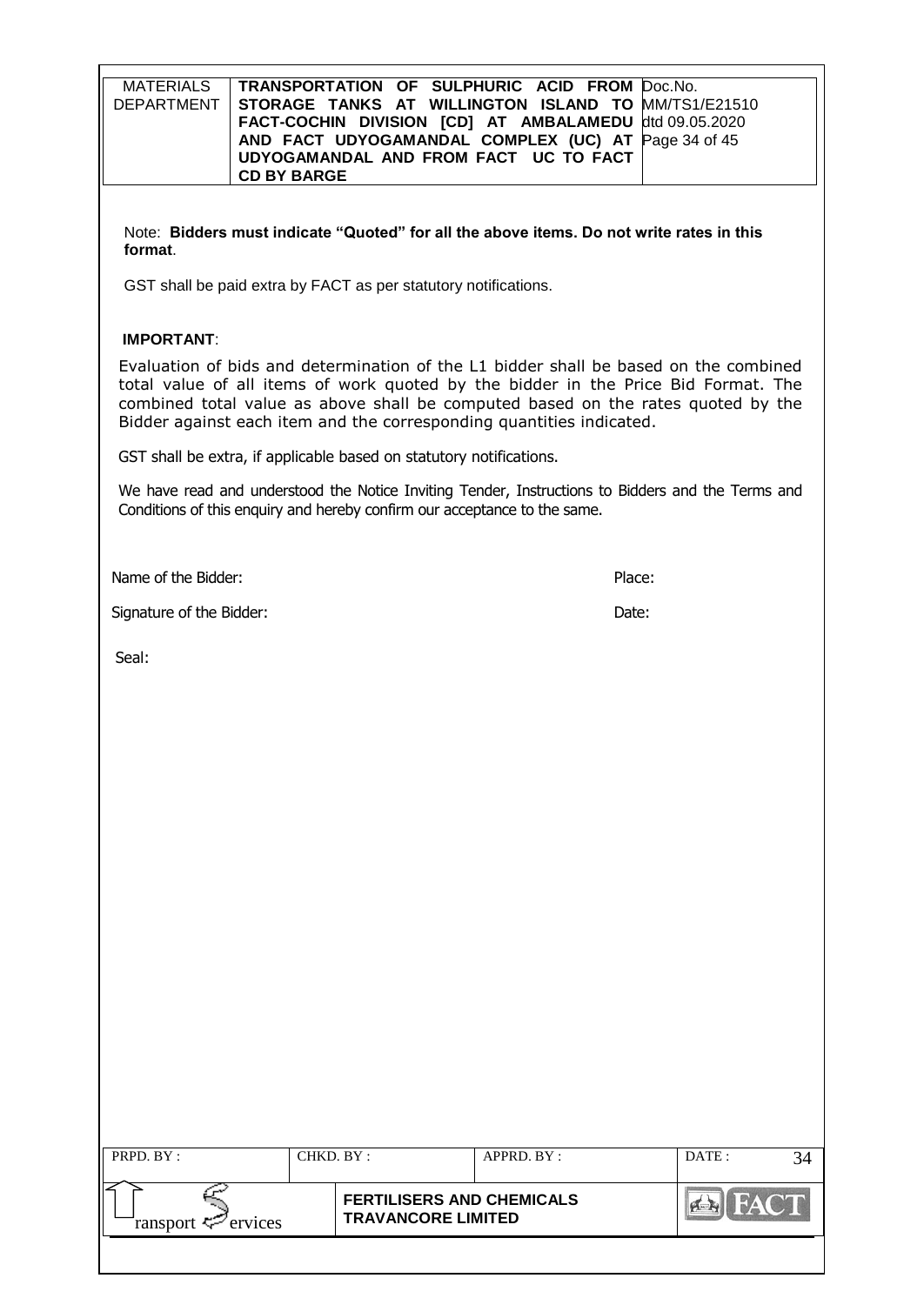| <b>MATERIALS</b><br><b>DEPARTMENT</b>                | <b>CD BY BARGE</b> |                                                               | TRANSPORTATION OF SULPHURIC ACID FROM Doc.No.<br>STORAGE TANKS AT WILLINGTON ISLAND TO MM/TS1/E21510<br>FACT-COCHIN DIVISION [CD] AT AMBALAMEDU<br>AND FACT UDYOGAMANDAL COMPLEX (UC) AT<br>UDYOGAMANDAL AND FROM FACT UC TO FACT | dtd 09.05.2020<br>Page 35 of 45                                                                  |  |  |  |  |
|------------------------------------------------------|--------------------|---------------------------------------------------------------|-----------------------------------------------------------------------------------------------------------------------------------------------------------------------------------------------------------------------------------|--------------------------------------------------------------------------------------------------|--|--|--|--|
| <b>ANNEXURE-VII</b><br><b>PRICE BID (PART-B BID)</b> |                    |                                                               |                                                                                                                                                                                                                                   |                                                                                                  |  |  |  |  |
|                                                      |                    |                                                               |                                                                                                                                                                                                                                   |                                                                                                  |  |  |  |  |
|                                                      |                    |                                                               |                                                                                                                                                                                                                                   |                                                                                                  |  |  |  |  |
|                                                      |                    |                                                               |                                                                                                                                                                                                                                   |                                                                                                  |  |  |  |  |
|                                                      |                    |                                                               |                                                                                                                                                                                                                                   |                                                                                                  |  |  |  |  |
|                                                      |                    |                                                               |                                                                                                                                                                                                                                   | Please visit <b>https://eprocure.gov.in</b> and search using the tender ID under FACT Tenders to |  |  |  |  |
|                                                      |                    |                                                               | see the price Bid (BOQ-EXCEL SHEET)                                                                                                                                                                                               |                                                                                                  |  |  |  |  |
|                                                      |                    |                                                               |                                                                                                                                                                                                                                   |                                                                                                  |  |  |  |  |
|                                                      |                    |                                                               |                                                                                                                                                                                                                                   |                                                                                                  |  |  |  |  |
|                                                      |                    |                                                               |                                                                                                                                                                                                                                   |                                                                                                  |  |  |  |  |
|                                                      |                    |                                                               |                                                                                                                                                                                                                                   |                                                                                                  |  |  |  |  |
|                                                      |                    |                                                               |                                                                                                                                                                                                                                   |                                                                                                  |  |  |  |  |
|                                                      |                    |                                                               |                                                                                                                                                                                                                                   |                                                                                                  |  |  |  |  |
|                                                      |                    |                                                               |                                                                                                                                                                                                                                   |                                                                                                  |  |  |  |  |
|                                                      |                    |                                                               |                                                                                                                                                                                                                                   |                                                                                                  |  |  |  |  |
|                                                      |                    |                                                               |                                                                                                                                                                                                                                   |                                                                                                  |  |  |  |  |
|                                                      |                    |                                                               |                                                                                                                                                                                                                                   |                                                                                                  |  |  |  |  |
|                                                      |                    |                                                               |                                                                                                                                                                                                                                   |                                                                                                  |  |  |  |  |
|                                                      |                    |                                                               |                                                                                                                                                                                                                                   |                                                                                                  |  |  |  |  |
|                                                      |                    |                                                               |                                                                                                                                                                                                                                   |                                                                                                  |  |  |  |  |
|                                                      |                    |                                                               |                                                                                                                                                                                                                                   |                                                                                                  |  |  |  |  |
| PRPD. BY:                                            | CHKD. BY:          |                                                               | APPRD. BY:                                                                                                                                                                                                                        | DATE:<br>35                                                                                      |  |  |  |  |
| ransport <del>⊊</del>                                | ervices            | <b>FERTILISERS AND CHEMICALS</b><br><b>TRAVANCORE LIMITED</b> |                                                                                                                                                                                                                                   | FAC                                                                                              |  |  |  |  |
|                                                      |                    |                                                               |                                                                                                                                                                                                                                   |                                                                                                  |  |  |  |  |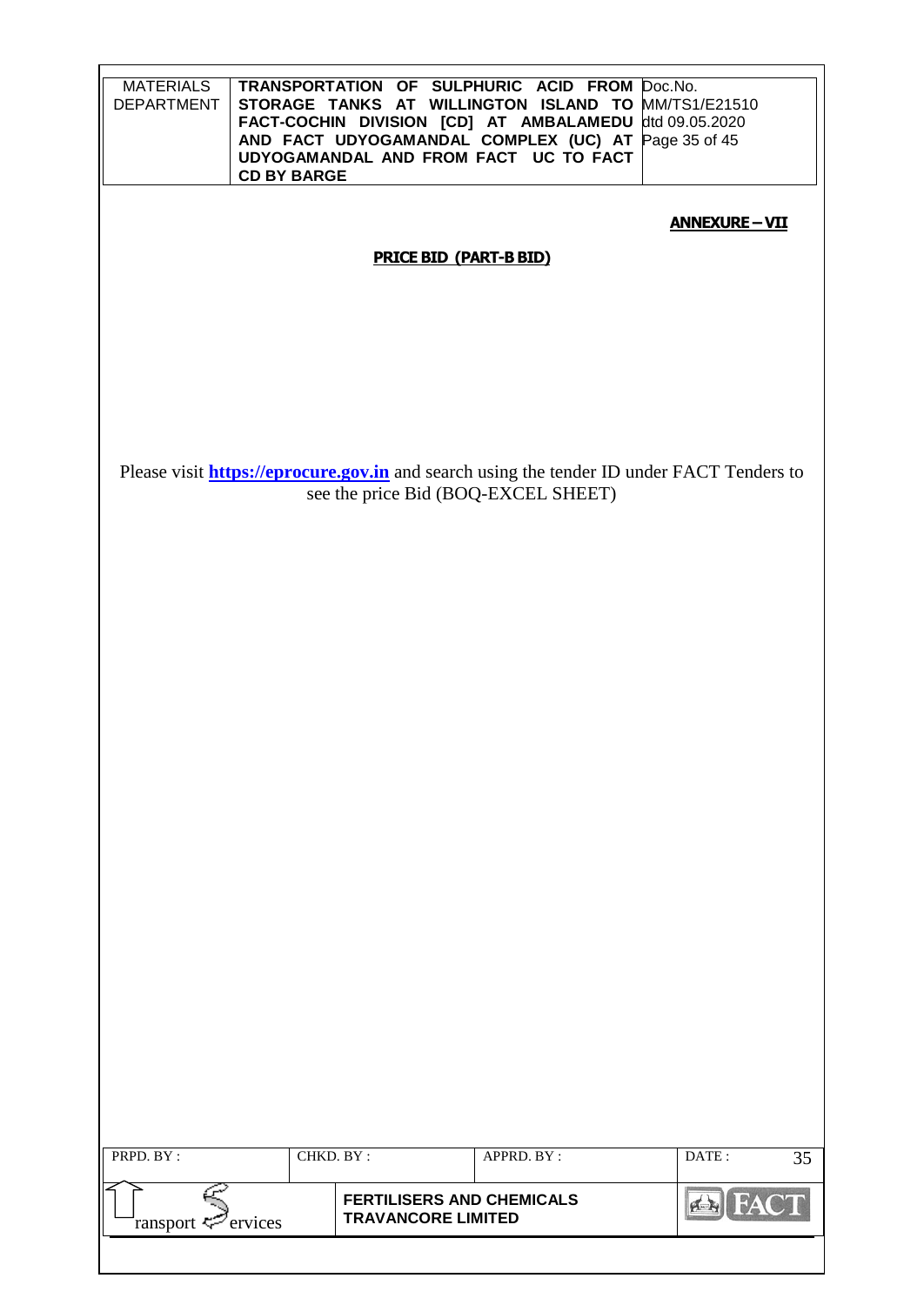**MATERIALS** DEPARTMENT **TRANSPORTATION OF SULPHURIC ACID FROM STORAGE TANKS AT WILLINGTON ISLAND TO FACT-COCHIN DIVISION [CD] AT AMBALAMEDU AND FACT UDYOGAMANDAL COMPLEX (UC) AT UDYOGAMANDAL AND FROM FACT UC TO FACT CD BY BARGE** Doc.No. MM/TS1/E21510 dtd 09.05.2020 Page 36 of 45

#### **Annexure - VIII**

#### PROFORMA OF BANK GUARANTEE IN LIEU OF SECURITY DEPOSIT (TO BE OBTAINED FROM A INDIAN NATIONALISED/SCHEDULED BANK ON STAMP PAPER WORTH Rs.500/-)

The Fertilisers and Chemicals Travancore Ltd., Udyogamandal, Cochin-683 501.

Whereas FACT , Udyogamandal P.O., Kerala (hereinafter called referred to as the Company) has placed a work order no. ............... dated ............ with M/S.........................(hereinafter called the Contractor) for the work of .......................and whereas it is one of the conditions of the said work order that the Contractor shall either remit a sum of Rs............... (Rupees..............................only) or furnish a Bank Guarantee for Rs............ (Rupees................................only) as security deposit for the due fulfillment of the said work order by the said Contractor.

In consideration of the Company having agreed to accept a Bank Guarantee from us towards such security deposit in lieu of the cash deposit in accordance with the terms and conditions of the above work order, we................. the Bank (hereinafter referred to as the Bank) do hereby undertake to pay the Company merely on demand any sum or sums from time to time demanded by the Company up to a maximum of Rs................. (Rupees.......................only) being the amount of the security deposit against any loss or damage caused to or suffered by or would be caused to or suffered by the Company by reason of any breach by the said Contractor of any of the terms and conditions contained in the said work order.

We, the said Bank, do hereby undertake to pay the amount so demanded by the Company without any demur merely on a demand from the Company stating that the amount claimed is due by way of loss or damage caused to or suffered or would be caused to or suffered by the Company by reason of breach by the said Contractor of any of the terms and conditions contained in the said contract. Any such demand made on the Bank shall be conclusive as regards the amount due and payable by the Bank under this guarantee.

We undertake to pay to the Company any money so demanded not withstanding any dispute or disputes raised by the said Contractor in any suit or proceeding pending before any court or Tribunal relating thereto our liability under this present being absolute and unequivocal.

The payment so made by us under this Guarantee shall be a valid discharge of our liability for payment thereunder and the said Contractor shall have no claim against us for making such payment.

We................. further agree that the guarantee herein contained shall remain in full force and effect during the period that would be take for the performance of the said contract and that it shall continue to be enforceable till all the dues of the Company under or by virtue of the said contract have been fully paid and its claim satisfied or discharged or till the Company certifies that the terms and conditions of the said contract have been fully and properly carried out by the said contractor and accordingly discharges this guarantee.

We............................. further agree with the said company that they shall have the fullest liberty without our consent and without affecting in any manner our obligations hereunder to vary any of

| <b>FERTILISERS AND CHEMICALS</b><br><b>TRAVANCORE LIMITED</b> | PRPD. BY:                  | CHKD. BY : | APPRD. BY: | DATE: |  |
|---------------------------------------------------------------|----------------------------|------------|------------|-------|--|
|                                                               | ransport $\approx$ ervices |            |            |       |  |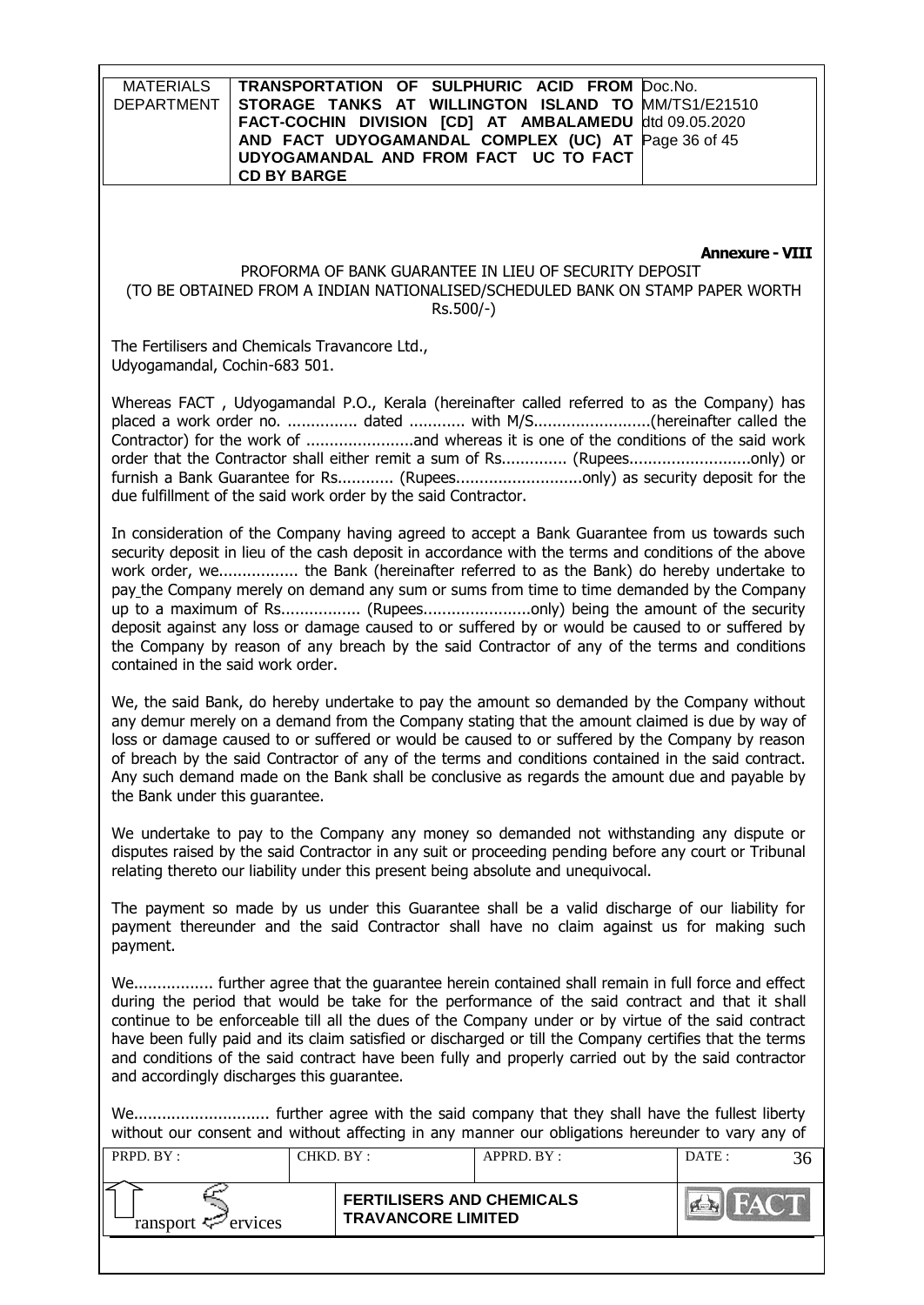| MATERIALS   TRANSPORTATION OF SULPHURIC ACID FROM Doc.No.        |  |
|------------------------------------------------------------------|--|
| DEPARTMENT   STORAGE TANKS AT WILLINGTON ISLAND TO MM/TS1/E21510 |  |
| FACT-COCHIN DIVISION [CD] AT AMBALAMEDU dtd 09.05.2020           |  |
| AND FACT UDYOGAMANDAL COMPLEX (UC) AT Page 37 of 45              |  |
| UDYOGAMANDAL AND FROM FACT UC TO FACT                            |  |
| <b>CD BY BARGE</b>                                               |  |

the terms and conditions of the said contract or to extend time of performance by the said Contractor or to postpone for any time and from time to time any of the powers exercisable by it against the said Contractor and either to enforce or forebear from enforcing any of the terms and conditions governing the said contract or securities available to the Company and the said Bank shall not be released from its liability under these presents by any exercise by the Company of the liberty with reference to the matters aforesaid or by reason of time being given to the said Contractor or any other forbearance, act or omission on the part of the Company or any indulgence by the Company to the said Contractor or any other matter of thing whatsoever which under the law relating to sureties, but for this provision, have the effect of so relieving us.

This guarantee shall not be affected by any change in the constitution of the Bank or the Company or the said Contractor nor shall this guarantee be affected by any change in the constitution of the Company or the said Contractor by absorption with any other body or corporation and this guarantee shall be available to or enforceable by such body or corporation.

Our guarantee shall remain in force until................. Unless a claim or demand is made within six months after the expiry of the above date, all the Company's rights under the guarantee shall be deemed as waived/forfeited and we shall be relieved and discharged from all liabilities there under. Notwithstanding anything contained hereinbefore, our liability under this guarantee shall be limited to an amount not exceeding Rs.................... (Rupees.............................. only).

Any notice by way of request, demand or otherwise hereunder may be sent by post to the Bank addressed as aforesaid and if sent by post, it shall be deemed to have been given at the time when it would be delivered in due course of post and in proving such notice when given by post, it shall be sufficient to prove that the envelope containing the notice was posted and certificate signed by an officer of the Company that the envelope was so posted shall be conclusive.

Disputes/differences, if any, relating to or arising out of this Bank Guarantee, shall be settled by courts having jurisdiction over Udyogamandal, in Kerala State, where the registered office of the company is situated and no other court shall have jurisdiction in the matter.

We........................................ Bank lastly undertakes not to revoke this guarantee during its currency except with the previous consent of the Company in writing.

Dated this................... day of ............................ Two thousand and twenty.

| For (Name of Bank)  |  |
|---------------------|--|
| Authorised Official |  |
| Name                |  |
| Designation         |  |

Place:

Full address of the Branch issuing this guarantee:

| PRPD. BY:              | CHKD. BY :                                                    | APPRD. BY: | DATE: |  |
|------------------------|---------------------------------------------------------------|------------|-------|--|
| ransport $\ll$ ervices | <b>FERTILISERS AND CHEMICALS</b><br><b>TRAVANCORE LIMITED</b> |            |       |  |
|                        |                                                               |            |       |  |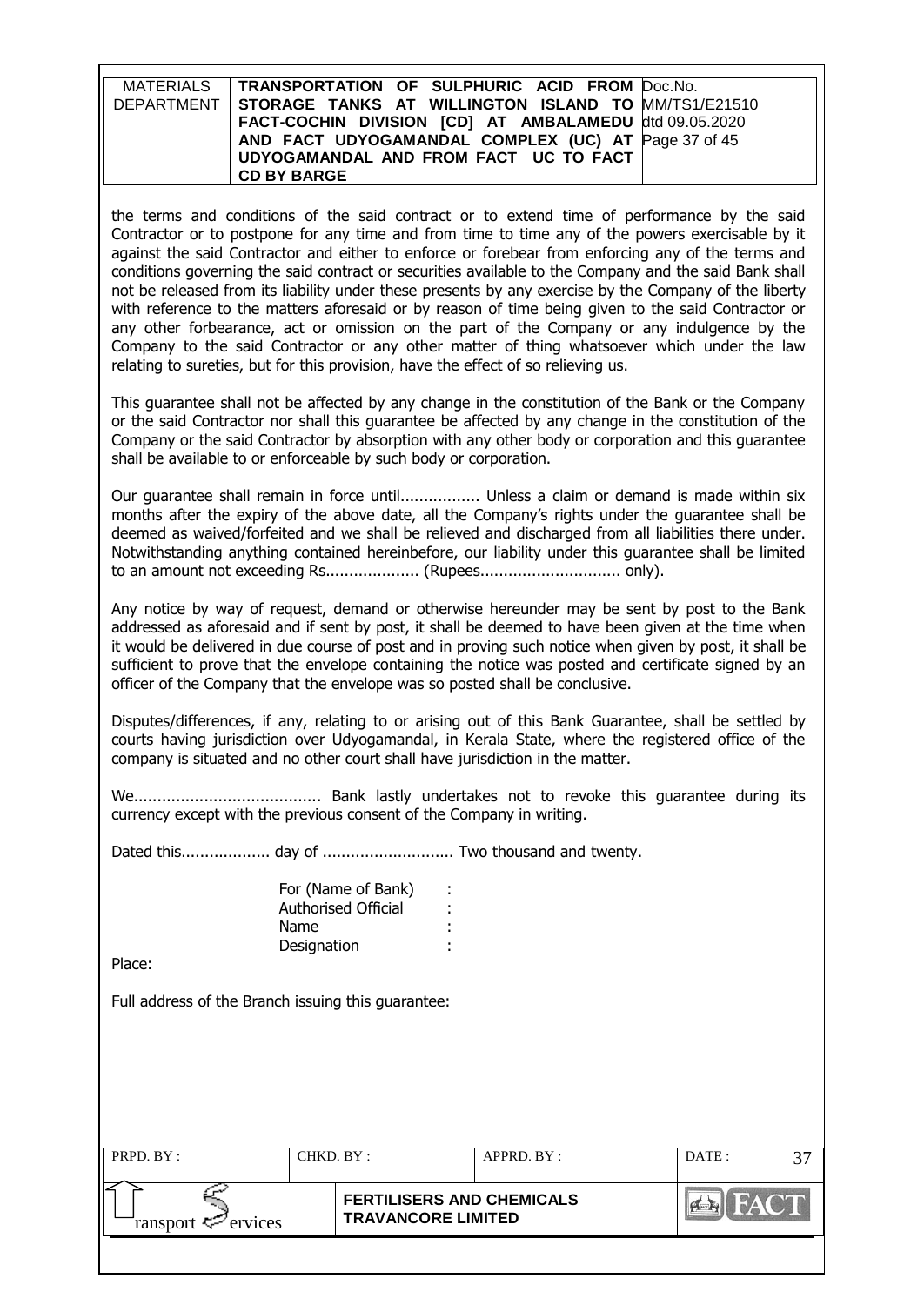| <b>MATERIALS</b><br><b>DEPARTMENT</b>                                                                                                                                                                                                                                                                                                          | TRANSPORTATION OF SULPHURIC ACID FROM<br>STORAGE TANKS AT WILLINGTON ISLAND TO<br>FACT-COCHIN DIVISION [CD] AT AMBALAMEDU<br>AND FACT UDYOGAMANDAL COMPLEX (UC) AT<br>UDYOGAMANDAL AND FROM FACT UC TO FACT<br><b>CD BY BARGE</b>                                                                                                                                                                                                                                                                                                                                                                                                                                                                                                                                                                                                                                                                                                                 | Doc.No.<br>MM/TS1/E21510<br>dtd 09.05.2020<br>Page 38 of 45 |  |  |  |  |
|------------------------------------------------------------------------------------------------------------------------------------------------------------------------------------------------------------------------------------------------------------------------------------------------------------------------------------------------|---------------------------------------------------------------------------------------------------------------------------------------------------------------------------------------------------------------------------------------------------------------------------------------------------------------------------------------------------------------------------------------------------------------------------------------------------------------------------------------------------------------------------------------------------------------------------------------------------------------------------------------------------------------------------------------------------------------------------------------------------------------------------------------------------------------------------------------------------------------------------------------------------------------------------------------------------|-------------------------------------------------------------|--|--|--|--|
|                                                                                                                                                                                                                                                                                                                                                |                                                                                                                                                                                                                                                                                                                                                                                                                                                                                                                                                                                                                                                                                                                                                                                                                                                                                                                                                   | <u>Annexure – IX</u>                                        |  |  |  |  |
|                                                                                                                                                                                                                                                                                                                                                | Proforma of Agreement to be executed in Rs.500/- Non Judicial Stamp Paper                                                                                                                                                                                                                                                                                                                                                                                                                                                                                                                                                                                                                                                                                                                                                                                                                                                                         |                                                             |  |  |  |  |
| ARTICLES OF AGREEMENT                                                                                                                                                                                                                                                                                                                          | CHEMICALS TRAVANCORE LIMITED(F A C T), a Company registered Under the Travancore<br>Companies ACT IV of 1114 (Malayalam Era) and having its registered office at Eloor,<br>Udyogamandal P.O., Ernakulam District, Kerala State (hereinafter called the F A C T) on the<br>one part and M/s. (hereinafter Called the Contractor) which expression shall where<br>the context so admits or applies be deemed to include their heirs, executors, administrators,<br>successors interest and legal representatives as well on the other part.                                                                                                                                                                                                                                                                                                                                                                                                         |                                                             |  |  |  |  |
|                                                                                                                                                                                                                                                                                                                                                | WHEREAS the Contractor has agreed with F A C T for the due performance of work as set forth in<br>conditions therein mentioned as accepted vide their endorsements in the aforesaid work order.                                                                                                                                                                                                                                                                                                                                                                                                                                                                                                                                                                                                                                                                                                                                                   |                                                             |  |  |  |  |
|                                                                                                                                                                                                                                                                                                                                                | NOW THESE PRESENT WITNESS THAT in consideration of the payment to be made by F A C T<br>mentioned in the aforesaid Work Order Nodated<br>accompaniments thereunto the<br>Contractor shall duly perform the said works, fulfill and keep all conditions in the work order which<br>will be deemed and taken to be part of this contract as if the same had been fully set out herein and<br>F A C T hereby agree that if the Contractor shall duly perform the said works in the manner aforesaid<br>and observe and keep the said terms and conditions, $F A C T$ will pay to the Contractor at the time<br>and in the manner set forth in the aforesaid work order and in the Annexures thereunto as accepted<br>by Contractor vide his endorsement in the aforesaid work order, the amount or amounts calculated<br>at the rate mentioned and as per terms stipulated therein as payment for the work. This agreement<br>shall be in force from |                                                             |  |  |  |  |
|                                                                                                                                                                                                                                                                                                                                                | THE SAID CONDITIONS shall be read and constructed as forming part of this Agreement and the<br>parties thereto will respectively abide by and submit themselves to the conditions and stipulations and<br>perform the agreement on their parts respectively.                                                                                                                                                                                                                                                                                                                                                                                                                                                                                                                                                                                                                                                                                      |                                                             |  |  |  |  |
| UPON THE TERMS AND CONDITIONS of this Agreement being fulfilled and performed to the<br>satisfaction of Officer of the Company empowered by the Company in this behalf, the Security<br>Deposit remitted by the Contractor or such position thereof as he may be entitled to under the said<br>conditions shall be returned to the contractor. |                                                                                                                                                                                                                                                                                                                                                                                                                                                                                                                                                                                                                                                                                                                                                                                                                                                                                                                                                   |                                                             |  |  |  |  |
|                                                                                                                                                                                                                                                                                                                                                | AND CHEMICALS TRAVANCORE LIMITED, for and on behalf of the Company have hereunto set their<br>hands this day and year first above written.                                                                                                                                                                                                                                                                                                                                                                                                                                                                                                                                                                                                                                                                                                                                                                                                        |                                                             |  |  |  |  |
|                                                                                                                                                                                                                                                                                                                                                | Name and address of the Contractor                                                                                                                                                                                                                                                                                                                                                                                                                                                                                                                                                                                                                                                                                                                                                                                                                                                                                                                |                                                             |  |  |  |  |
| In the presence of witness:                                                                                                                                                                                                                                                                                                                    | (with seal)                                                                                                                                                                                                                                                                                                                                                                                                                                                                                                                                                                                                                                                                                                                                                                                                                                                                                                                                       |                                                             |  |  |  |  |

| PRPD. BY:                                                                               |  | CHKD. BY : | APPRD. BY: | DATE: |  |
|-----------------------------------------------------------------------------------------|--|------------|------------|-------|--|
| <b>FERTILISERS AND CHEMICALS</b><br><b>TRAVANCORE LIMITED</b><br>ransport $\ll$ ervices |  |            |            |       |  |
|                                                                                         |  |            |            |       |  |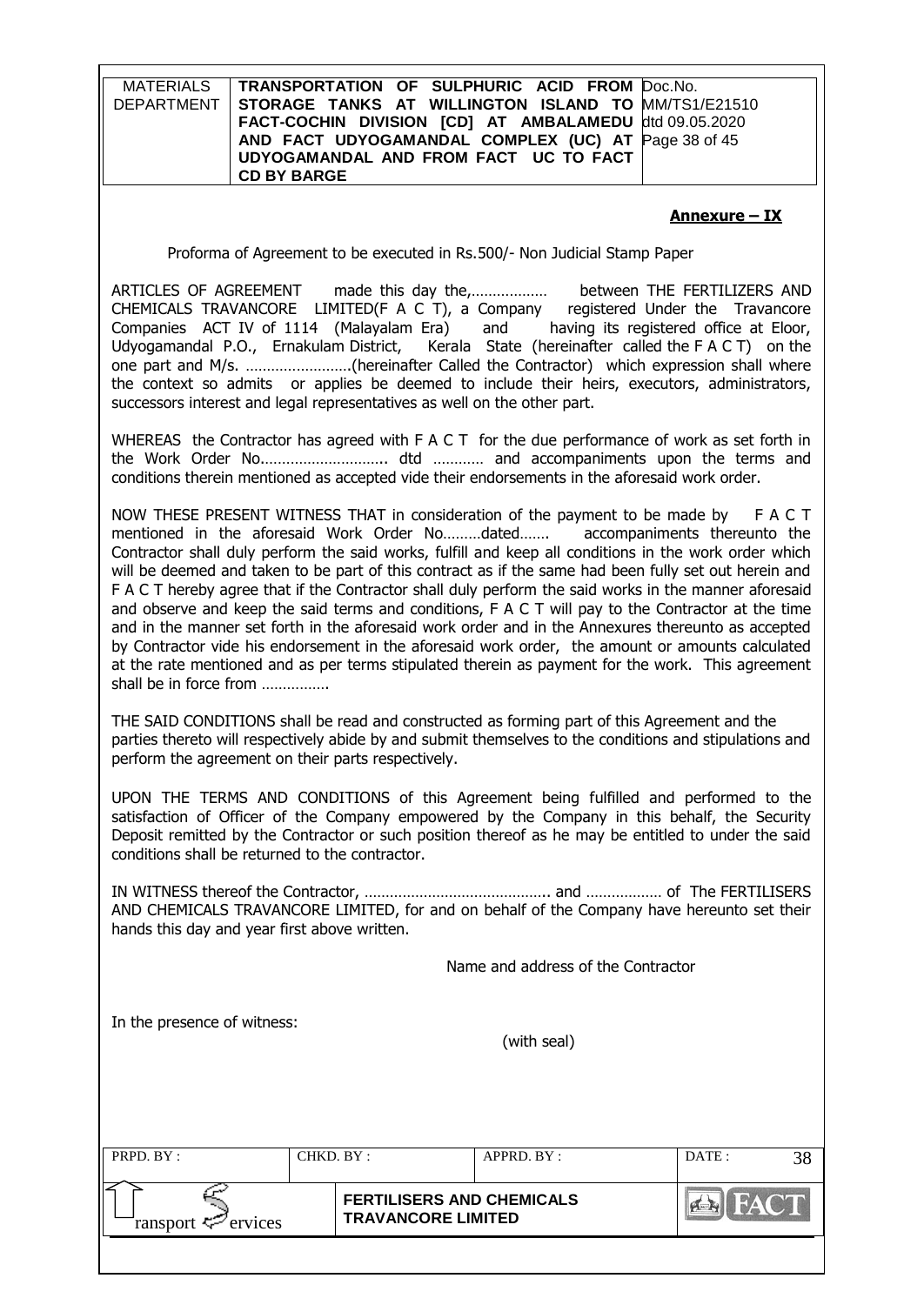Annexure X

## **(To be executed on Rs. 500/- Non-judicial Stamp Paper)**

## **INTEGRITY PACT**

#### **Between**

The Fetilizers and Chemicals Travancore Limited (FACT), a company formed and registered under the Travancore Companies Act IX to 1114 (Companies Act, 2013) and having its registered office at Eloor, Udyogamandal-683501, Kochi, Ernakulam District, Kerala, hereinafter referred to as "The Principal".

#### **And**

.................................. hereinafter referredtoas "The Bidder/ Contractor".

## **Preamble**

The Principal intends to award, under laid down organization procedures, contract/s for .......................... The Principal values full compliance with all relevant laws and regulations, and the principles of economic use of resources, and of fairness / transparency in its relations with its Bidder(s) and or/Contractor(s).

In order to achieve these goals, the Principal will appoint an Internal External Monitor (EIM), who will monitor the tender process and execution of the contact for compliance with the principle mentioned above.

## **Section 1 - Commitments of the Principal**

(1) The Principal commits itself to take all measures necessary to prevent corruption and to observe the following principles:

a) No employee of the Principal, personally or through family members, will in connection with the tender, or the execution of the contract, demand, take a promise for or accept, for self or third person, any material or immaterial benefit which the person is not legally entitled to.

b) The Principal will, during the tender process, treat all Bidder(s) with equity and reason. The Principal will in particular, before and during the tender process, provide to all Bidder(s) the same information and will not provide to any Bidder(s) confidential / additional information through which the Bidder(s) could obtain an advantage in relation to the tender process or the contract execution.

| PRPD. BY:                  |  | CHKD. BY :                                                    | APPRD. BY: | DATE: |  |
|----------------------------|--|---------------------------------------------------------------|------------|-------|--|
| ransport $\approx$ ervices |  | <b>FERTILISERS AND CHEMICALS</b><br><b>TRAVANCORE LIMITED</b> |            |       |  |
|                            |  |                                                               |            |       |  |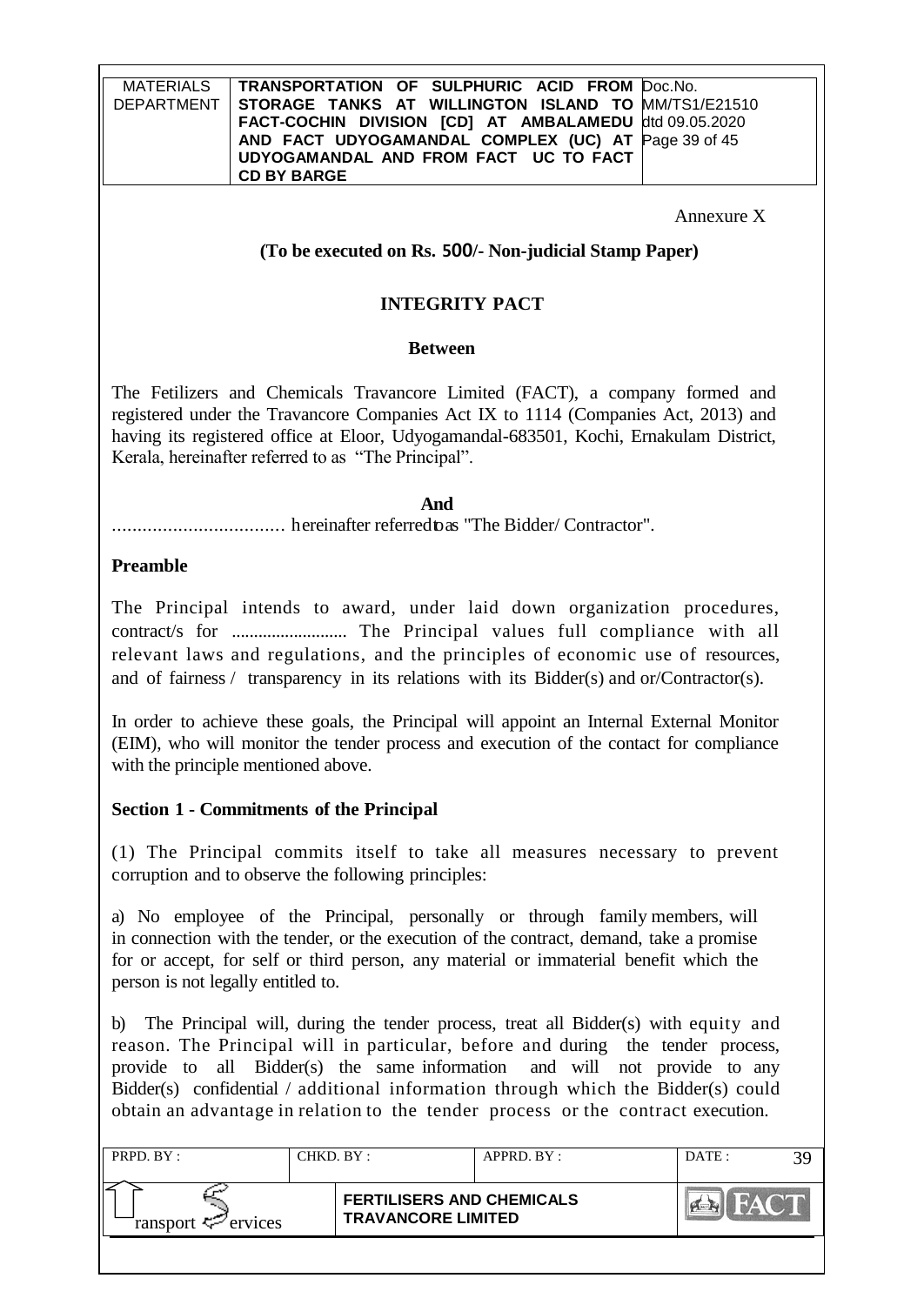| MATERIALS   TRANSPORTATION OF SULPHURIC ACID FROM Doc.No.      |
|----------------------------------------------------------------|
| DEPARTMENT STORAGE TANKS AT WILLINGTON ISLAND TO MM/TS1/E21510 |
| FACT-COCHIN DIVISION [CD] AT AMBALAMEDU dtd 09.05.2020         |
| AND FACT UDYOGAMANDAL COMPLEX (UC) AT Page 40 of 45            |
| UDYOGAMANDAL AND FROM FACT UC TO FACT                          |
| <b>CD BY BARGE</b>                                             |

c) The Principal will exclude from the process all known prejudiced/interested persons.

(2) If the Principal obtains information on the conduct of any of its employees which is a criminal offence under the India Penal Code / Prevention of Corruption Act, or if there be a substantive suspicion in this regard, the Principal will inform the Vigilance Officer and in addition can initiate disciplinary actions.

## **Section 2 - Commitments of the Bidder(s) / Contractor(s)**

(1)The Bidder(s) / Contractor(s) commits themselves to take all measures necessary to prevent corruption. He commits himself to observe the following principles during his participation in the tender process and during the contract execution.

a) The Bidder(s) / Contractor(s) will not, directly or through any other person or firm, offer, promise or give to any of the Principal's employees involved in the tender process or the execution of the contract or to any third person, any material or immaterial benefit which he/she is not legally entitled to, in order to obtain in exchange, any advantage of any kind whatsoever during the tender process or during the execution of the contract.

b) The Bidder(s) / Contractor(s) will not enter with other Bidders into any undisclosed agreement or understanding, whether formal or informal. This applies in particular to prices, specifications, certifications, subsidiary contracts, submission or nonsubmission of bids or any other actions to restrict competitiveness or to introduce cartelisation in the bidding process.

c) The Bidder(s) / Contractor(s) will not commit any offence under the relevant IPC/PC Act; further the Bidder(s)/Contractor(s) will not use improperly, for purposes of competition or personal gain, or pass on to others, any information or document provided by the Principal as part of the business relationship, regarding plans, technical proposals and business details, including information contained or transmitted electronically.

d) The Bidder(s) / Contractor(s) of foreign origin shall disclose the name and address of the Agents / Representatives in India, if any. Similarly, The Bidder(s) / Contractor(s) of Indian Nationality shall furnish the name and address of the foreign principals, if any. All the payments made to the India agent/representative have to be in Indian rupees only.

e) The Bidder(s) / Contractor(s) will, when presenting his bid, disclose any and all payments he has made, is committed to, or intends to make to agents, brokers or any other intermediaries in connection with the award of the contract.

| PRPD. BY:                                                                               |  | CHKD. BY :<br>APPRD. BY: |  | DATE: |  |
|-----------------------------------------------------------------------------------------|--|--------------------------|--|-------|--|
| <b>FERTILISERS AND CHEMICALS</b><br><b>TRAVANCORE LIMITED</b><br>ransport $\ll$ ervices |  |                          |  |       |  |
|                                                                                         |  |                          |  |       |  |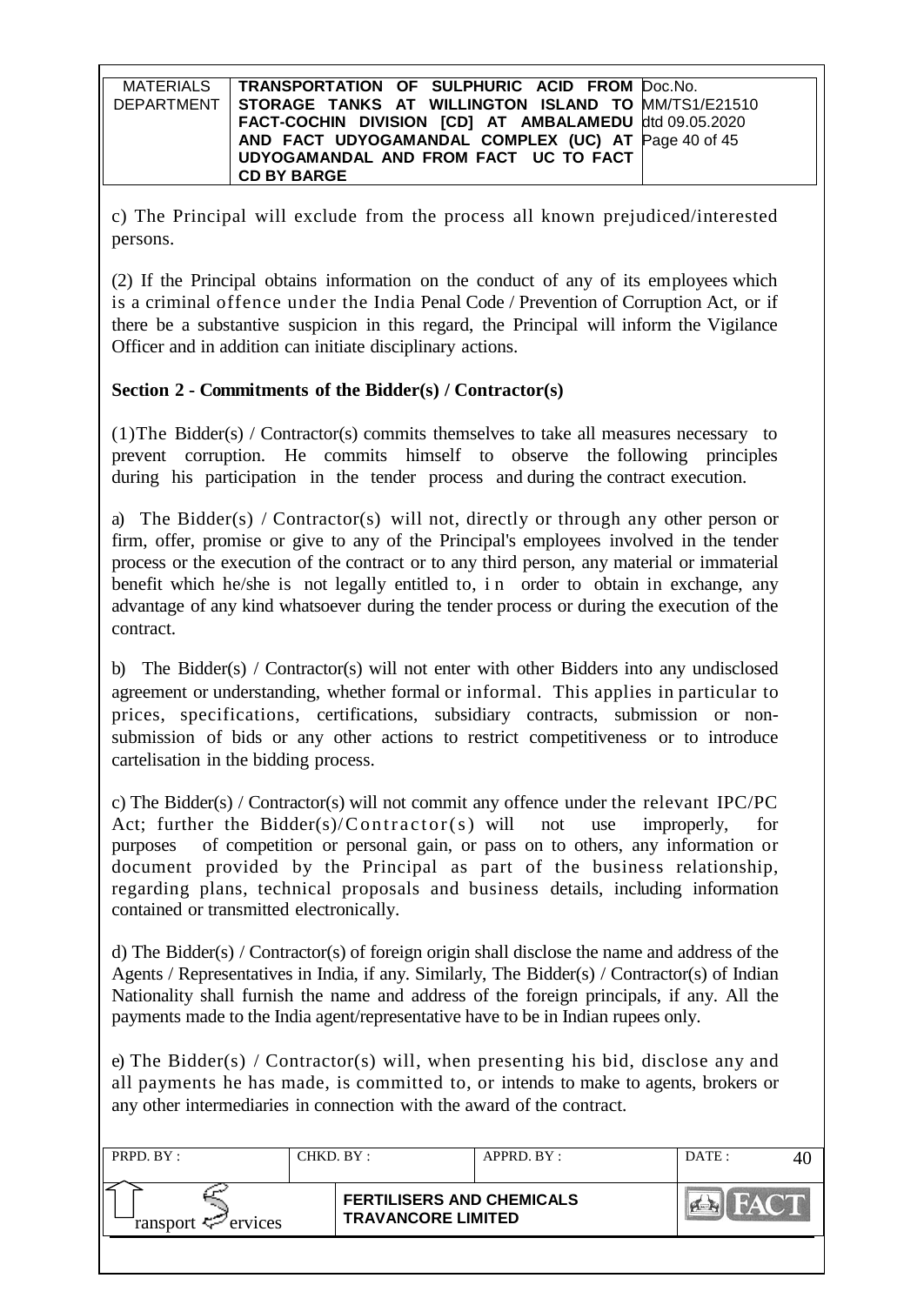| MATERIALS   TRANSPORTATION OF SULPHURIC ACID FROM Doc.No.        |
|------------------------------------------------------------------|
| DEPARTMENT   STORAGE TANKS AT WILLINGTON ISLAND TO MM/TS1/E21510 |
| FACT-COCHIN DIVISION [CD] AT AMBALAMEDU dtd 09.05.2020           |
| AND FACT UDYOGAMANDAL COMPLEX (UC) AT Page 41 of 45              |
| UDYOGAMANDAL AND FROM FACT UC TO FACT                            |
| <b>CD BY BARGE</b>                                               |

(2) The Bidder(s) / Contractor(s) will not instigate third persons to commit offences outlined above or be an accessory to such offences.

# **Section 3 - Disqualification from tender process and exclusion from future contracts**

If the Bidder(s)/Contractor(s), before award or during the execution of has committed a transgression through a violation of Section 2 above or in any other form such as to put his reliability or credibility in question, the Principal is entitled to disqualify the Bidder(s)/ Contractor(s) from the tender process or to terminate the contract, if already signed, for such reason.

# **Section 4 - Compensation for Damages**

(1) If the Principal has disqualified the Bidder(s) from the tender process prior to the award according to Section 3, the Principal is entitled to demand and recover the damages equivalent to Earnest Money Deposit/Bid Security.

(2) If the Principal has terminated the contract according to Section 3, or if the Principal is entitled to terminate the contract according to Section 3, the Principal shall be entitled to demand and recover from the Contractor l iquidated damages of the contract value or the amount equivalent to Performance Bank Guarantee.

# **Section 5 - Previous Transgression**

(1) The Bidder declares that no previous transgression occurred in the last 3 years with any other Company in India conforming to the anti-corruption approach including Public Sector Enterprise in India that could justify his exclusion from the tender process.

(2) If the Bidder makes incorrect statement on this subject, he can be disqualified from the tender process and appropriate action can be taken including termination of contract, if already awarded, for such reason.

# **Section 6 - Equal treatment of all Bidders / Contractors / Subcontractors**

(1)The Bidder(s)/Contractor(s) undertakes(s) to demand from all subcontractors a commitment in conformity with this Integrity Pact, and to submit it to the Principal before contract signing.

(2) The Principal will enter into agreements with identical conditions as this one with all Bidders, Contractors/Suppliers and Subcontractors.

| PRPD. BY :             | CHKD. BY :                                                    | APPRD. BY: | DATE:  |  |
|------------------------|---------------------------------------------------------------|------------|--------|--|
| ransport $\ll$ ervices | <b>FERTILISERS AND CHEMICALS</b><br><b>TRAVANCORE LIMITED</b> |            | AN AVE |  |
|                        |                                                               |            |        |  |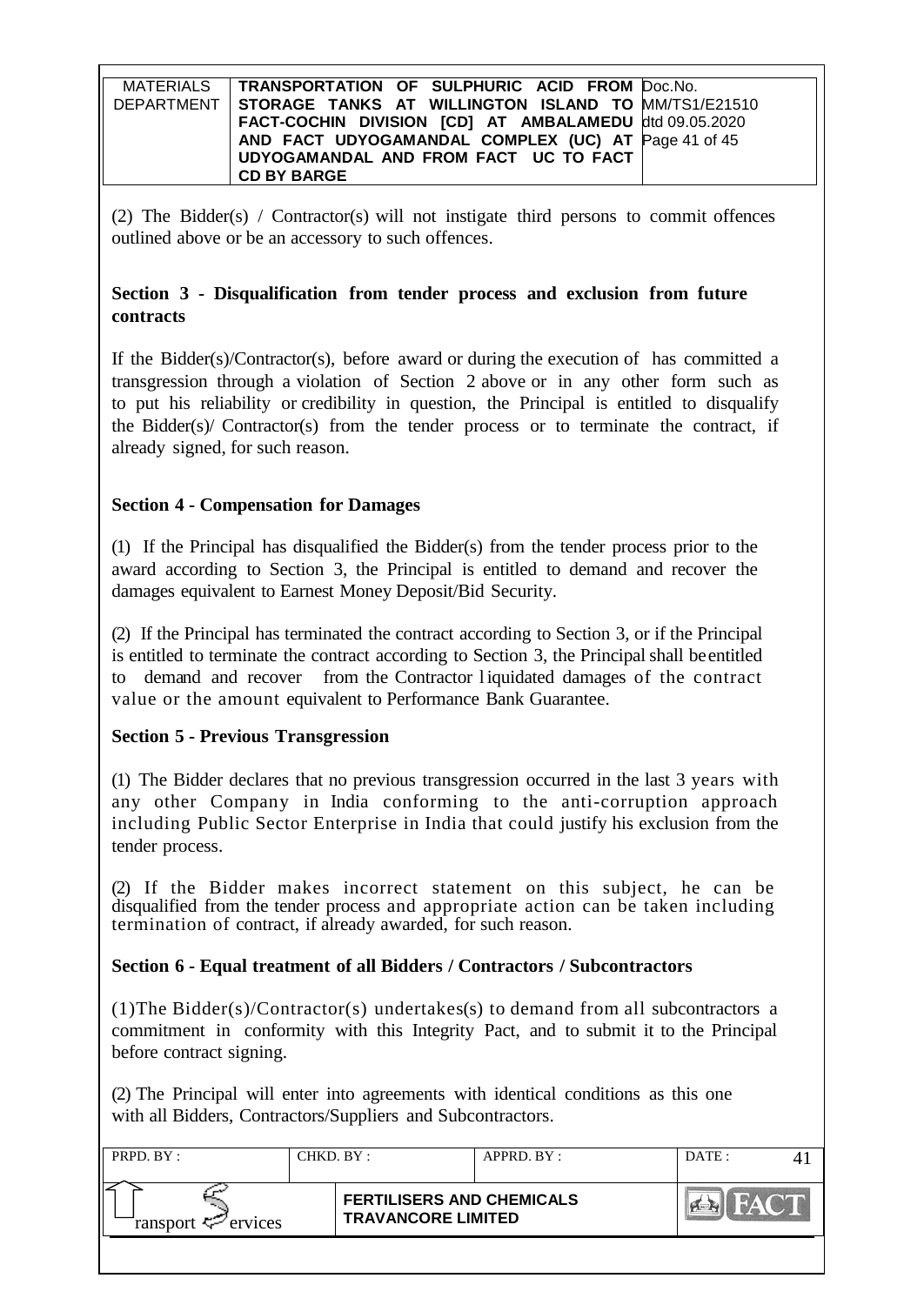| MATERIALS   TRANSPORTATION OF SULPHURIC ACID FROM Doc.No.      |  |
|----------------------------------------------------------------|--|
| DEPARTMENT STORAGE TANKS AT WILLINGTON ISLAND TO MM/TS1/E21510 |  |
| FACT-COCHIN DIVISION [CD] AT AMBALAMEDU dtd 09.05.2020         |  |
| AND FACT UDYOGAMANDAL COMPLEX (UC) AT Page 42 of 45            |  |
| UDYOGAMANDAL AND FROM FACT UC TO FACT                          |  |
| <b>CD BY BARGE</b>                                             |  |

(3) The Principal will disqualify from the tender process all Bidders who do not sign this Pact or violate its provisions.

# **Section 7 – Criminal charges against violating Bidder(s) / Contractor(s) /Subcontractor(s)**

If the Principal obtains knowledge of conduct of a Bidder, Contractor or Subcontractor, or of an employee or a representative or an associate of a Bidder, Contractor, or Subcontractor which constitutes corruption, or if the Principal has substantive suspicion in this regard, the Principal will inform the same to the Chief Vigilance Officer.

# **Section 8 - Independent External Monitor/Monitors**

(1)The Principal appoints competent and credible Independent External Monitor for this Pact. The task of the Monitor is to review independently and objectively, whether and to what extent the parties comply with the obligations under this agreement.

(2) The Monitor is not subject to instructions by the representatives of the parties and performs his functions neutrally and independently. It will be obligatory for him to treat the obligations and document of the  $Bidder(s)/Contractor(s)$  as confidential. He reports to the Chairperson and managing Director, FACT.

(3) The Bidder(s)/Contractor(s) accepts that the Monitor has the right to access without restriction to all Project documentation of the Principal including that provided by the Contractor. The Contractor will also grant the Monitor, upon his request and demonstration of a valid interest, unrestricted and unconditional access to this project documentation. The same is applicable to Subcontractors. The Monitor is under contractual obligation to treat the information and documents of the Bidder(s)/Contractor(s)/ Subcontractor(s) with confidentially.

(4) The Principal will provide to the Monitor sufficient information about all meetings among the parties related to the Project provided such meetings could have an impact on the contractual relations between the Principal and the Contractor. The parties offer to the Monitor the option to participate in such meetings.

(5) As soon as the Monitor notices, or believes to notice, a violation of this agreement, he will so inform the Management of the Principal and request the Management to discontinue or to take corrective action, or to take other relevant action. The Monitor can in this regard submit non-binding recommendation. Beyond this, the Monitor has no right to demand from the parties that they act in a specific manner, refrain from action or tolerate action.

| <b>FERTILISERS AND CHEMICALS</b><br><b>TRAVANCORE LIMITED</b> | PRPD. BY:              | CHKD. BY: | APPRD. BY: | DATE: |  |  |
|---------------------------------------------------------------|------------------------|-----------|------------|-------|--|--|
|                                                               | ransport $\ll$ ervices |           |            |       |  |  |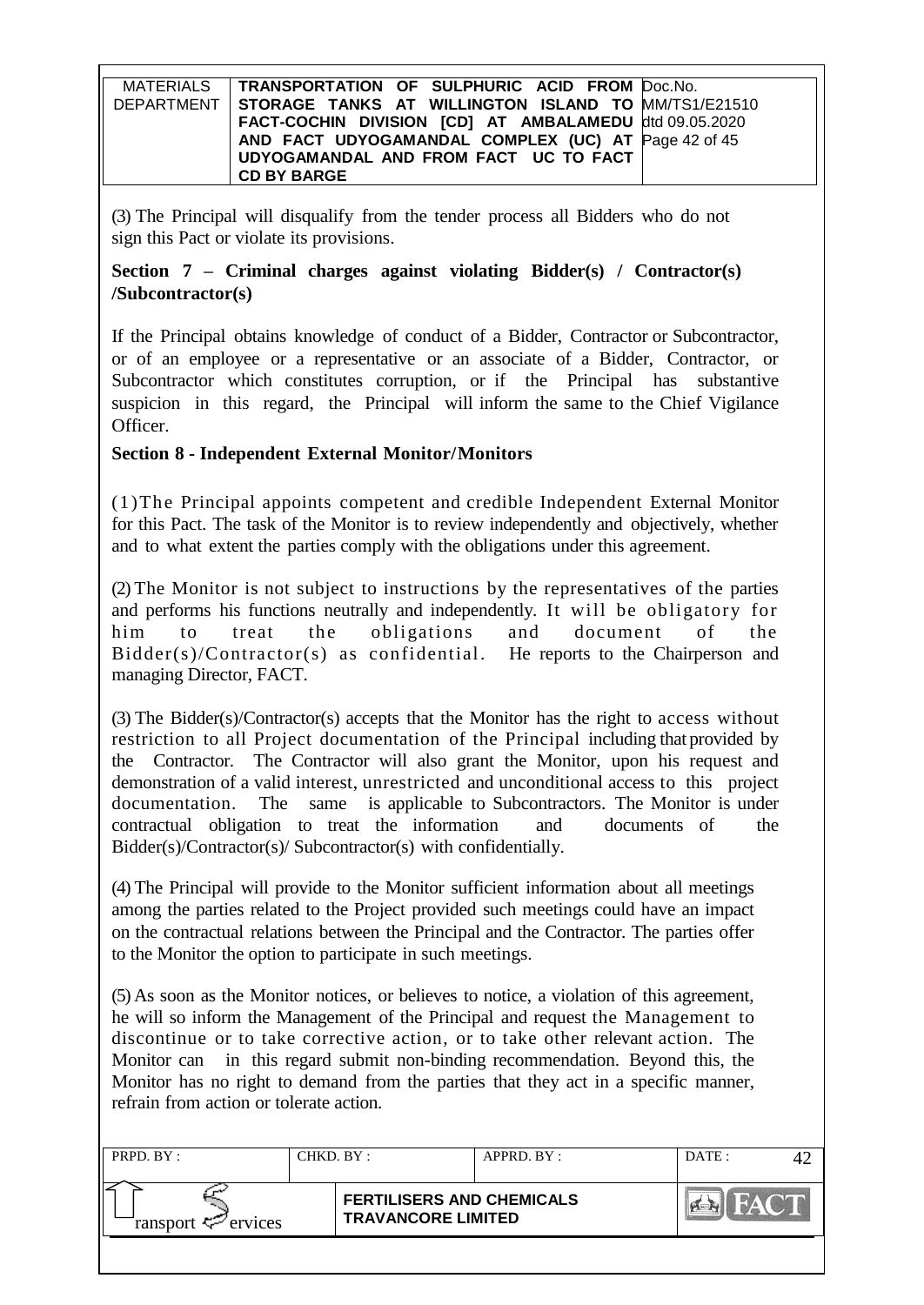| MATERIALS | TRANSPORTATION OF SULPHURIC ACID FROM Doc.No.                    |  |
|-----------|------------------------------------------------------------------|--|
|           | DEPARTMENT   STORAGE TANKS AT WILLINGTON ISLAND TO MM/TS1/E21510 |  |
|           | FACT-COCHIN DIVISION [CD] AT AMBALAMEDU dtd 09.05.2020           |  |
|           | AND FACT UDYOGAMANDAL COMPLEX (UC) AT Page 43 of 45              |  |
|           | UDYOGAMANDAL AND FROM FACT UC TO FACT                            |  |
|           | <b>CD BY BARGE</b>                                               |  |

(6) The Monitor will submit a written report to the Chairman and Managing Director, FACT within 8 to 10 weeks from the date of reference or intimation to him by the Principal and, should the occasion arise, submit proposals for correcting problematic situations.

(7) Monitor shall be entitled to compensation on the same terms as being extended to / provided to Independent Director on FACT Board.

(8)If the M o n i t o r has reported to the Chairman and Managing Director, FACT, a substantiated suspicion of an offence under relevant IPC/PC Act, and the Chairman and Managing Director, FACT has not, within reasonable time, taken visible action to proceed against such offence or reported it to the Chief Vigilance Officer, the Monitor may also transmit this information directly to the Central Vigilance Commissioner.

(9)The word 'Monitor' would include both singular and plural.

# **Section 9 - Pact Duration**

This Pact begins when both parties have legally signed it. It expires for the Contractor 12 months after the last payment under the contract, and for all other Bidders 6 months after the contract has been awarded.

If any claim is made / lodged during this time, the same shall be binding and continue to be valid despite the lapse of this pact as specified above, unless it is discharged / determined by the Chairman and Managing Director, FACT

## **Section 10** - **Other provisions**

**(1)**This agreement is subject to Indian Law. Place of performance and jurisdiction is the Registered Office of the Principal, i.e. Udyogamandal, Kerala.

(2)Changes and supplements as well as termination notices need to be made in writing. Side agreements have not been made.

(3) If the Contractor is a partnership or a consortium, this agreement must be signed by all partners or consortium members.

(4) Should one or several provisions of this agreement turn out to be invalid, the remainder of this agreement remains valid. In this case, the parties will strive to come to an agreement to their original intentions.

(5) The Bidder / Contractor signing this "Integrity Pact" shall not approach the court while

| PRPD. BY:              | CHKD. BY :                                                    | APPRD. BY: | DATE: |  |
|------------------------|---------------------------------------------------------------|------------|-------|--|
| ransport $\ll$ ervices | <b>FERTILISERS AND CHEMICALS</b><br><b>TRAVANCORE LIMITED</b> |            |       |  |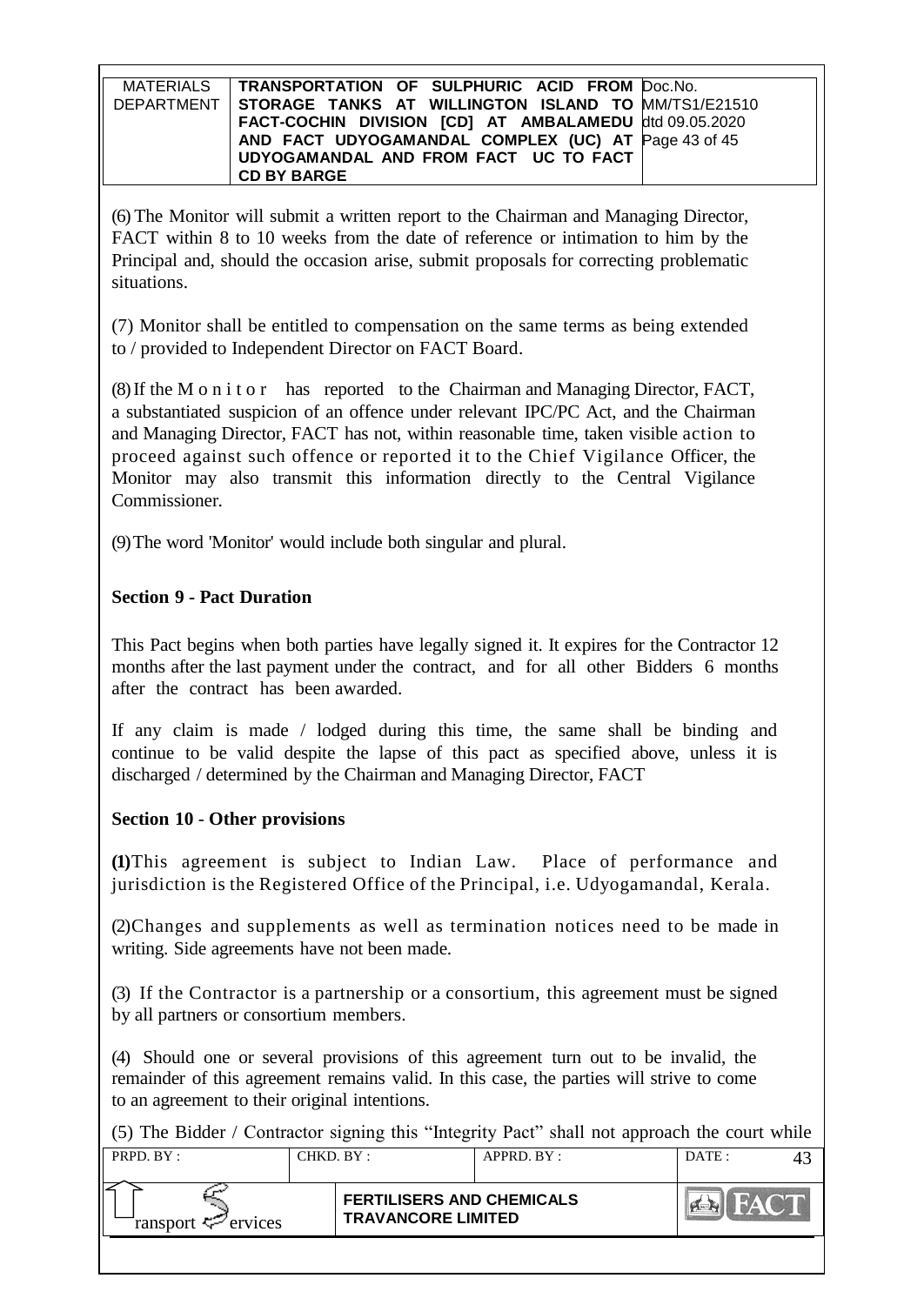| <b>MATERIALS</b><br><b>DEPARTMENT</b> | <b>CD BY BARGE</b> |                           | TRANSPORTATION OF SULPHURIC ACID FROM Doc.No.<br>STORAGE TANKS AT WILLINGTON ISLAND TO MM/TS1/E21510<br>FACT-COCHIN DIVISION [CD] AT AMBALAMEDU<br>AND FACT UDYOGAMANDAL COMPLEX (UC) AT Page 44 of 45<br>UDYOGAMANDAL AND FROM FACT UC TO FACT | dtd 09.05.2020   |    |
|---------------------------------------|--------------------|---------------------------|-------------------------------------------------------------------------------------------------------------------------------------------------------------------------------------------------------------------------------------------------|------------------|----|
|                                       |                    |                           | representing the matters to IEMs and he/she shall wait their decisions in this matter.                                                                                                                                                          |                  |    |
| (Office Seal)                         |                    |                           | (For & On behalf of the Principal) For & On behalf of Bidder(s)/Contractor(s)<br>(Office Seal)                                                                                                                                                  |                  |    |
| Place:<br>Date:                       |                    |                           |                                                                                                                                                                                                                                                 |                  |    |
| Witness 1:<br>(Name & Address)        |                    |                           | Witness 2:                                                                                                                                                                                                                                      | (Name & Address) |    |
|                                       |                    |                           |                                                                                                                                                                                                                                                 |                  |    |
|                                       |                    |                           |                                                                                                                                                                                                                                                 |                  |    |
|                                       |                    |                           |                                                                                                                                                                                                                                                 |                  |    |
|                                       |                    |                           |                                                                                                                                                                                                                                                 |                  |    |
|                                       |                    |                           |                                                                                                                                                                                                                                                 |                  |    |
|                                       |                    |                           |                                                                                                                                                                                                                                                 |                  |    |
|                                       |                    |                           |                                                                                                                                                                                                                                                 |                  |    |
|                                       |                    |                           |                                                                                                                                                                                                                                                 |                  |    |
|                                       |                    |                           |                                                                                                                                                                                                                                                 |                  |    |
|                                       |                    |                           |                                                                                                                                                                                                                                                 |                  |    |
| PRPD. BY:                             | CHKD. BY:          |                           | APPRD. BY:                                                                                                                                                                                                                                      | DATE:            | 44 |
|                                       |                    |                           |                                                                                                                                                                                                                                                 |                  |    |
| ervices<br>ransport ₹                 |                    | <b>TRAVANCORE LIMITED</b> | <b>FERTILISERS AND CHEMICALS</b>                                                                                                                                                                                                                |                  |    |
|                                       |                    |                           |                                                                                                                                                                                                                                                 |                  |    |